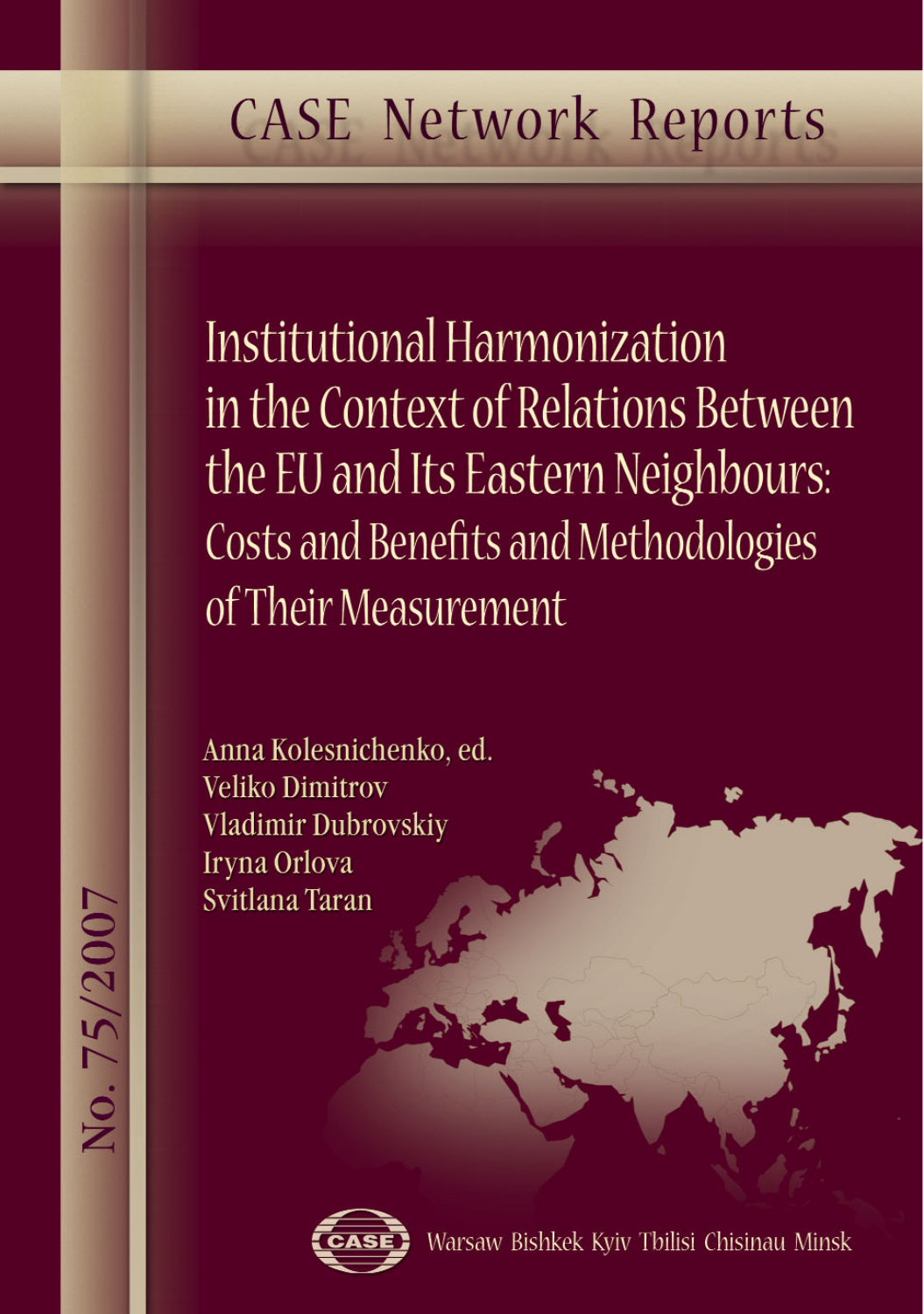The views and opinions expressed here reflect the authors' point of view and not necessarily those of CASE Network.

This report has been prepared within the project ENEPO - EU Eastern Neighbourhood: Economic Potential and Future Development funded by the Sixth Framework Programme of the European Union.

The content of this publication is the sole responsibility of the authors and can in no way be taken to reflect the views of the European Union, CASE or other institutions the author may be affiliated to.





The research team is grateful to Marek Dabrowski, Maryla Maliszewska and Malgorzata Jakubiak for their valuable comments and advice.

Keywords: **Institutional harmonization, European integration, European Neighborhood Policy (ENP), market access, non-tariff barriers (NTBs).**

Jel codes: *B41, F15, P33*

Graphic Design: Agnieszka Natalia Bury

© CASE – Center for Social and Economic Research, Warsaw, 2007

ISBN 978-83-7178-445-3 EAN 9788371784453

Publisher: CASE – Center for Social and Economic Research on behalf of CASE Network 12 Sienkiewicza, 00-010 Warsaw, Poland tel.: (48 22) 622 66 27, 828 61 33, fax: (48 22) 828 60 69 e-mail: case@case-research.eu http://www.case-research.eu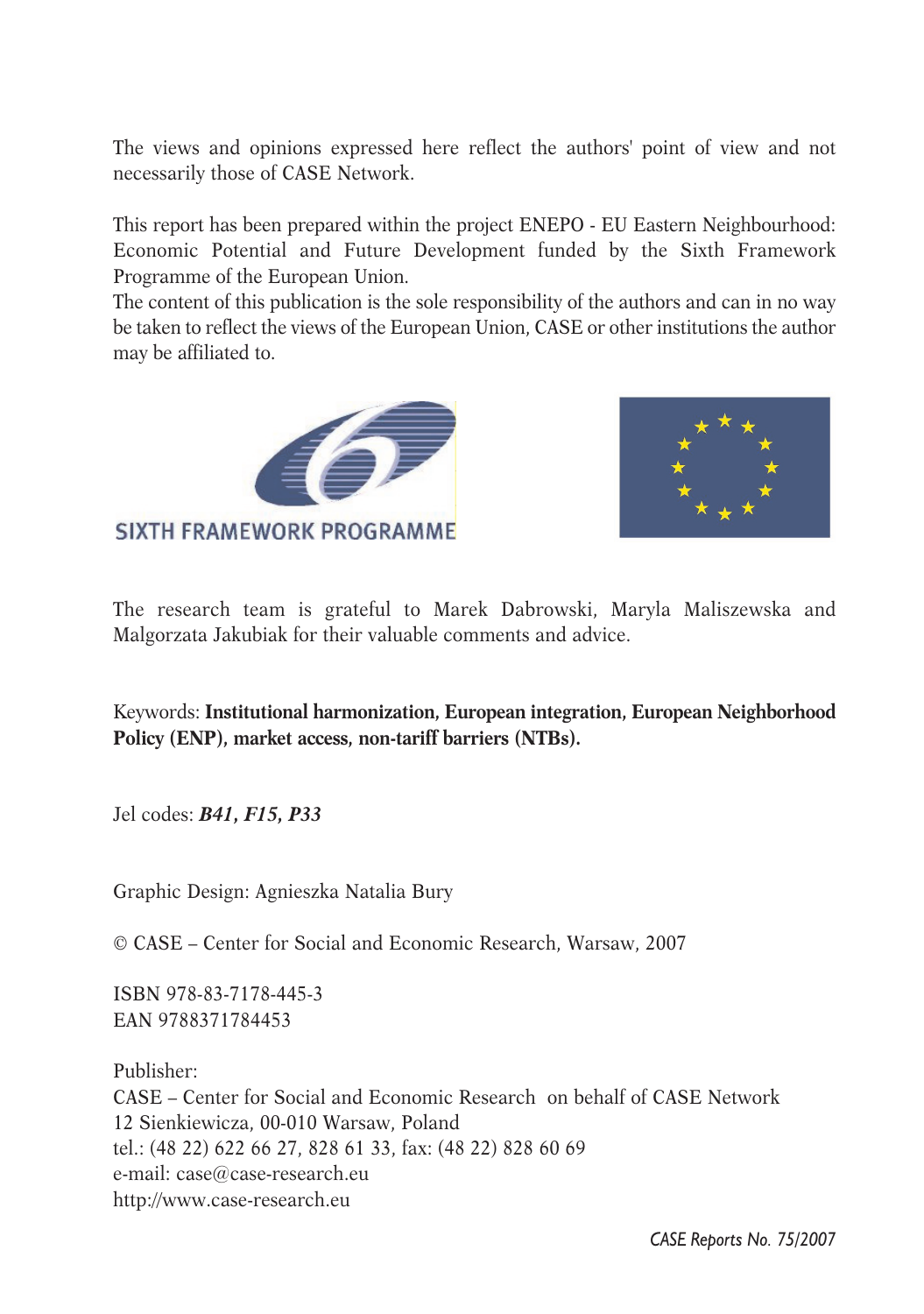This report is part of the CASE Network Report series.

The CASE Network is a group of economic and social research centers in Poland, Kyrgyzstan, Ukraine, Georgia, Moldova, and Belarus. Organizations in the network regularly conduct joint research and advisory projects. The research covers a wide spectrum of economic and social issues, including economic effects of the European integration process, economic relations between the EU and CIS, monetary policy and euro-accession, innovation and competitiveness, and labour markets and social policy. The network aims to increase the range and quality of economic research and information available to policy-makers and civil society, and takes an active role in on-going debates on how to meet the economic challenges facing the EU, post-transition countries and the global economy.

The CASE network consists of:

- **CASE Center for Social and Economic Research, Warsaw, est. 1991, www.case-research.eu**
- **CASE Center for Social and Economic Research Kyrgyzstan, est. 1998, www.case.elcat.kg**
- **Center for Social and Economic Research CASE Ukraine, est. 1999, www.case-ukraine.kiev.ua**
- **CASE Transcaucasus Center for Social and Economic Research, est. 2000, www.case-transcaucasus.org.ge**
- **Foundation for Social and Economic Research CASE Moldova, est. 2003, www.case.com.md**
- **CASE Belarus Center for Social and Economic Research Belarus, est. 2007.**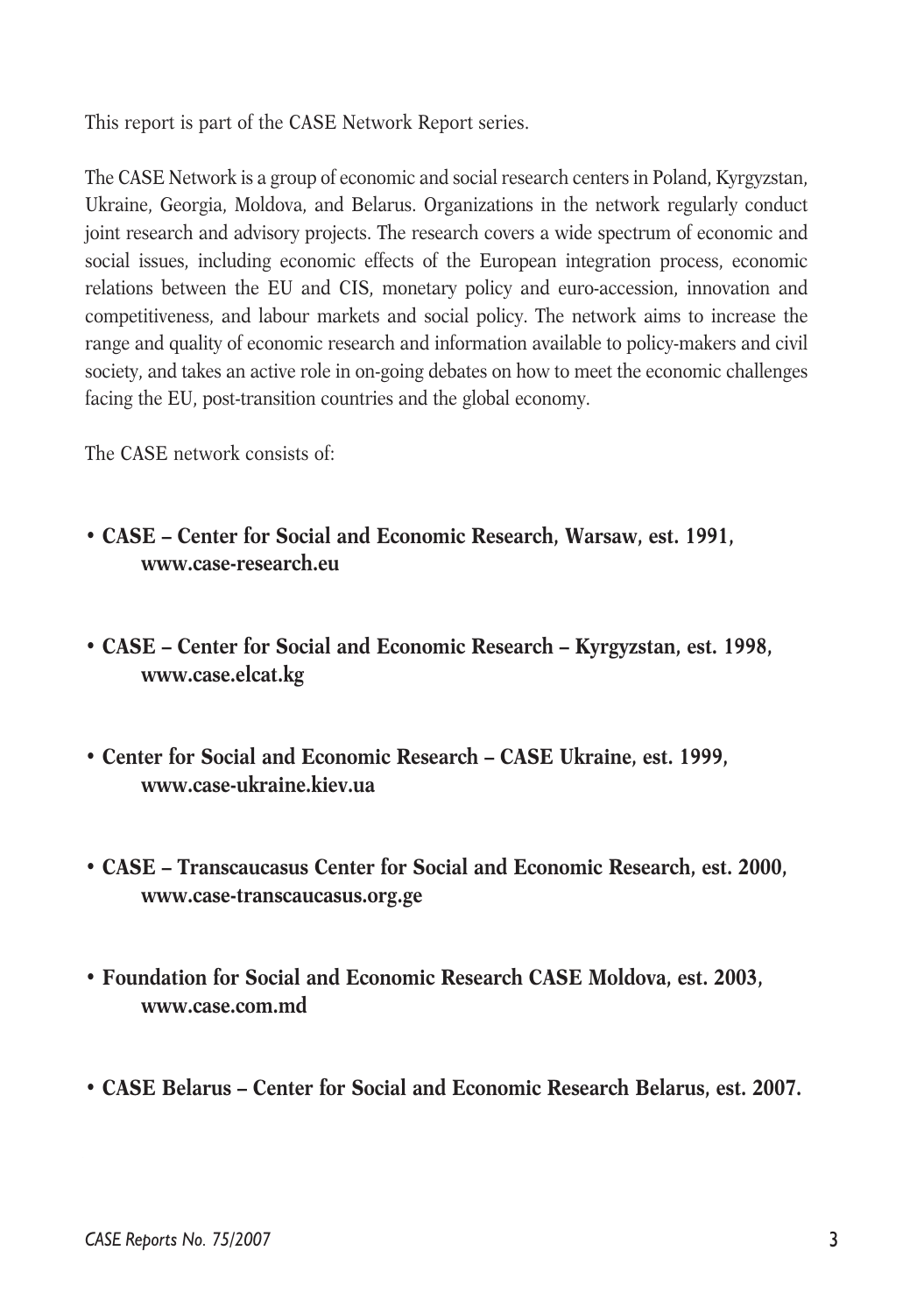# **Contents**

| Chapter 1. Institutional harmonisation and its costs and benefits in the context |
|----------------------------------------------------------------------------------|
| Chapter 2. Possible problems with institutional harmonisation                    |
| Chapter 3. Measuring non-tariff barriers and their impact on the economy 38      |
| Chapter 4. Measuring costs of institutional harmonisation53                      |
|                                                                                  |
|                                                                                  |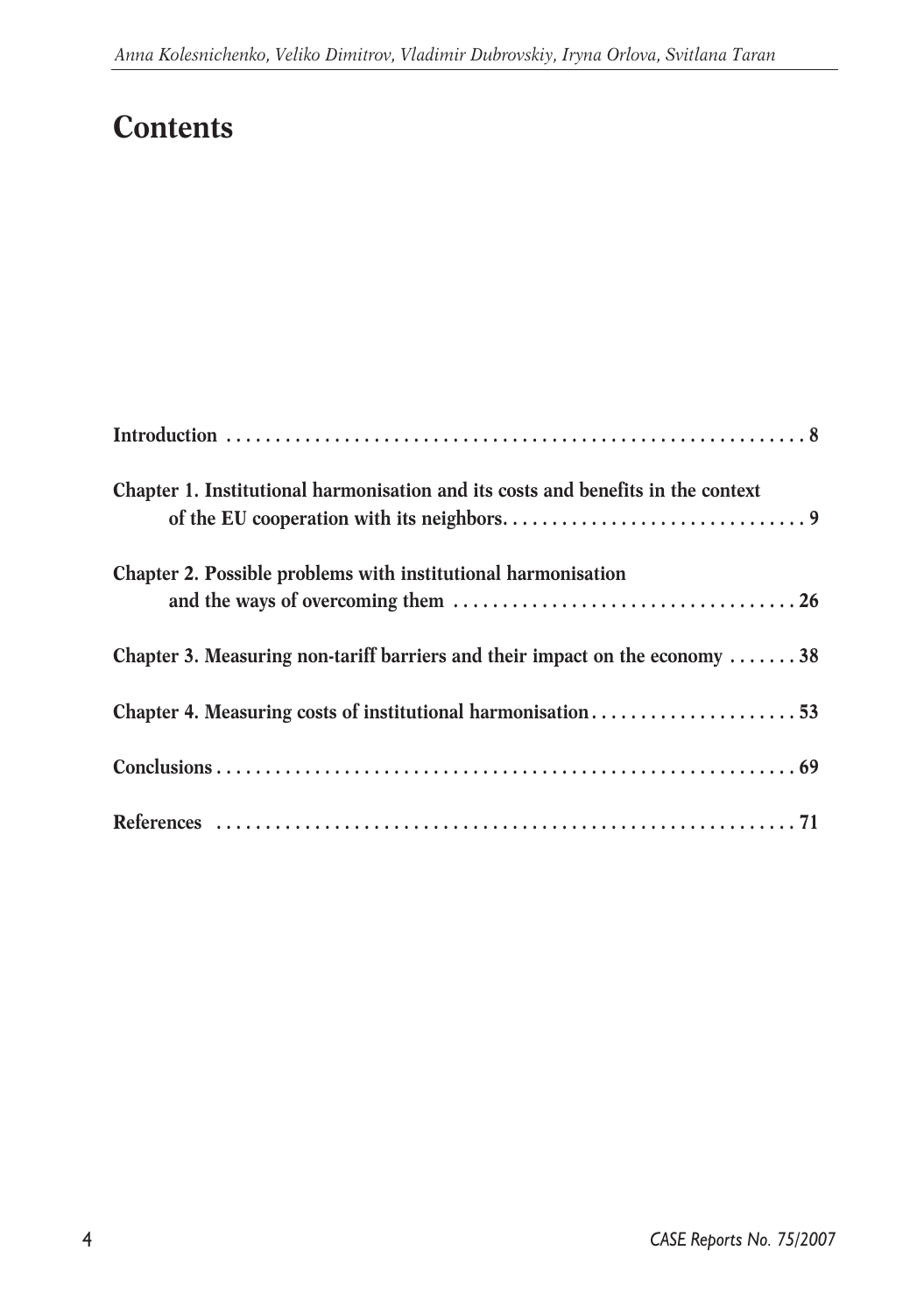#### **Abstract**

This paper studies costs and benefits of institutional harmonisation in the context of EU relations with its neighbors. The purpose of this paper is to outline the likely forms of institutional harmonisation between the EU and its Eastern neighbors and provide an overview of the methodologies that can be used in measuring its effects (costs and benefits). This paper serves as a background for two measurement exercises – one on benefits and another on costs – that are to be undertaken during the second stage of research.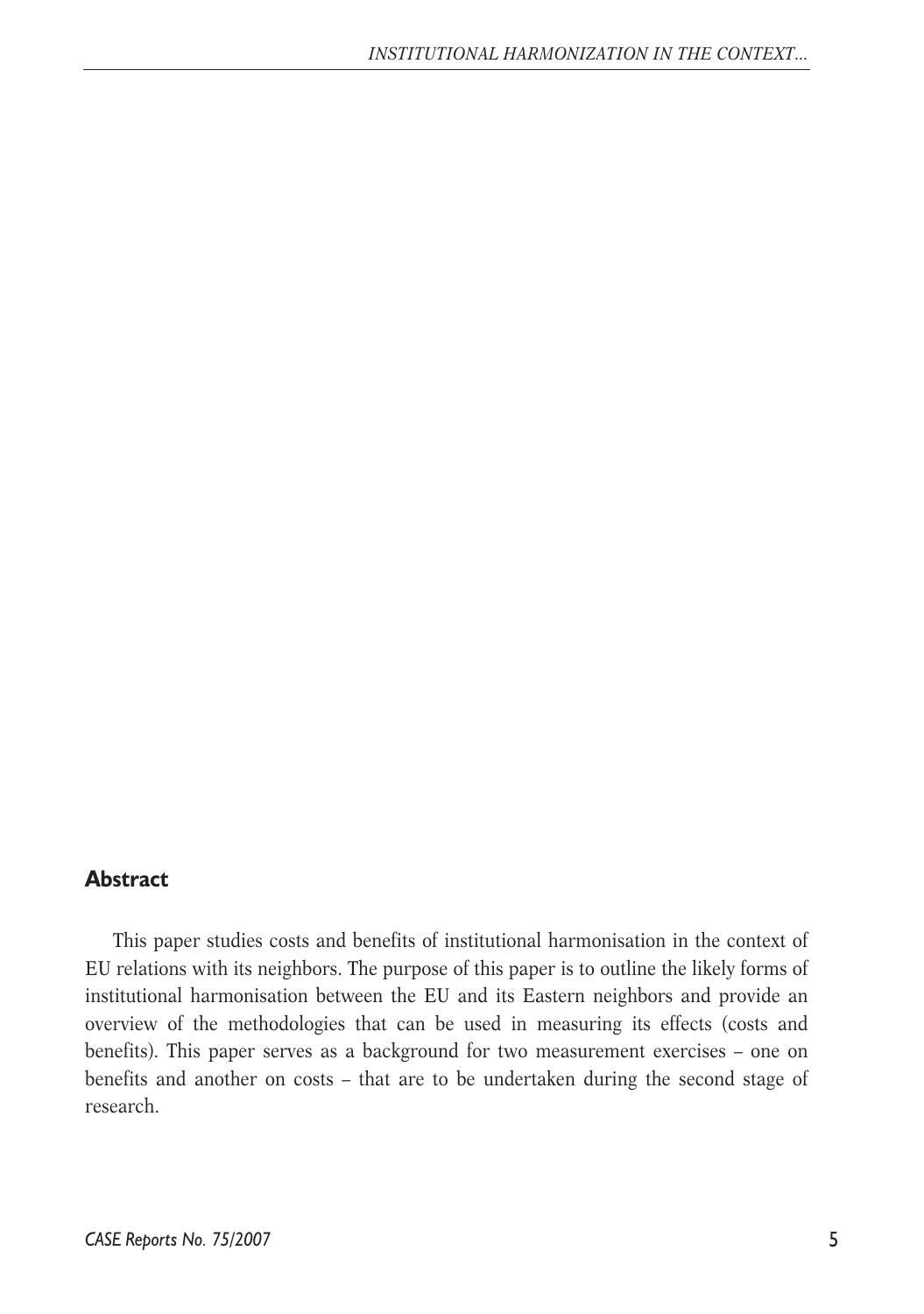# **The Authors**

**Veliko Dimitrov** is a senior economist at the Institute for Market Economics (IME), Bulgaria. He has worked at IME as a research economist since May 2005, and as a senior economist since January 2007. Veliko studied International Economic Relations at the University of National and World Economics, Sofia and has taken several courses at Friedrich Ludwig University, Freiburg, Germany. He has experience in project management, economic research in various areas, occasional lecturing and participation in public policy TV and radio debates. He is a regular columnist in several major Bulgarian newspapers and periodical bulletins published by IME. His main spheres of specialization include the improvement of the national legislation process, labour market reform, reduction of administrative burdens, deregulation of economic activity, telecommunications sector regulation, and cost-benefit analysis.

**Vladimir Dubrovskiy** is senior economist and member of the supervisory board of CASE Ukraine. Mr. Dubrovskiy specializes in the issues of business climate, enterprise restructuring, privatization, political economy, institutional economics, governance, and corruption. His recent work includes participation in writing the World Bank Country Economic Memorandum, and the GDN study "Understanding Reforms". Vladimir is also managing the CASE Ukraine partnership with the World Economic Forum. He is the author of several books and studies on the process of transformation in Ukraine, including assessments of the economic consequences of privatization contracted by the State Property Fund of Ukraine.

**Anna Kolesnichenko** has been working with CASE Ukraine since 2001. She currently specializes in the political economy of European integration, EU-Ukraine relations and energy security and efficiency. She has also worked with the EU-Ukraine Business Council, the NATO Parliamentary Assembly, the Centre for Strategic and International Studies (CSIS) in the USA, the United Nations Development Program (UNDP) in Ukraine and the Harvard Institute for International Development (HIID) in Ukraine. Anna holds an MA in European Studies from SAIS, Johns Hopkins University; an MA in Economics from the EERC programme at the Kyiv-Mohyla Academy; and a Specialist degree in Environmental Management from the Donetsk State Academy of Management.

**Irina Orlova** has been working with CASE Ukraine since September 2006. She is a graduate of the Economics Education and Research Consortium (EERC) '2005, MA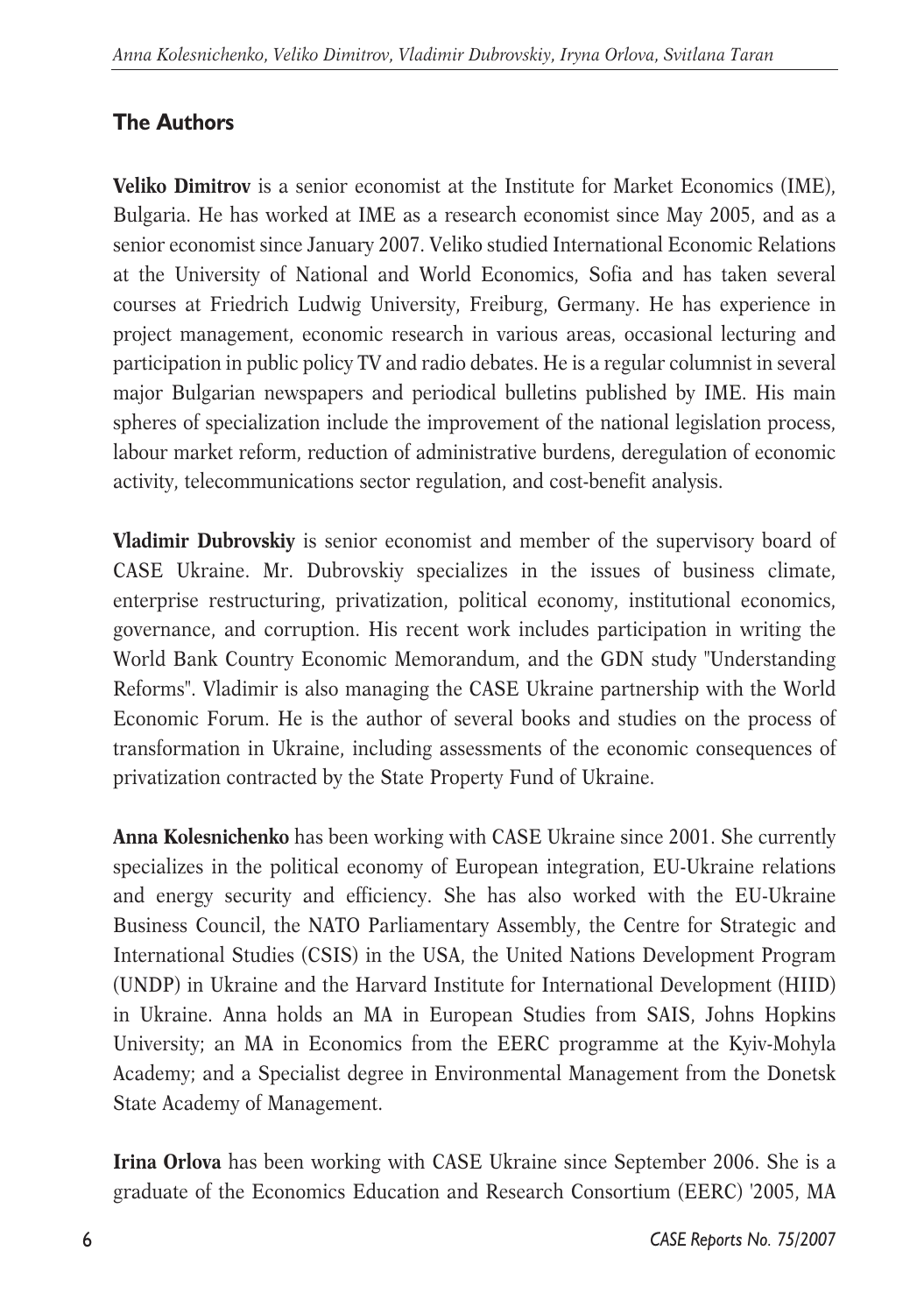Program in Economics. Irina's research interests lie in the areas of international trade, capital flows, transition economies, and social policy. Her studies presented at international conferences include: "Trading Partners and Economic Growth in Transition Economies" and "The Effect of Policies on FDI Flows: The Case of Transition Countries".

**Svitlana Taran** is an economist at CASE Ukraine. She graduated from the EERC MA Program in Economics at the National University Kyiv-Mohyla Academy. Svitlana specializes in economic research and policy analysis in the area of international trade, Ukraine's accession to the WTO and EU integration. She participated in several technical assistance projects and obtained substantial experience in ?olicy analysis and policy advice on legal, regulatory and institutional reform within Ukraine's WTO accession process.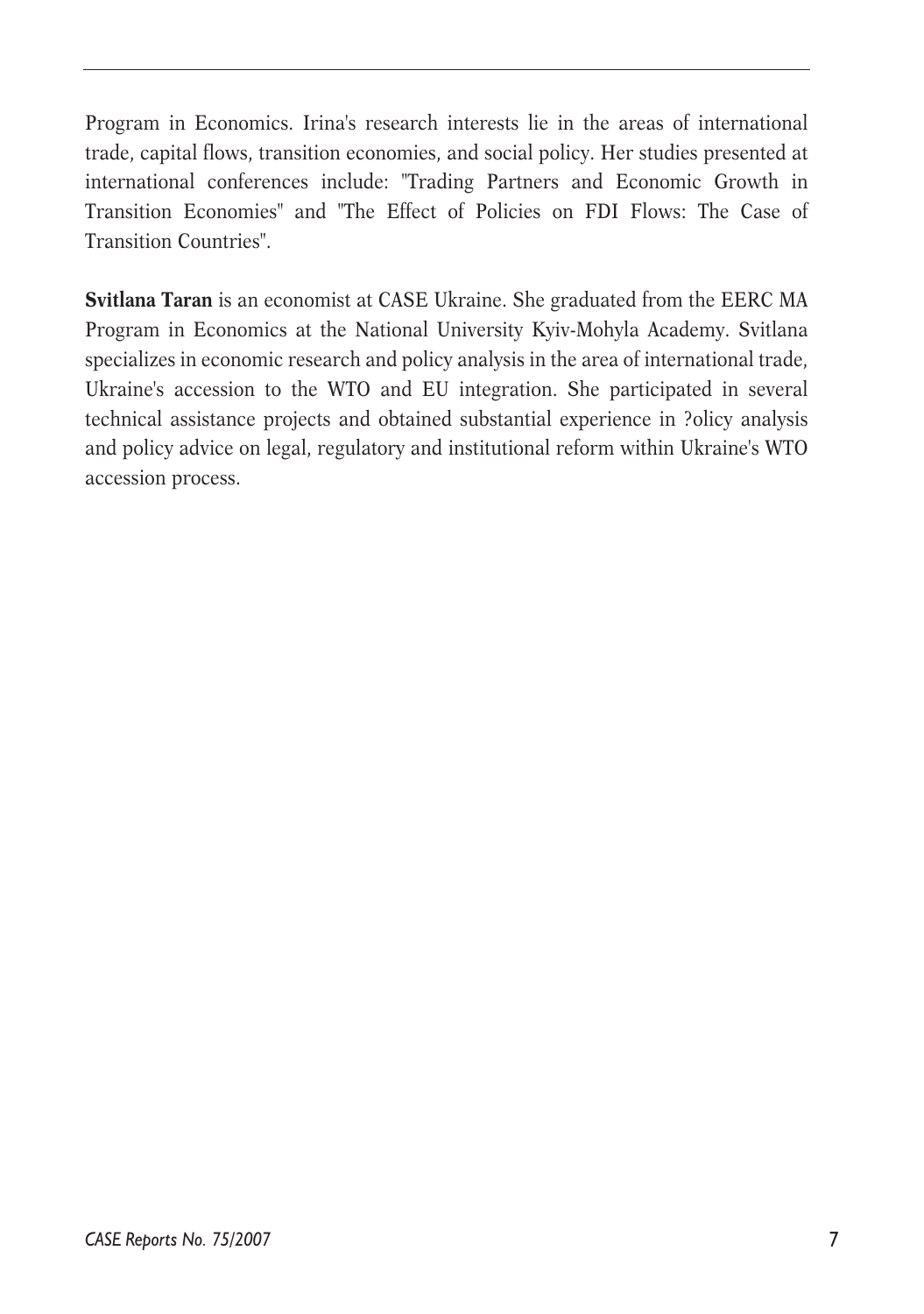# **Introduction**

This working paper contains the results of the first stage of research conducted within the framework of the Workpackage #11 of the ENEPO project called "The costs and benefits of institutional harmonisation". Following the work package's title, the authors aim to identify the costs and benefits of institutional harmonisation between the EU and its Eastern neighbors.

The first stage of research, presented here, is devoted to the discussion of the concept of institutional harmonisation, its application in the context of relations between the EU and its Eastern neighbors, discussion of possible costs and benefits of such harmonisation, and methods to measure the effects. This research serves as a background for the second stage of the project which is devoted to measuring the costs and benefits of institutional harmonisation between the EU and its Eastern neighbors.

For the purposes of this paper the notion of "Eastern neighbors" (which we abbreviate as EN countries) is understood as countries covered by the European Neighborhood Policy plus Russia, i.e. we analyze Armenia, Azerbaijan, Belarus, Georgia, Moldova, Russia and Ukraine.

Chapter 1 begins with a brief discussion of the concept of institutions and institutional harmonisation. Then it proceeds to an enquiry into what institutional harmonisation between the EU and its neighbors may mean and what shape it may take. Based on this analysis, assumptions about the shape of harmonisation are developed (to be used in further analysis). This is followed by a brief discussion of possible costs and benefits of the suggested path of harmonisation and some methodological remarks on their measurement. In Chapter 2, limitations and problems of institutional harmonisation are discussed. Chapter 3 is devoted to a discussion of methodologies to measure the magnitude of non-tariff barriers (NTBs). This analysis will be further used for estimating the benefits of institutional harmonisation in the context of gaining improved market access. Chapter 4 discusses methodologies to measure costs of institutional harmonisation and their empirical estimates. The analyses in Chapters 3 and 4 serve as a background for the development of respective models to measure costs and benefits during the second stage of the research.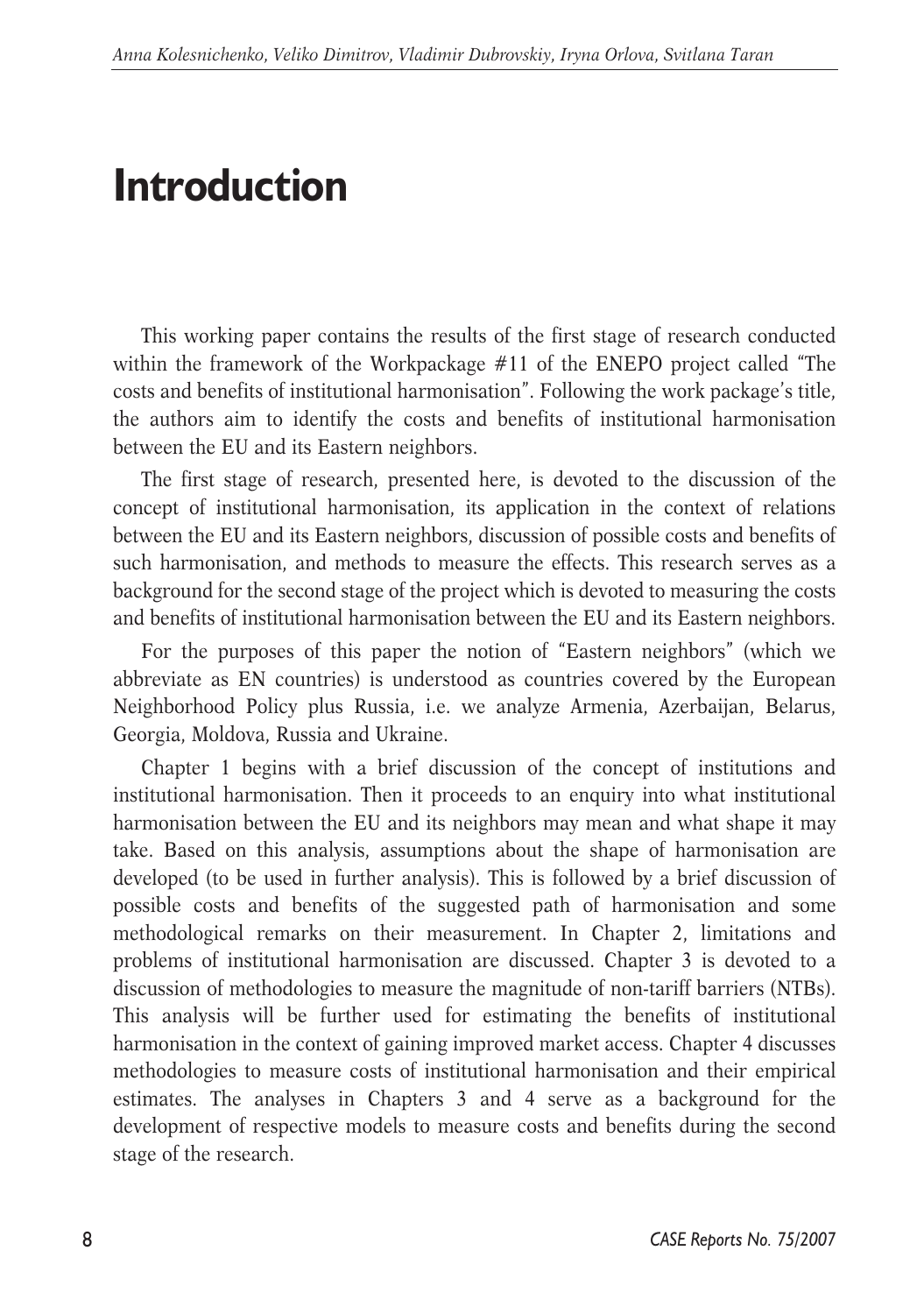# **Chapter 1. Institutional harmonisation and its costs and benefits in the context of EU cooperation with its neighbors**

*By Anna Kolesnichenko, CASE Ukraine*

# **1. Concept of institutional harmonisation and its applications to European integration**

# **1.1. What is institutional harmonisation?**

It has become an established fact that institutions are an important factor of economic performance of economies. Numerous empirical studies showed a positive correlation between the level of development of institutions of countries and performance of their economies across space and over time (the earliest and most famous of them done by the Nobel Prize winner Douglass North (North, 1990)).

The link between institutions and growth stems from the very notion of institutions: according to North's theory, they are formal rules, informal constraints, and enforcement mechanisms that provide the basic structure by which human beings create order and attempt to reduce uncertainty in exchange. By reducing uncertainty, institutions help reduce transaction costs and, hence, the profitability and feasibility of engaging in economic activity.

In the context of harmonisation within and with the EU, institutional harmonisation can be considered as a part of Europeanization – a process of internalization of European values and policy paradigms. It takes place within the EU itself, as well as beyond its borders. Enlargement, for example, stimulated Europeanization in the acceding states. The European Neighborhood policy attempts to bring the same forces into play beyond EU frontiers.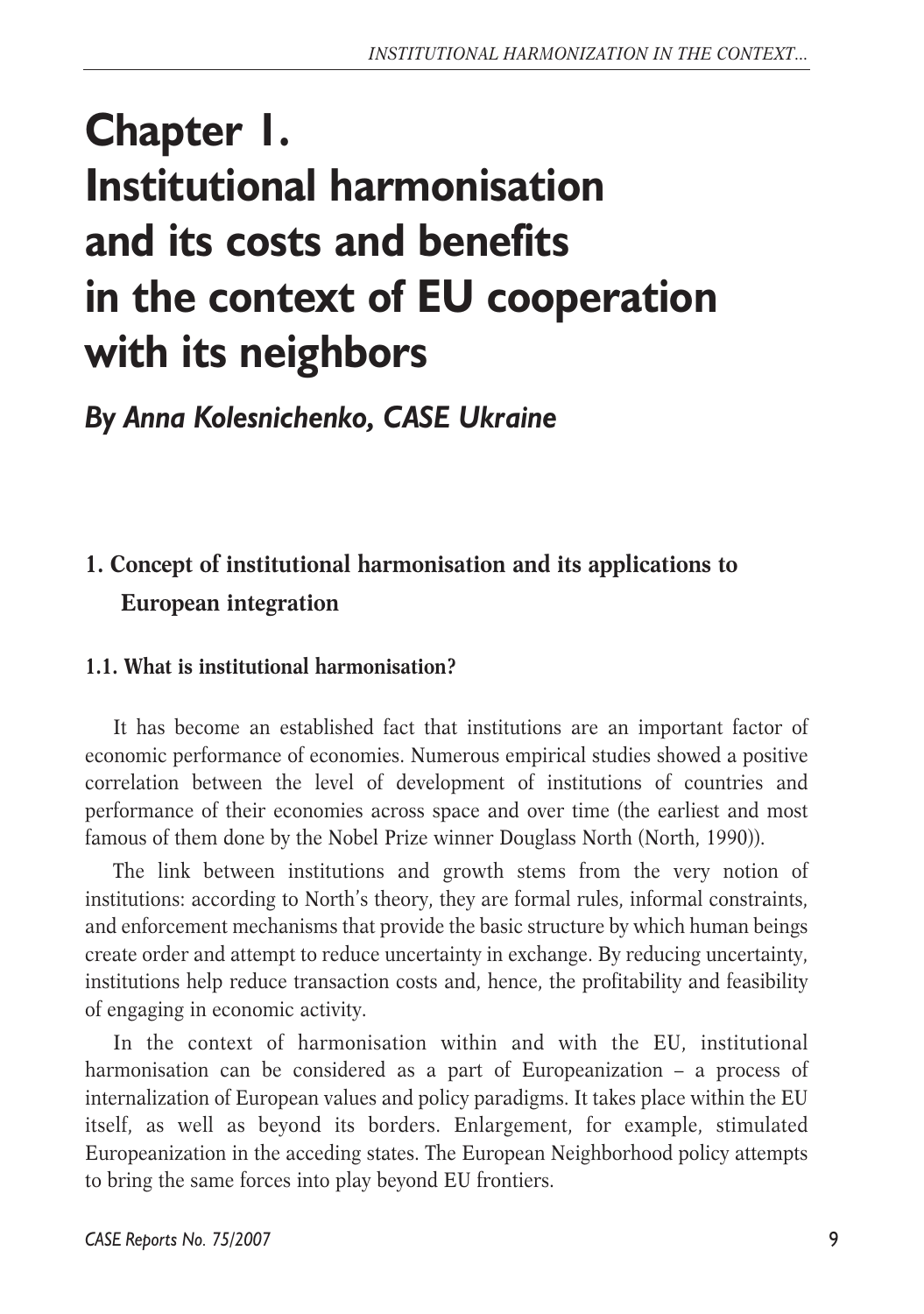We would argue that the success of the institutional harmonisation can be measured by the degree of Europeanization achieved, i.e. whether the changes have been internalized. Simple mechanical replication of institutions that does not lead to their internalization will not bring much benefit and might actually harm the "importing" country. If the institutional changes are not internalized, the harmonisation can result in the emergence of a large gap between the official institutions and unofficial ones. The EU appreciates this challenge and tries to seek ways to increase local ownership of the integration effort. In particular, in the Action Plans within the ENP it suggests the joint setting of priorities and joint monitoring of reform performance.<sup>1</sup>

# **1.2. What institutional harmonisation with the EU may mean - lessons from existing arrangements**

In the economic domain, institutional harmonisation with the EU means adopting the rules and policies that govern the EU economy. The highest degree of harmonisation can be achieved by joining the EU; yet, other arrangements that involve a certain degree of harmonisation are also possible. The existing arrangements vary in their degree of integration and coverage. After membership in the EU, the strongest degree of integration is achieved within the European Economic Area (EEA), followed by EU-Swiss bilateral cooperation, the EU-Turkey Customs Union and different free trade arrangements (such as the Euro-Mediterranean FTA or FTA with Chile). In addition, there are examples of sectoral arrangements, such as Mutual Recognition agreements in particular sectors. We will briefly discuss each arrangement and try to draw lessons for neighbor countries.

# *Option 1 – accession to the EU (membership)*

Although this option is not realistic in the timeframe of our analysis, it is worth discussing as a benchmark case as it represents the maximum of what can potentially be attained. During accession negotiations for the 10 countries that joined the EU in 2004, the parties negotiated 31 chapters as a part of the accession. They included free movement of goods, services, persons and capital, as well as company law, competition policy, agriculture, fisheries, transport policy, taxation, economic and monetary union, statistics, employment and social policy, energy policy and others.

In the economic sphere, institutional harmonisation with the EU means, first of all, adoption of the EU's rules in the four domains of its internal market – goods, services, capital and labor. Harmonisation and mutual recognition are the main

<sup>&</sup>lt;sup>1</sup> Chapter 2 discusses the limitations of institutional harmonisation in the context of the ENP.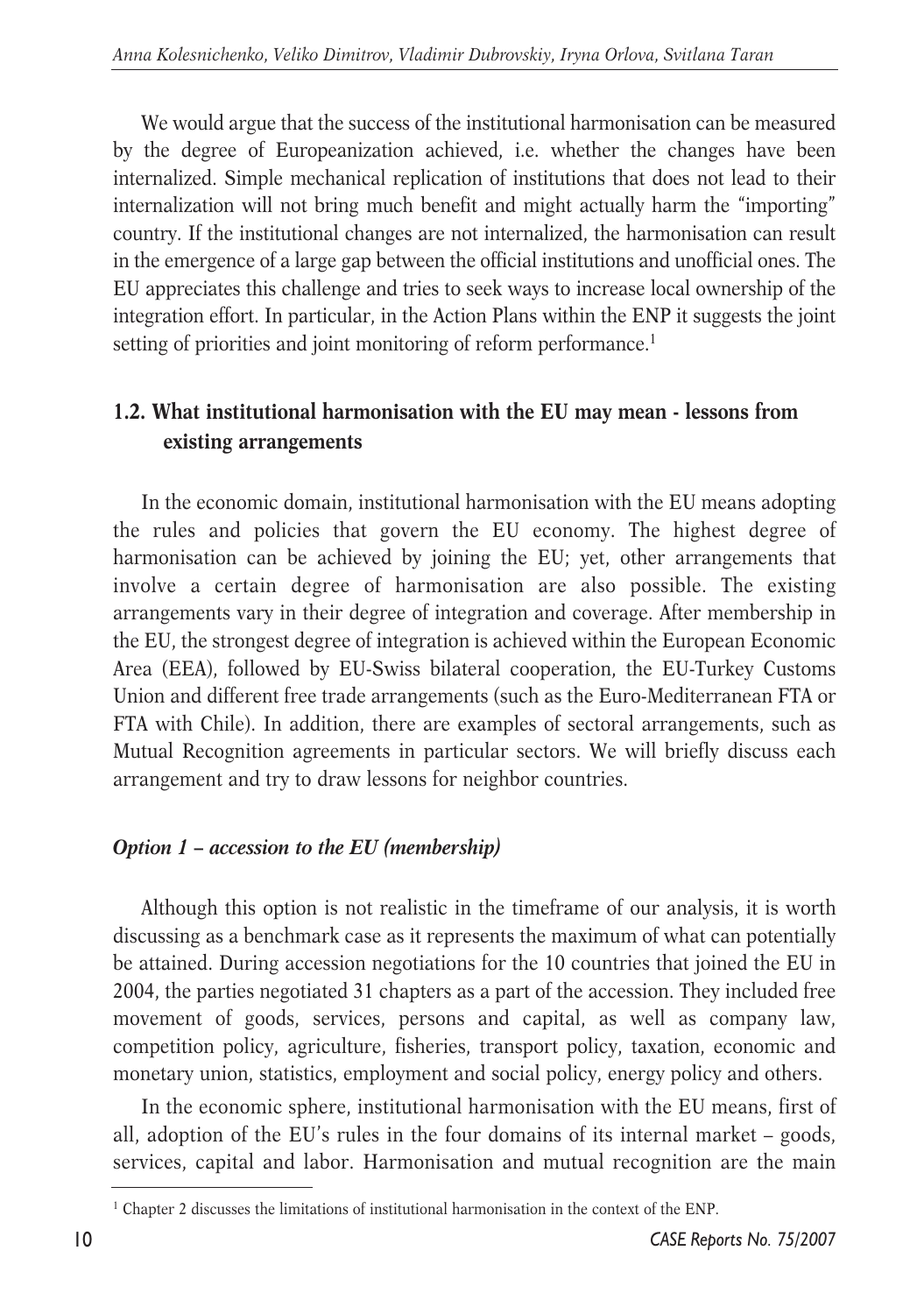instruments here. Harmonisation means adopting EU *acquis;* while mutual recognition means that states give each others' laws and standards the same validity as their own. In addition to harmonisation in the areas of the "four freedoms", the acceding states need to take on rules in other areas of the European common market. For example, they must comply with EU competition *acquis*, and before accession, the European Commission tests whether enterprises operating in the candidate countries are accustomed to operating in an environment such as that of the Community.

It is clear that the scope and the depth of institutional harmonisation between the EU and its Eastern neighbors will be smaller than in the case of accession states. In some sectors, harmonisation can be deep, and in these cases it will be interesting to look at accession countries' experiences. Yet, in a number of sectors, no harmonisation is likely to occur without the prospect of membership. It makes sense then to return to a discussion of accession experiences once it is decided which sectors will see deep harmonisation.

#### *Option 2 – European Economic Area*

The European Economic Area (EEA) is an example of institutional harmonisation with the EU without membership. Currently, the EEA includes Iceland, Lichtenstein and Norway. The EEA works on the basis of a multilateral agreement between EEA members and the EU. According to the agreement, EEA members adopt all EU *acquis* related to the functioning of the EU common market (with the exception of Fishery Policy and Common Agricultural Policy). With regard to third countries, EEA states are free to set their own tariffs and conduct their own trade policy (including antidumping measures, or concluding mutual recognition agreements).

The major disadvantage of this arrangement is a quite weak influence on EU decision making (EEA countries can only participate in "decision shaping" through consultations in working groups). Plus, adoption of the full body of the EU Common market related *acquis* may be disadvantageous for some sectors<sup>2</sup>. Finally, adoption of all EU *acquis* requires an advanced administrative and institutional capacity. On the positive side, one can mention, of course, unimpeded access to the EU internal market. EEA states also participate in a range of EU programs and institutions, for example, standardization bodies.

<sup>&</sup>lt;sup>2</sup> The issue of sectoral coverage will be discussed later, yet at this point it is worth noting that it could be difficult to avoid some losses in some sectors in any deal on integration/harmonisation with the EU. Thus far, the "package approach" has been a major feature of European integration, that involved not only exchange of one-sector concessions, but also cross-sectoral deals. The basic initial deal between France and Germany that formed the European Coal and Steel Community (ECSC) is the most evident example to this end.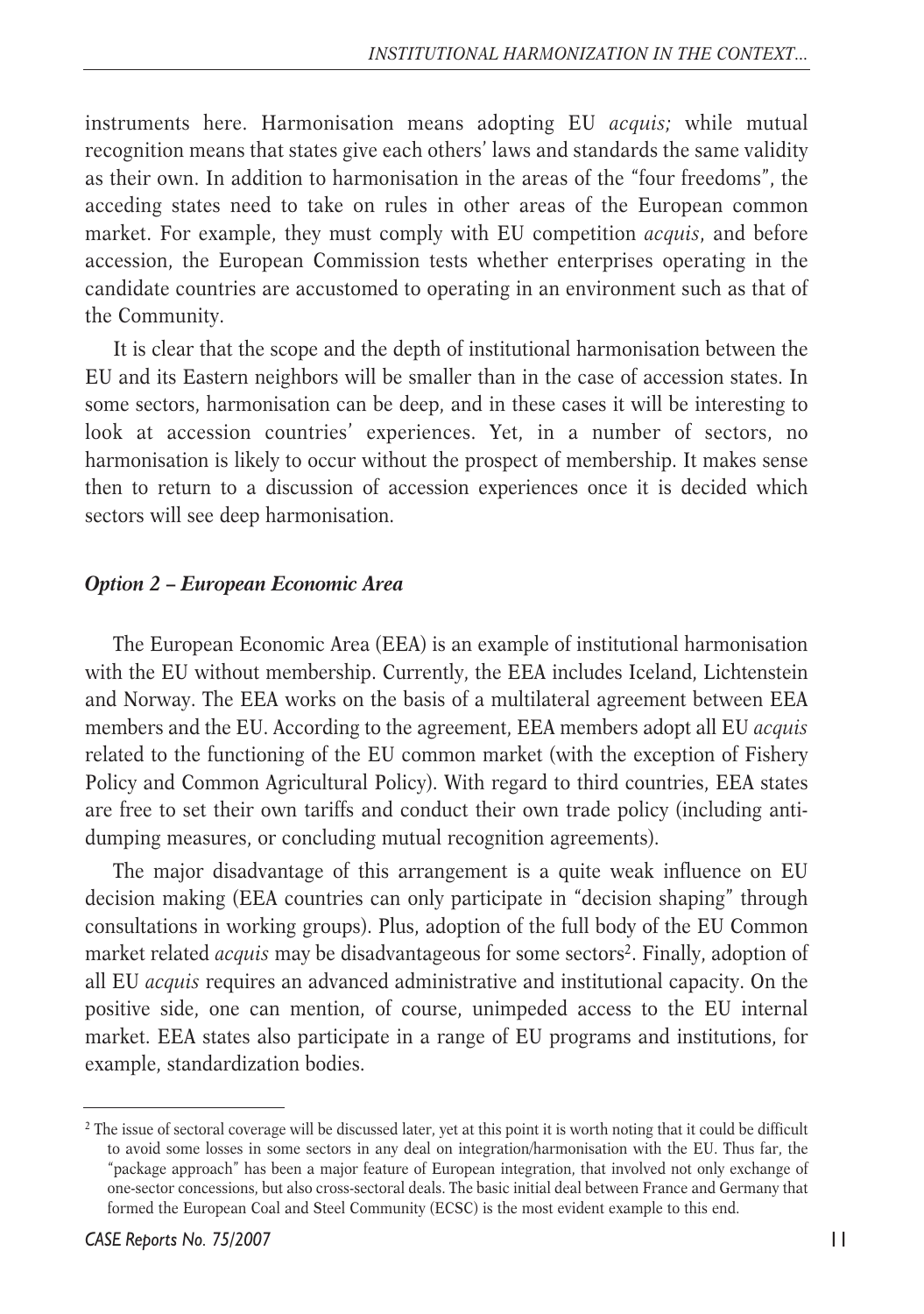Experience of EEA countries shows that one can fully participate in the EU internal market without EU membership. Yet, it would be difficult for the EU Eastern neighbors to fully adopt this model in the near future mainly due to the lack of administrative capacity and also because their economies substantially differ from the EU economy (both by level of development and structure) much more than the economies of EEA countries. Yet, some elements of this model could be borrowed. For example, neighbor countries could participate in standardization bodies in the areas in which they aim for substantial harmonisation with the EU.

# *Option 3 – EU-Switzerland cooperation*

EU-Swiss bilateral cooperation is based on a free trade agreement and a range of sectoral agreements on the free movement of persons, elimination of technical barriers to trade, public procurement, civil aviation, transport, agriculture, research and others. Switzerland adopts EU's *acquis* only in the sectors covered by agreements plus related policies (public procurement, for example).

Such a harmonisation "a la carte" has its obvious advantages, as partners may choose sectors in which it is beneficial for them to have harmonized policies. At the same time, it can pose problems, as it limits the scope for package deals that involve concessions in different sectors and, thus, limits the scope for harmonisation. In order to limit the "cherry-picking" by Switzerland, the EU introduced a so-called 'guillotine clause' so that Switzerland cannot opt out of one agreement without having all others suspended. Moreover, the limited scope of harmonisation does not ensure genuinely free market access; for example, if competition policy is not fully harmonized (which is the case in Switzerland), it leaves room for launching antidumping cases and prohibiting market access.

Despite all these limitations, however, Swiss authorities recently confirmed their preference for continuing the cooperation based on bilateral sectoral agreements, because they think at the moment this option is the most efficient in promoting Swiss interests (Swiss Integration Office, 2006). This approach, based on the search for best options of promotion of state interests, as opposed to a search for the optimal shape of integration, could be very useful in the case of EN countries, as it helps to focus on the substance and purpose, rather than form of integration and harmonisation.

To summarize, the Swiss model of cooperation could be attractive to neighbors because of its selective nature. At the same time, their interests in relations with the EU may be different from those of Switzerland. For example, for EN countries institutional harmonisation with the EU may serve as a road to modernisation; in such a case, it could be in their interest to have more comprehensive harmonisation. In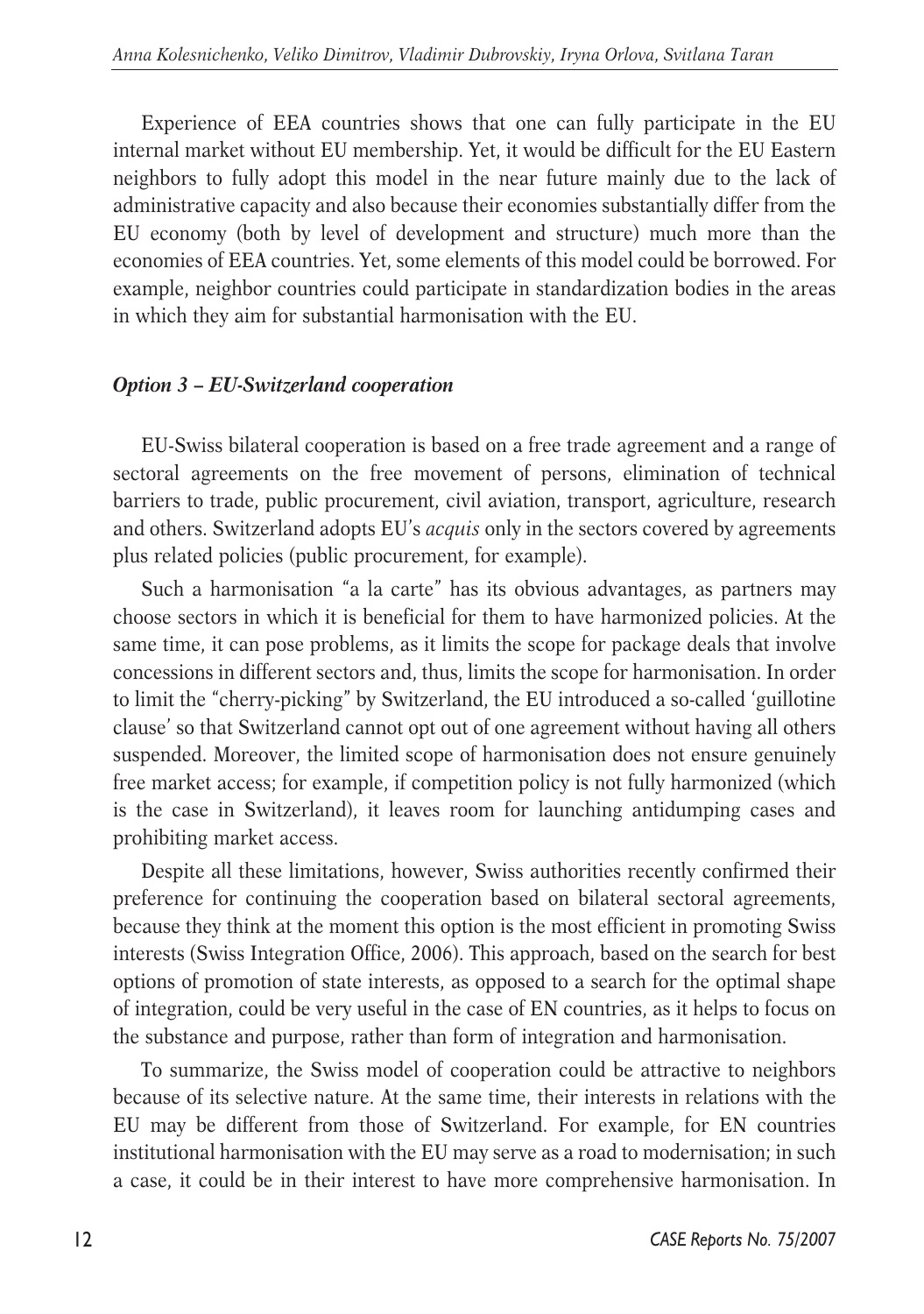particular, adopting EU horizontal policies in areas such as competition can stimulate important market reforms in these countries. Therefore, in defining the scope and the depth of their institutional harmonisation with the EU, one of the major parameters should be the extent to which each particular measure helps in the reform and modernisation of their economies.

#### *Option 4 – EU-Turkey Customs Union*

Another option that Eastern neighbors could contemplate is a customs union (CU) with the EU. A CU means full trade liberalization accompanied by an application of a single external tariff. To date, the EU has only one such agreement with a nonmember country – Turkey<sup>3</sup>. According to the agreement, the two parties eliminated tariff and non-tariff barriers to each other's industrial goods, and Turkey adopted the Community's Common Customs Tariff for imports from third countries. However, the customs union does not cover agriculture (except processed agricultural products), services and public procurement. Turkey harmonized its legislation in the areas of the protection of intellectual, industrial and commercial property rights, competition, state aid, public procurement and taxation, as well as settlement rights and services with that of the EU. The decision on implementing the customs union contains quite detailed prescriptions on what parts of the *acquis* should be adopted (or with which the Turkish legislation should comply) and when.

The record of implementation of the CU agreement shows mixed results. On the one hand, as Ulgen and Zahariadis (2004) ague, it helped to transform Turkish industry by introducing stronger competition, which led to improvements in productivity, and changed the structure of Turkish industry through its integration in international production and distribution networks. Furthermore, it helped to modernize Turkey's economic legislation, which also facilitated creation of a favorable business climate.

On the other hand, a customs union has important downsides. First is the possibility of trade diversion. In the case of Turkey, this does not seem to have been the case, as Ulgen and Zahariadis (2004) argue. Yet, other countries should carefully consider the possibility of such an effect of the CU. Second, Turkey has no influence on its tariff policy and has to follow the trade policy of the EU. For example, it had to conclude free trade agreements with all third states with which the EU had FTAs. In the case of a CU with a partner as large as the EU, the situation is exacerbated by the very unequal character of the relationship, as the EU does not adjust its trade policy to Turkey's interests.

All these limitations make it difficult to recommend a CU as a suitable arrangement for EN countries. The most important argument in their case is that the

<sup>3</sup> To be exact, the EU has other two CU agreements – with Andorra and San Marino, European microstates.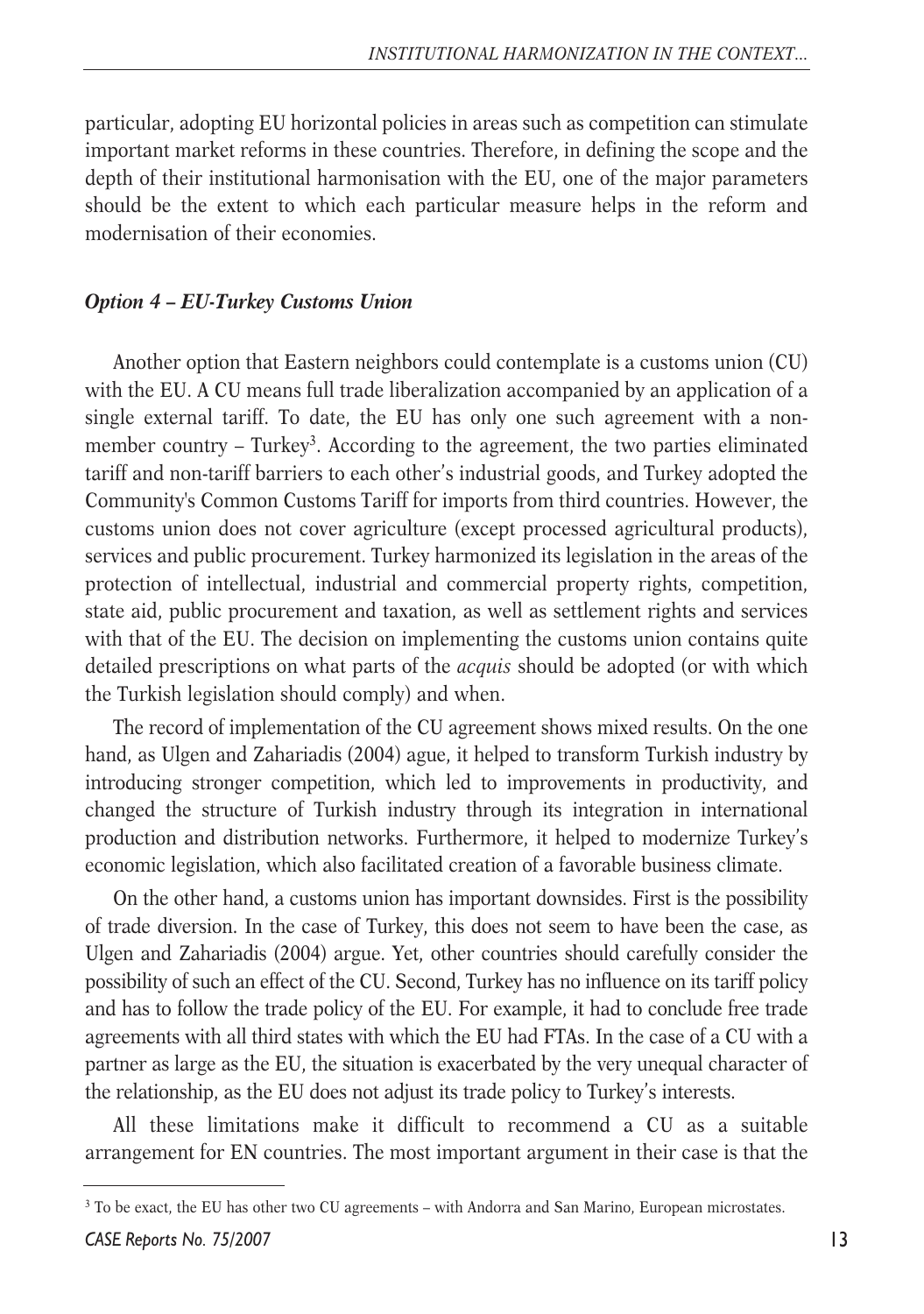majority of them carry out a significant amount of trade with non-EU countries (very often between themselves, and particularly with Russia), so that trade diversion could bring substantial losses. At the same time, it is instructive to look at the Turkish case because of the similarity of its level of institutional development with that of the EN countries. Unlike EEA countries, which are able to adopt all economic *acquis* and get full market access, Turkey represents the case of a partner with less developed institutions that not only faces the challenge of adopting EU economic requirements, but also diverse challenges of development and economic modernisation.

The first lesson from the Turkish experience is that harmonisation of standards is not enough to gain market access; what is also important is conformity assessment. Ulgen and Zahariadis (2004), for example, show that Turkish products often face difficulties entering the EU market due to a lack of conformity assessment, which arises due to weaknesses in the Turkish certification and accreditation system and, consequently, lack of trust on the part of the EU.

Second, despite adoption of EU product standards and different trade-related *acquis*, Turkey is not saved from EU antidumping investigations and other trade defense measures. According to the CU agreement, application of these instruments can be suspended if the EU-Turkey Association Council finds that Turkey has implemented competition, state aid control and other relevant parts of the *acquis* related to the internal market and ensured their effective enforcement (European Commission, 1995). As with the conformity assessment, Turkey is not there yet.

Third, it is important to ensure that the depth and coverage of market access is beneficial for both parties. For example, the EU-Turkey customs union does not cover agriculture and services, which substantially limits the benefit of the CU for Turkey.

Finally, the Turkish case also shows that it is better not to build economic cooperation on political assumptions: i.e. Turkey considered the CU as a stepping stone to EU membership. Yet, the road to EU membership appears to be rather long (and still not secure), and at the same time Turkey has had to bear different economic and political costs of the CU.

To summarize, it is difficult to advise creation of a customs union with the EU for EN countries due to serious drawbacks of this arrangement, first of all, the possibility of trade diversion. At the same time, useful lessons could be drawn from the Turkish experience. On the one hand, it shows that the CU did stimulate harmonisation and reform of the Turkish economy in line with EU requirements. At the same time, weak institutional capacity prevented Turkey from fully enjoying the benefits from such an arrangement (for example, due to a lack of conformity assessment). Other limitations of the arrangement - the possibility of imposition of antidumping duties, exclusion of important sectors (agriculture and services) from the arrangement - further weakened its positive effect. These shortcomings are not necessarily features of the customs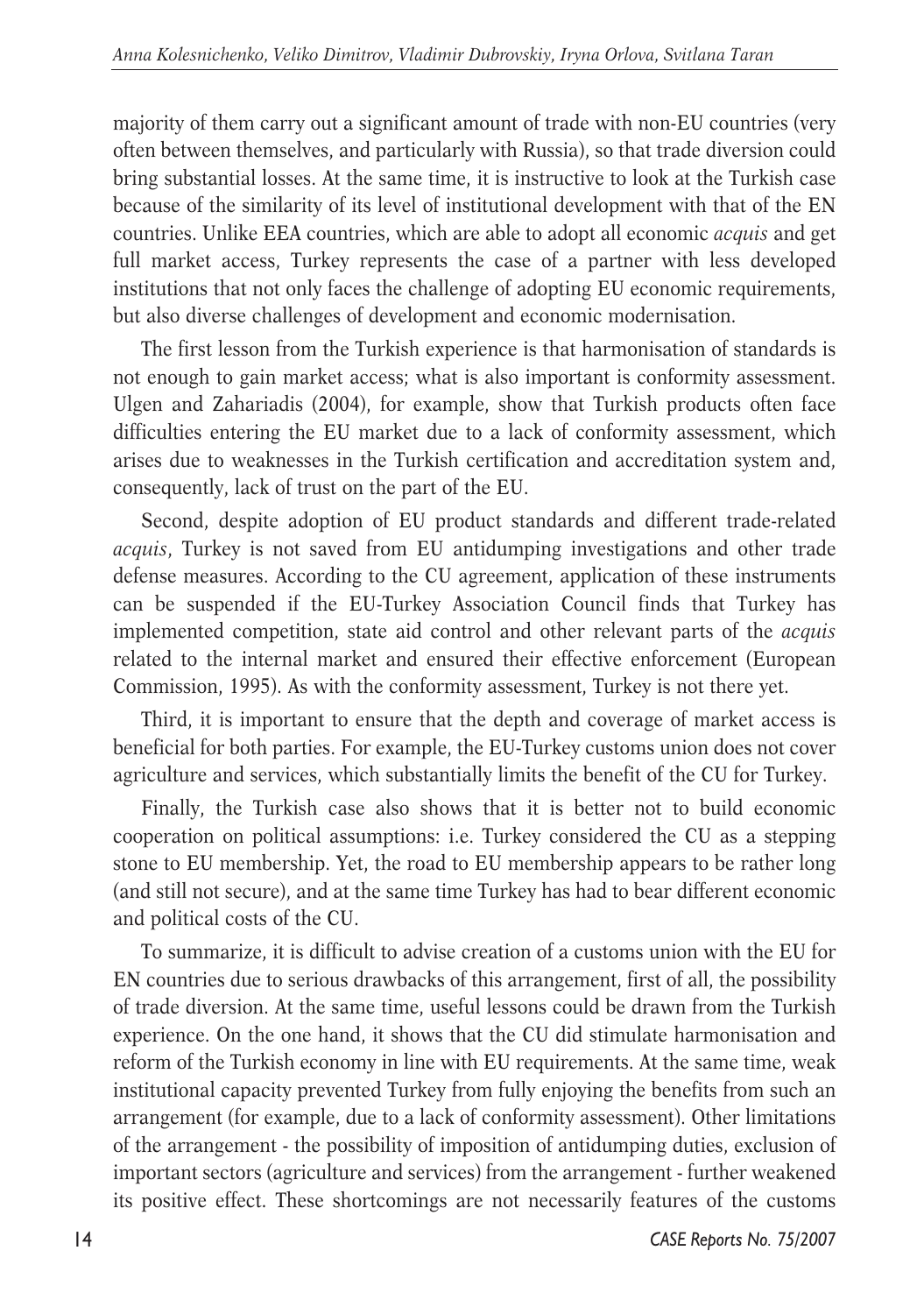union per se, yet they could be instructive for the EU's Eastern neighbors for shaping their economic agreements with the EU.

#### *Option 5 – Free trade area (FTA)*

The EU has a multiplicity of FTAs: in addition to the EEA, it has been advancing FTAs with developing countries in the Middle East, North Africa, Latin America, the Caribbean and other regions. The most interesting, from the point of view of EN countries, could be the Euro-Mediterranean Free Trade Area (EMFTA), as it applies to another group of EU neighbors. Creation of the EMFTA is a part of the Barcelona process – the process of cooperation and integration between the EU and the Mediterranean countries. The EMFTA does not exist yet – its creation should be completed by 2010. Currently, countries participating in the process have association agreements with the EU that define the mechanisms of completing the EMFTA.

Compared to other forms of cooperation and integration, an FTA is the weakest in terms of the depth and scope of institutional harmonisation. In the case of Mediterranean countries, Association agreements provide only for liberalization of trade in manufactured goods, but not in services or agriculture. Empirical estimates show that liberalization in agriculture in Euromed countries could bring between 0 and 0.5% of GDP (IARC, 2006). The small magnitude of the effect stems mainly from the expected shrinkage of the agricultural sector in Euromed countries, partly because of stronger competition from subsidized imports from the EU. As for the services sector, welfare gains from liberalization are estimated at approximately the same magnitude – at about 1% of GDP; yet, due to the effect on FDI and a stimulating effect on domestic reforms, services liberalization could bring benefits many times larger (up to 50% of GDP) (IARC, 2006). It was only recently that the EU and its Mediterranean partners started to advance the agenda of liberalization in agricultural products and services<sup>4</sup>.

The depth of harmonisation envisaged by the Euromed Association agreements is also insignificant: unlike in the EU-Turkey customs union agreement, Euromed agreements do not have any requirements for adopting EU *acquis*, except for rules of origin. Also, provisions on state aid, competition and other horizontal issues have a declarative character. An advance on these issues is made in the Action Plans in the ENP framework, which, for example, set a clear agenda for harmonisation of product standards (through implementation by Euromed partners of the Agreement on Conformity Assessment and Acceptance of Industrial Products (ACAA)), and also contain quite detailed and concrete provisions on customs, state aid and competition policy.

<sup>4</sup> See, for example, Euromed (2005).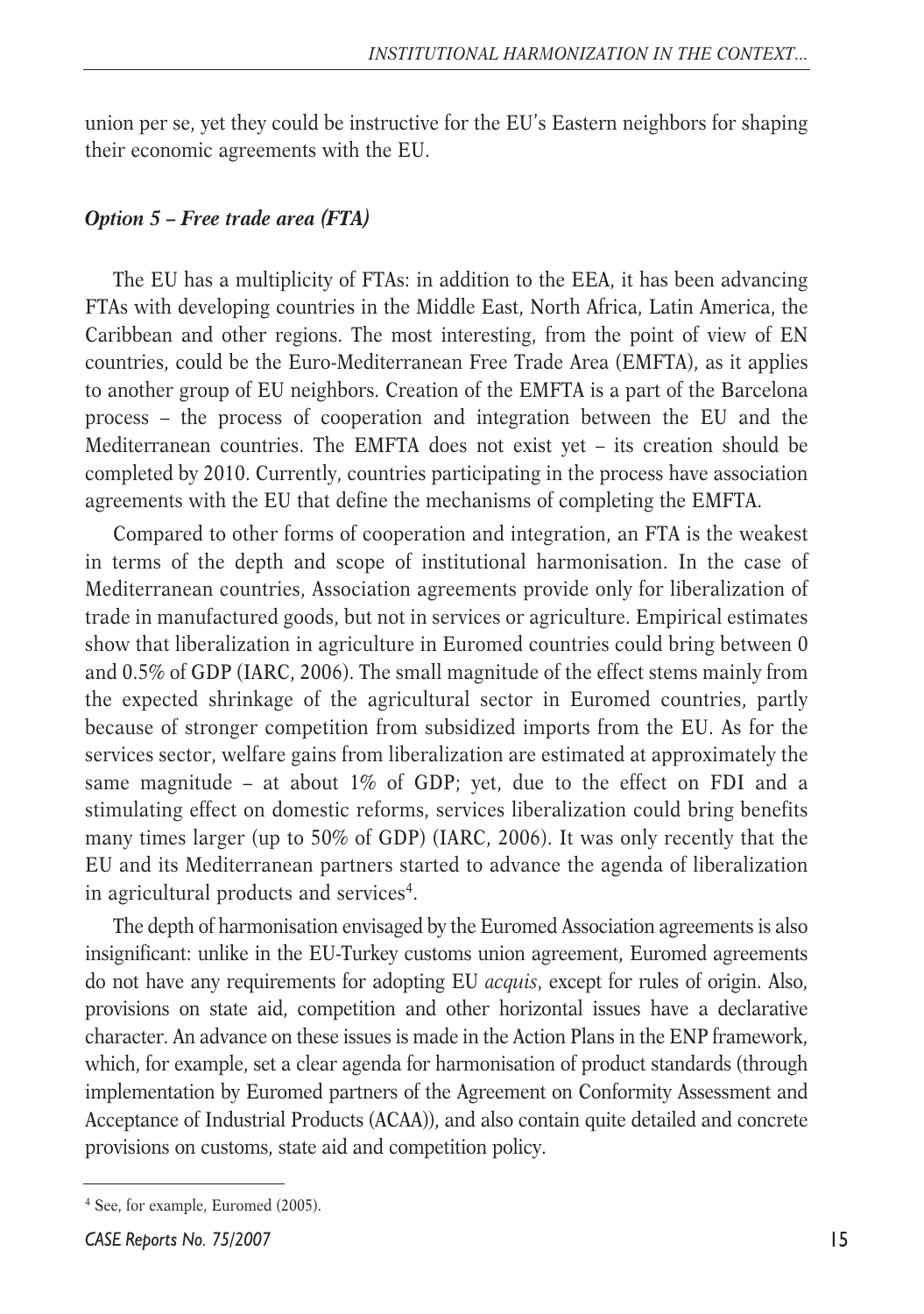The main conclusion that one may draw from the Mediterranean countries' experience is that gains from a simple FTA limited to liberalization of trade in goods are going to be limited, and EN partners should consider "enhanced" types of agreements. In particular, they could investigate the possibilities and possible effects of liberalization of trade in services and agriculture.

#### *Conclusions on other countries experience*

- Based on the review of some lessons from the existing arrangements, one can conclude that EN countries should opt for a wider integration agreement than just liberalization of trade in manufactured goods and consider other sectors.
- Harmonisation should be based on the realistic assessment of integration options, and not assumptions. It should also focus on achieving the interest of EN countries and not so much on the name and design of the integration model.
- Transposition of EU standards into national legislation does not give automatic market access; they also need to be effectively implemented.
- The sectoral approach could be attractive, as it offers flexibility; yet it also poses limits on integration.
- A customs union is stronger in promoting institutional harmonisation than an FTA, yet its drawbacks make it an unattractive option for EN countries.

# **1.3. Options for institutional harmonisation of EU Eastern Neighbors**

The institutional harmonisation in the neighboring countries with the EU is going to be driven by the agenda of facilitating market access, especially in the goods sector, and integration in infrastructure sectors, notably energy and transport. Some integration is also likely in certain service sectors (first of all, financial and telecom services), and possibly, to a much smaller extent, in agriculture.

The absence of a membership prospective for the EU neighbors is likely to limit the degree of institutional harmonisation of these countries with the EU compared to that achieved in the case of accession. The impossibility of acceding to certain institutions and insufficient leverage are two broad reasons that will limit the degree and scope of integration and its effects. For example, neighbor countries will not be able to participate in EU institutions such as the Council and the European Commission (although some observatory status is perhaps possible). At the same time, it would be difficult for the EU to impose conditionality on these countries comparable to that it was able to apply to the accession countries. The promise of full integration in the EU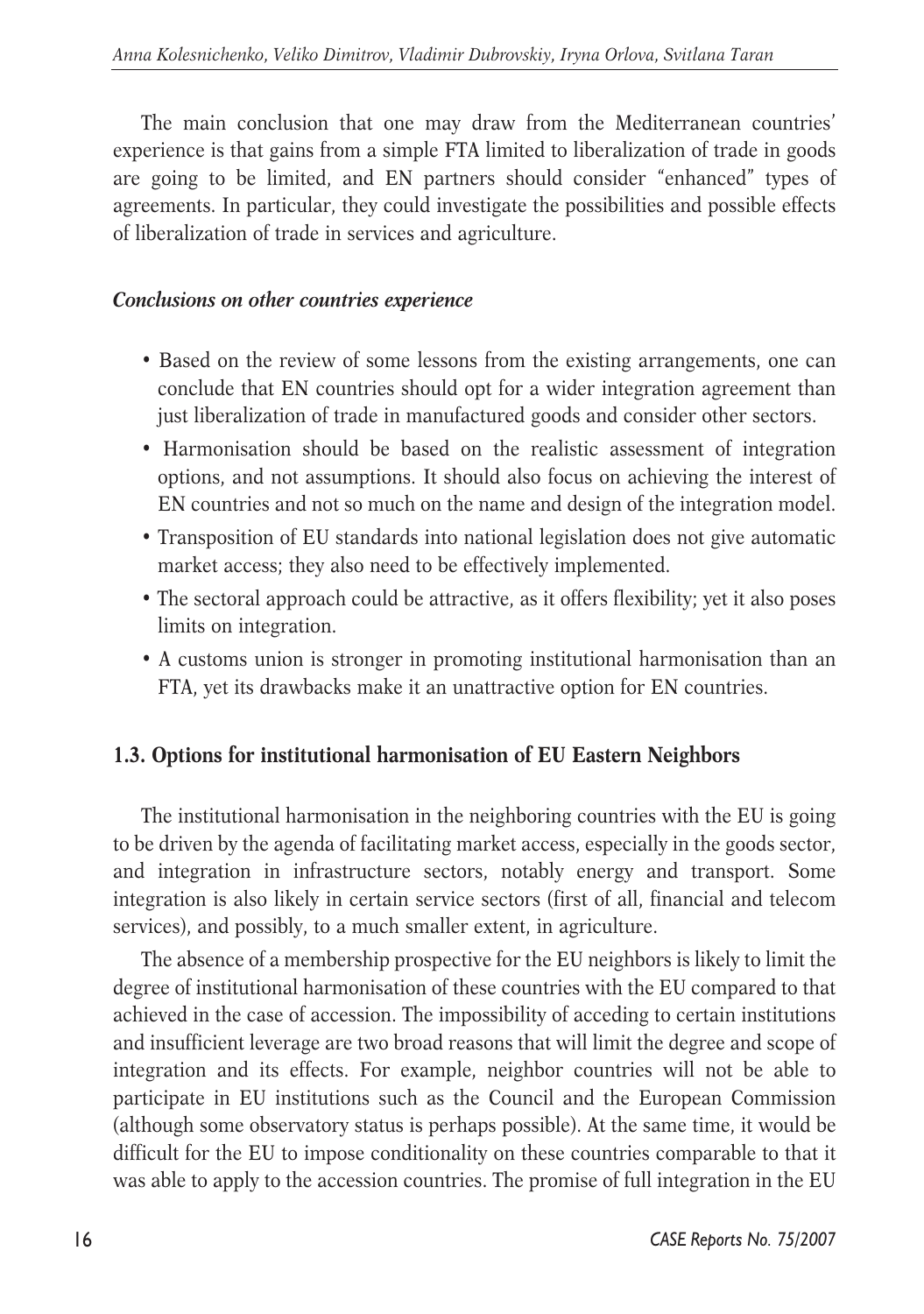has legitimized the EU's demands on adoption of its norms and institutions by acceding countries. It is not going to be the case with the neighboring countries; rather, their integration with the EU will be selective in terms of coverage and will be based on mutual benefit in each particular field.

The current debate on the prospects of integration and cooperation between the EU and its Eastern neighbors falls within the framework of the European Neighborhood Policy (ENP). The ENP was developed in 2004 with the general objective of avoiding the emergence of new dividing lines between the enlarged EU and its neighbors. The ENP covers all of the EU's Eastern neighbors, except Russia, and ten Mediterranean countries. Russia refused to join the ENP, but develops its relationship with the EU through a Strategic Partnership covering four "common spaces".

The official economic objective of the ENP is to help the neighbors develop and modernize their economies by anchoring them to the European model of economic governance. The EU proposes doing so by creating enhanced FTAs and extending access to the EU internal market to its neighbors and undertaking deep integration in several sectors, first of all, energy and transport. The key promise of the ENP is that economic integration can go beyond free trade in goods and include "behind the border" issues: eliminating non-tariff barriers and progressively achieving comprehensive convergence in trade and regulatory areas such as technical norms and standards, sanitary and phytosanitary measures, rules of origin, customs procedures, and others.

ENP Action Plans have been the main instruments guiding the implementation of the ENP. The EU concluded them with all Eastern neighbors except Belarus, with which cooperation is limited due to the undemocratic regime in the country. In its recent communication on the ENP, the European Commission states that "over time, the implementation of the ENP Action Plans, particularly on regulatory areas, will prepare the ground for the conclusion of a new generation of deep and comprehensive Free Trade Agreements (FTA) with all ENP partners"5. These FTAs will cover a substantial part of trade in goods and services, including sectors important for ENP countries, and will include strong legally-binding provisions on trade and economic regulatory issues<sup>6</sup>.

Action Plans for EU Eastern Neighbors envisage the following with regard to institutional harmonisation:

As the above summary of provisions demonstrates, the harmonisation agenda is quite wide in scope and encompasses all major horizontal policy areas. The depth of harmonisation, however, differs, with the highest demands for standards of industrial products, SPS and competition policy.

The second major route for neighbors' engagement is sectoral integration. The analysis of Action Plans suggests that transport and energy will see the deepest degree

<sup>5</sup> European Commission (2006), p. 4.

<sup>6</sup> Ibid.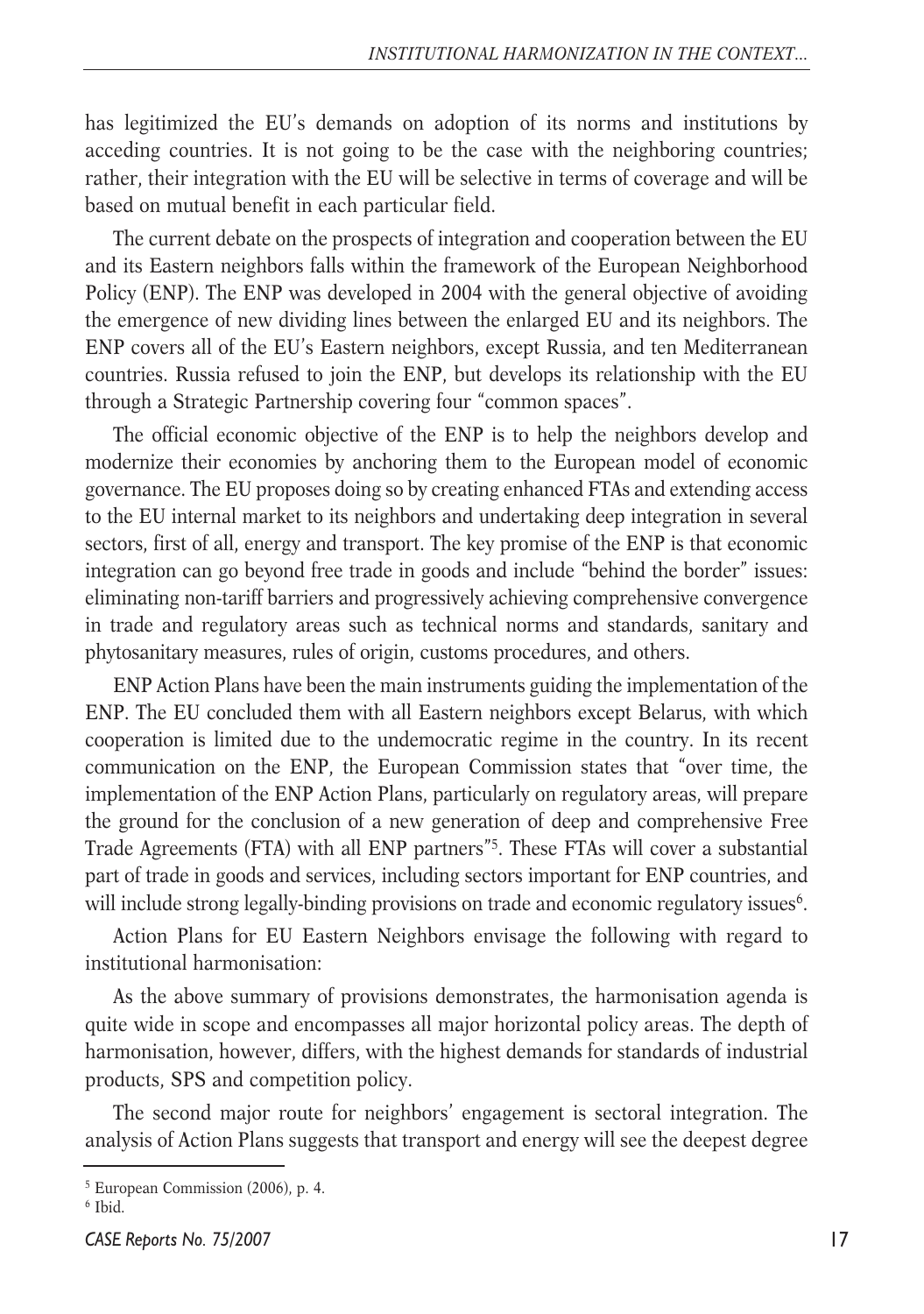|                                                            | Exploration of possibilities for establishment of a free trade agreement                                                                                                                                                                                                                                                   |
|------------------------------------------------------------|----------------------------------------------------------------------------------------------------------------------------------------------------------------------------------------------------------------------------------------------------------------------------------------------------------------------------|
| Trade general<br><b>Horizontal issues:</b>                 |                                                                                                                                                                                                                                                                                                                            |
| Customs                                                    | Harmonisation and simplification of customs legislation and procedures                                                                                                                                                                                                                                                     |
| Trade in EU<br>harmonized areas                            | Adoption of European and international legislative and administrative<br>practices for standards, technical regulations and conformity assessment<br>in EU harmonized areas, especially in priority sectors of cooperation<br>for both parties                                                                             |
| Trade in EU<br>non-harmonized<br>areas                     | Elimination of discrimination in EU non-harmonized areas, increasing<br>information exchange                                                                                                                                                                                                                               |
| <b>SPS</b>                                                 | Modernisation of SPS through: adoption of WTO requirements on SPS,<br>gradual convergence with EU practices                                                                                                                                                                                                                |
| Company law<br>and establishment                           | Convergence and effective implementation of key principles of company<br>law, accounting and auditing with international and EU rules and standards                                                                                                                                                                        |
| <b>Services</b>                                            | Gradual liberalisation of trade in selected service sectors                                                                                                                                                                                                                                                                |
| Movement<br>of capital                                     | Ensuring the free movement of capital related to direct investment                                                                                                                                                                                                                                                         |
| Movement<br>of workers                                     | Abolishing discrimination towards migrant workers as regards working<br>conditions, remuneration or dismissal                                                                                                                                                                                                              |
| Taxation                                                   | Developing the tax system in accordance with general EU and international<br>principles                                                                                                                                                                                                                                    |
| Competition<br>policy                                      | Convergence with EU principles on competition, in particular through<br>establishing full transparency of state aid, increase in capacity<br>and independence of competition authorities                                                                                                                                   |
| Intellectual<br>and industrial<br>property rights<br>(IPR) | Ensuring full conformity of IPR legislation with TRIPS and its effective<br>enforcement; development of cooperation with EU law enforcement<br>bodies in field of IPR                                                                                                                                                      |
| Public<br>procurement                                      | Ensuring compliance of the public procurement system with EU<br>procurement legislation and principles, in particular transparency,<br>information provision, access to legal recourse, and awareness,<br>as well as limited use of exceptions                                                                             |
| Statistics                                                 | Adoption of statistical methods fully compatible with European standards                                                                                                                                                                                                                                                   |
| Sectors:                                                   |                                                                                                                                                                                                                                                                                                                            |
| Transport                                                  | Approximation of legislative and regulatory frameworks with European<br>and international standards, in particular for safety and security<br>(all transport modes); co-operation in satellite navigation; conclusion<br>of agreements on air services with the EU; development<br>of the Pan-European Corridors and Areas |
| Energy                                                     | Energy policy convergence towards EU energy policy objectives; gradual<br>convergence towards the principles of the EU internal electricity<br>and gas markets                                                                                                                                                             |
| Information<br>Society<br>and media                        | Adoption of audiovisual legislation in full compliance with European<br>standards with a view to future participation in international instruments<br>of the Council of Europe in the field of media; approximate digital<br>television and audio broadcasting to European standards                                       |
| Environment                                                | No exact requirements on convergence, but demands to ensure<br>that conditions for good environmental governance<br>are set and implemented; enhance co-operation on environmental issues                                                                                                                                  |
| Science<br>and technology,<br>R&D                          | Encourage integration into the European Research Area and into<br>Community R&D Framework Programs                                                                                                                                                                                                                         |

**Table 1.1. Key provisions on institutional harmonisation in the economic domain as defined in ENP Action Plans for EU Eastern Neighbors**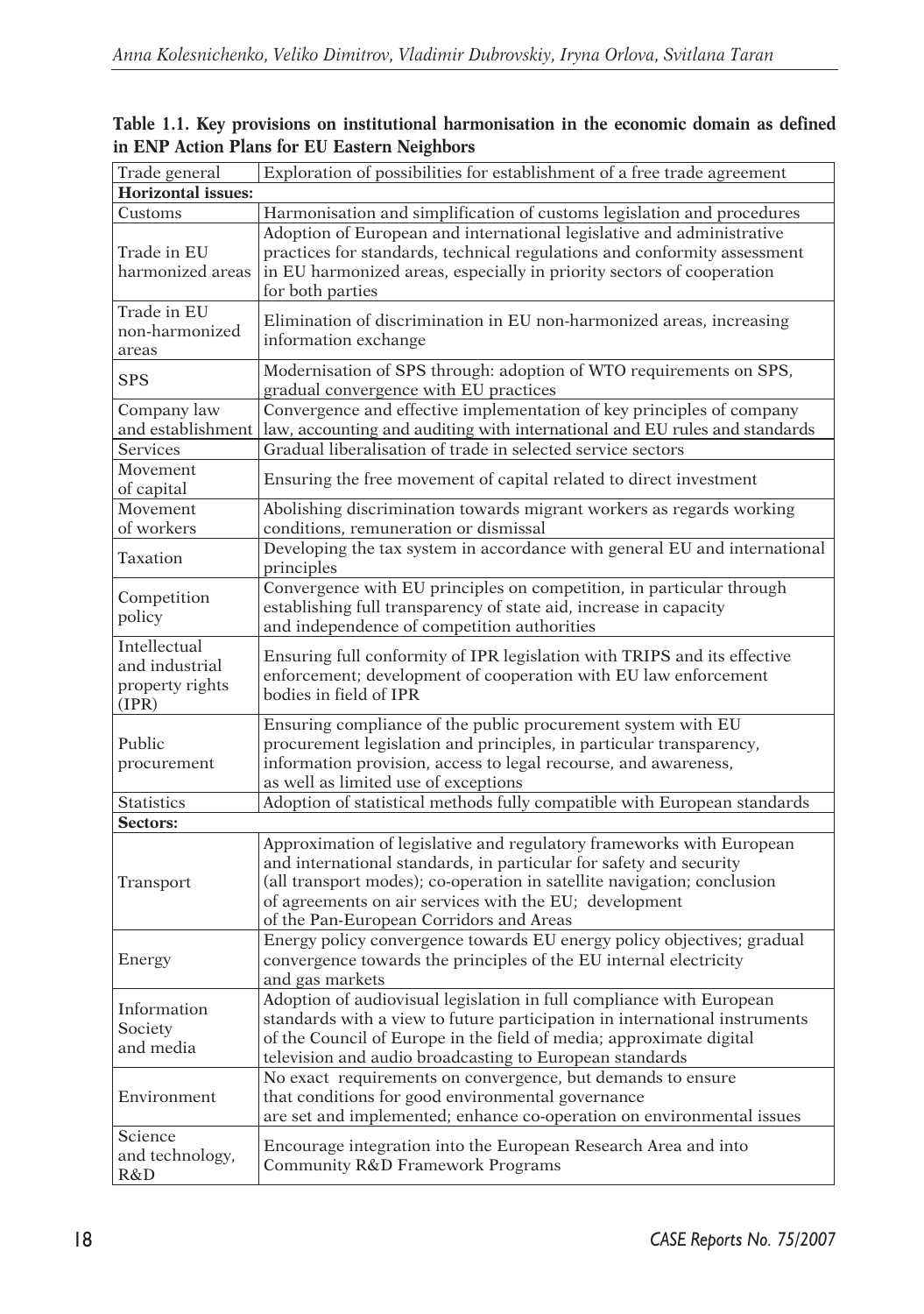of integration and harmonisation in the near future. EU neighbors can potentially go as far as full integration in the European energy and transport networks. Most importantly, there is a strong mutual interest in integration in these sectors: in particular, in the energy sector, integration would allow enhancing energy security for both the EU and its neighbors. The EU is also interested in integration in the aviation sector to gain better market access in the ENP countries<sup>7</sup>, while the latter hope it will help upgrade the sector and attract investment in it. As in the case with market access of goods, the most important effect of integration in these sectors for the neighbor countries is going to be the stimulus for internal liberalization and reform of these sectors that the integration will demand.

The EU's partnership with Russia is developed within the framework of the "Common European Economic Space" that was agreed on at the Russian-European summit in May 2002. At the St.Petersburg Summit in May 2003, the EU and Russia decided to develop four common spaces: a common economic space; a common space for freedom, security and justice; a space for cooperation for external security; and a space for joint research and education. At the Moscow Summit in May 2005, a package of Road Maps was adopted that outline the actions necessary to implement the common spaces. The general provisions of the common economic space (CES) are similar to the provisions of the ENP Action Plans, but are put in different wording. The major difference is that it does not speak of Russia's adopting EU's *acquis*, but rather about "dialogue" and "approximation". So, the Road Map on the CES, is concerned with the creation of an "integrated market". As with ENP countries, the CES includes proposals on creation of common networks in several sectors: telecommunications, transport, energy, space and environment. Cooperation in the energy sector is likely to be a priority.

# **1.4. Proposed institutional harmonisation package for EU Eastern neighbors**

Based on the provisions of the ENP documents, specifics of the EU Eastern neighbors and drawing on the lessons of other countries, we suggest that institutional harmonisation between the EU and its neighbors in the medium term will involve the following:

• FTA in industrial products, involving full harmonisation of product standards and regulation in EU harmonized areas and adoption of a Mutual Recognition agreement in non-harmonized areas;

<sup>7</sup> The Action Plans, in particular, suggest possible joining by Ukraine, Moldova and Georgia of the European Joint Aviation Authorities. The EU has also concluded in March 2007 an aviation agreement with Russia that provides for elimination of Siberian overflight charges starting from 2013.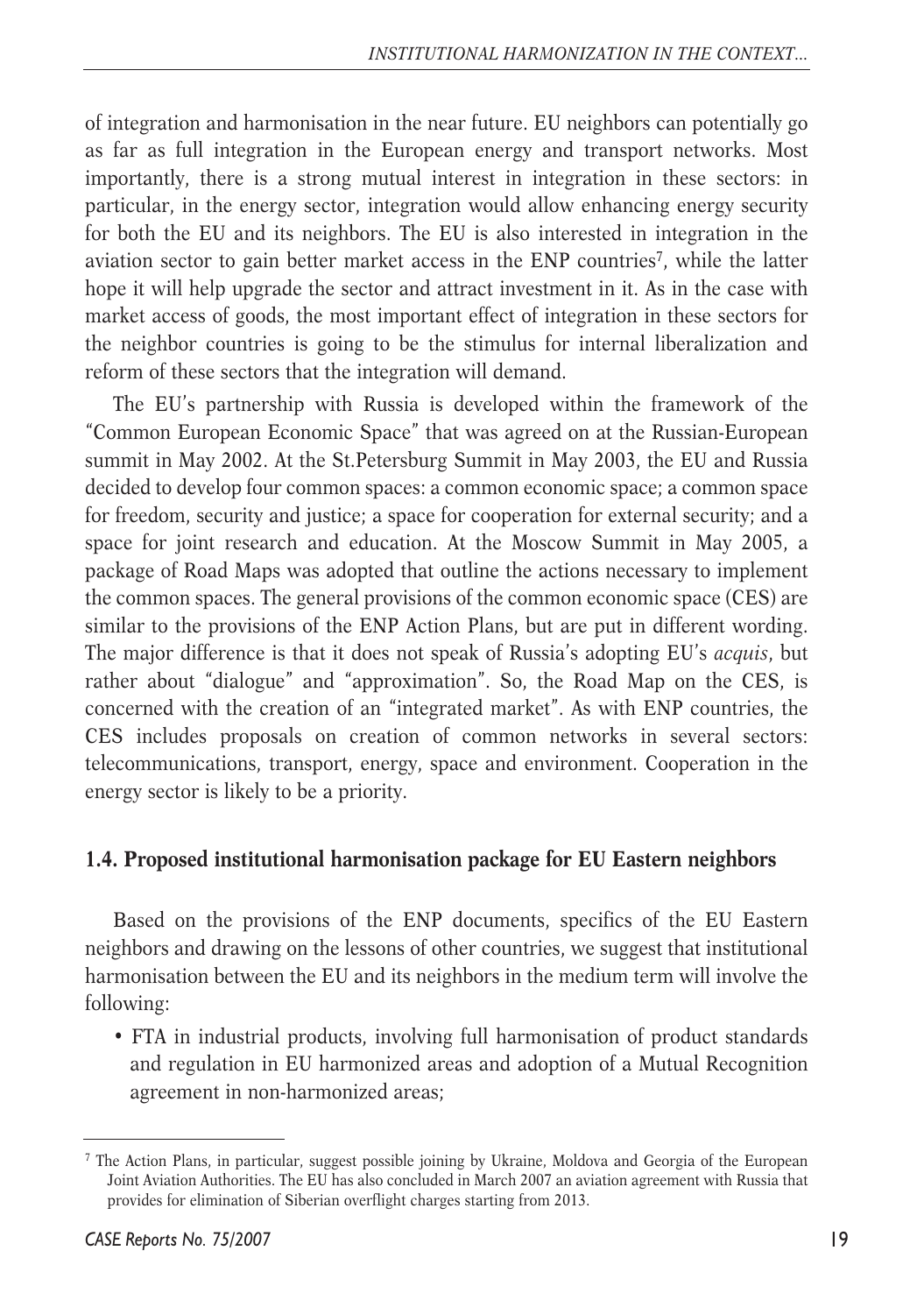- Partial liberalization of trade in agricultural products (in sectors that are able to comply with EU SPS requirements);
- Partial liberalization of trade in services. The service sector in EN countries constitutes between 32% and 60% of GDP (Table 1.2), which means that liberalization in services trade can have strong economic effects.
- Integration in EU energy and transport networks.

|                      | Agriculture | Industry | <b>Services</b> |
|----------------------|-------------|----------|-----------------|
| Armenia              | 25,4        | 39,1     | 35,6            |
| Azerbaijan           | 13,5        | 54,3     | 32,2            |
| Belarus              | 15,7        | 38,3     | 46,1            |
| Georgia (2003)       | 20,5        | 25,5     | 54,1            |
| Moldova              | 23,4        | 21,4     | 55,2            |
| <b>Russia</b> (2003) | 5,2         | 34,2     | 60,7            |
| Ukraine              | 13,7        | 40,1     | 46.3            |

|  | Table 1.2. Composition of GDP, %, 2004 |  |  |
|--|----------------------------------------|--|--|
|  |                                        |  |  |

Source: http://www.europa.eu.int/comm/trade/issues/bilateral/datapdf.htm

# **2. Effects of institutional harmonisation**

The experience of previous integration initiatives, both in the EU and in other parts of the world, could give insights into what to expect from institutional harmonisation in the EU neighboring states. This chapter starts with an overview of the theoretical underpinnings on the impact of institutional harmonisation on the performance of the economies, to which examples from empirical studies have been added. The focus of the analysis is on the effects for countries that import institutions, i.e. countries that integrate with the EU. The analysis begins with a description of benefits from institutional harmonisation and then turns to costs.

# **2.1. Benefits**

There are different channels through which institutional harmonisation with the EU is going to benefit a country. The most important of them are:

- better market access
- increased investment
- increased competition
- reduced corruption

The ultimate result of all these effects is higher economic efficiency and welfare.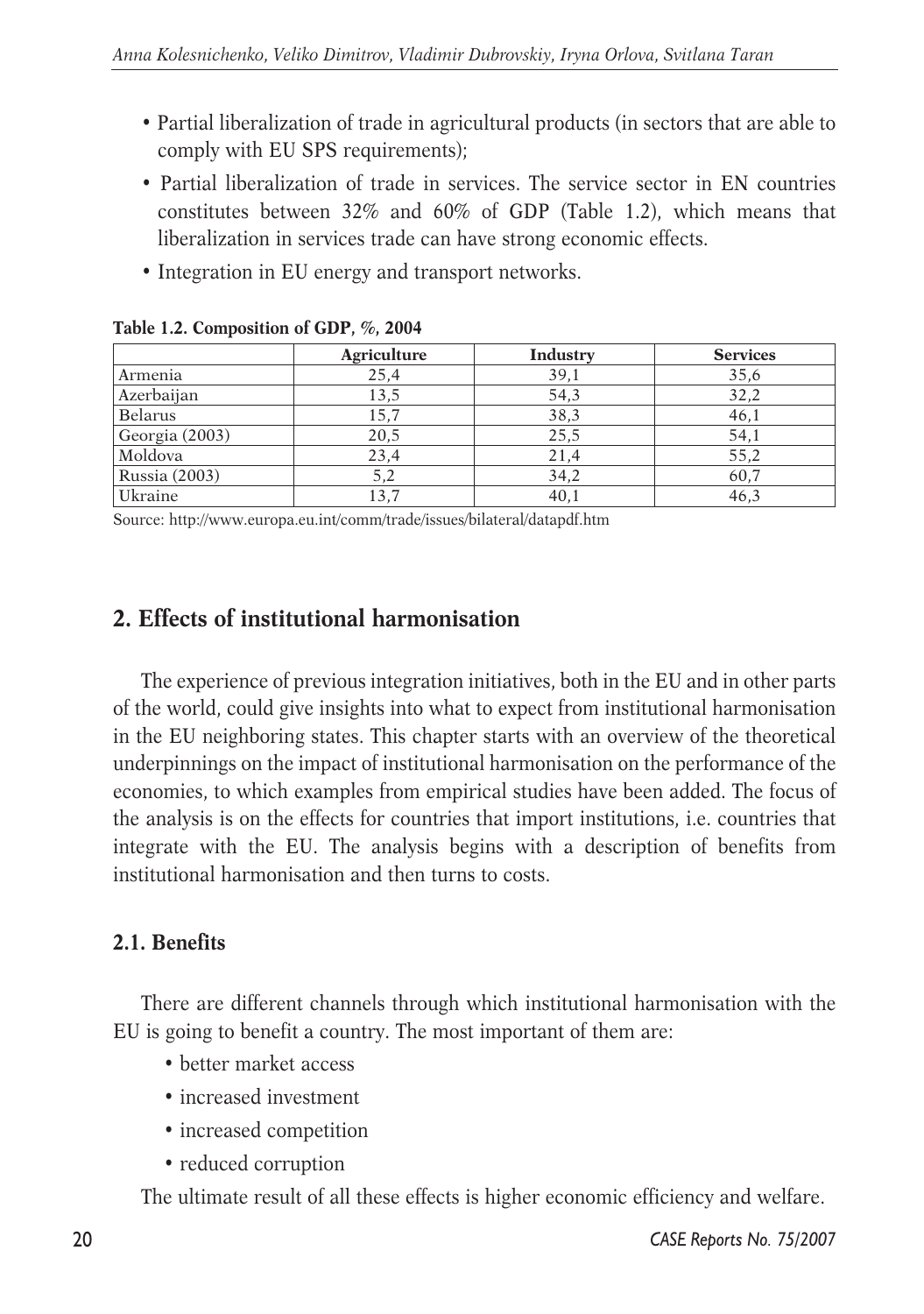#### *1) Improved market access*

Institutional harmonisation, especially in the economic sphere, will improve the mutual market access between the EU and the partner country. This effect comes due to the reduction in non-tariff barriers as a result of harmonisation in economic regulations and standards. In the case of European integration this means harmonisation of the partner country's institutional settings with the requirements of the European internal market. These include product standards and regulations, competition and state aid policy, and other areas regulated by the EU's *acquis.* Once a partner country harmonizes these areas with EU requirements, its companies can freely sell goods in the EU market. To its turn, better market access brings efficiency gains that promote growth.

Lejour et al (2001) distinguishes two channels through which market access can have a positive effect on economic efficiency and growth. One channel is through better exploitation of comparative advantage, when better market access (through the removal of NTBs) leads to a change in relative prices and, therefore, makes prices more informative of real comparative advantages of countries, thus encouraging a more efficient trade pattern; this, in turn, leads to economic growth. The second effect works through the change in terms of trade for both partners due to the removal of the loss that the NTB generated (unlike tariffs, NTBs do not generate income to any parties involved and are a pure efficiency loss). According to estimations by Lejour et al (2001), improvement of access of CEE countries to the EU market leads to a 5-9% GDP welfare improvement in CEE. Maliszewska (2004) obtained a similar result – 3- 7% GDP. There exist a range of other estimates of effects from better market access through the removal of NTBs, which are discussed in detail in Chapter 3.

#### *2) Increased investment*

The estimated efficiency and growth gains from the institutional harmonisation are going to be larger if one incorporates its dynamic effect, in particular, on investment. First, institutional harmonisation makes the environment in the partner country more familiar to investors. Secondly, as the quality of imported institutions will be better than of old domestic ones (as we assumed for ENP countries), the business environment will become more hospitable to investors. For example, a successful adoption of EU norms on property rights or competition is likely to substantially increase the attractiveness of ENP economies for investment. Thirdly, the effect of "tying hands", as discussed above, increases credibility and stability of government policies. All these effects result in the reduction of the risk premium and, thus, of interest rates. A lower risk premium will attract risk-averse investors and will also bring efficiency gains due to higher certainty. Furthermore, the reduction in interest rates will make investment more affordable. All these effects will stimulate capital accumulation and growth.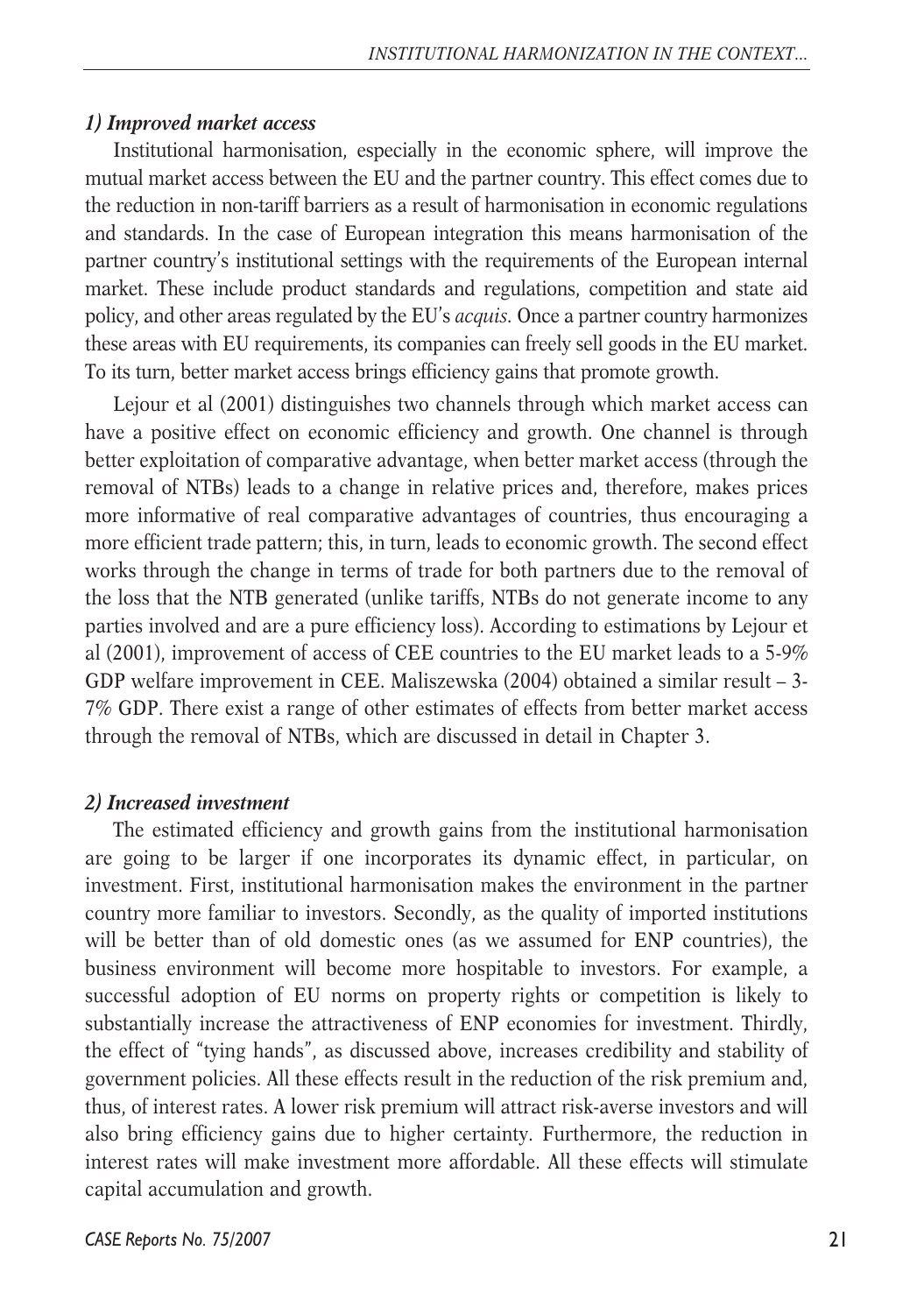According to their estimates, CEE countries were going to gain between 1.5 and 18.8% depending on assumptions about the investment risk reduction (in a more optimistic scenario integration into the EU market led to a reduction of the risk premium in the CEE).

Baldwin et al (1997) estimated for the CEE that the effect from the reduced risk premium would increase the welfare gain from 1.5% (obtained due to the elimination of all trade barriers and adoption of a common external tariff) to 18.8% (this result is obtained under the assumption that the risk premium decreases by 15%). CEPS (2006, p. 72) estimates for Ukraine give about a 4-5% welfare improvement from the reduced cost of capital (CEPS estimates the fall in the risk premium at 17%).

#### *3) Increased credibility of reforms and certainty in the economy*

The credibility of reforms is a major condition necessary for their success. If economic agents do not believe the announced reform plans, they will not adjust their economic behavior accordingly, and thus, the reform will not have the desired effect. The credibility problem arises either when the government's policies are inconsistent or when the government's motives are unclear; when the anticipated political costs of the policies are high; and finally, when the macroeconomic environment is unstable (Rodrik, 1989, as cited in Piazolo, 1999). The literature suggests several strategies to deal with the credibility problem: to signal commitment, to change governmental incentives and to reduce the scope of governmental maneuvering.

Integration with a more advanced partner, such as the European Union, can help enhance the credibility of reforms. In particular, Piazolo (1999) argues that integration with an advanced partner such as the EU gives an opportunity to use all of the above mentioned strategies to improve credibility. First, commitment to integrate serves as a signal of a government that limits the scope of its maneuver, including deviation from reforms. Second, integration involves obligations that reduce the possibility of arbitrary changes of policies. Finally, integration may change the incentive structure of the government (i.e. when integration brings valuable benefits to the government), so that it becomes reluctant to deviate.

A similar argument is developed by Whalley (1996), namely that the objectives of the countries that seek regional integration are not limited to economic gains from trade, but also include a multiplicity of other goals, including securing irreversibility of reforms. For example, according to Whalley (1996), it was not so much market access, as the need to secure the irreversibility of reforms that was behind Mexico's negotiations of NAFTA.

Previous enlargements of the EU can provide insights on how these effects operate. In the process of accession of CEE countries, the Europe Agreements served as guides for implementing domestic reforms and advancing the integration agenda.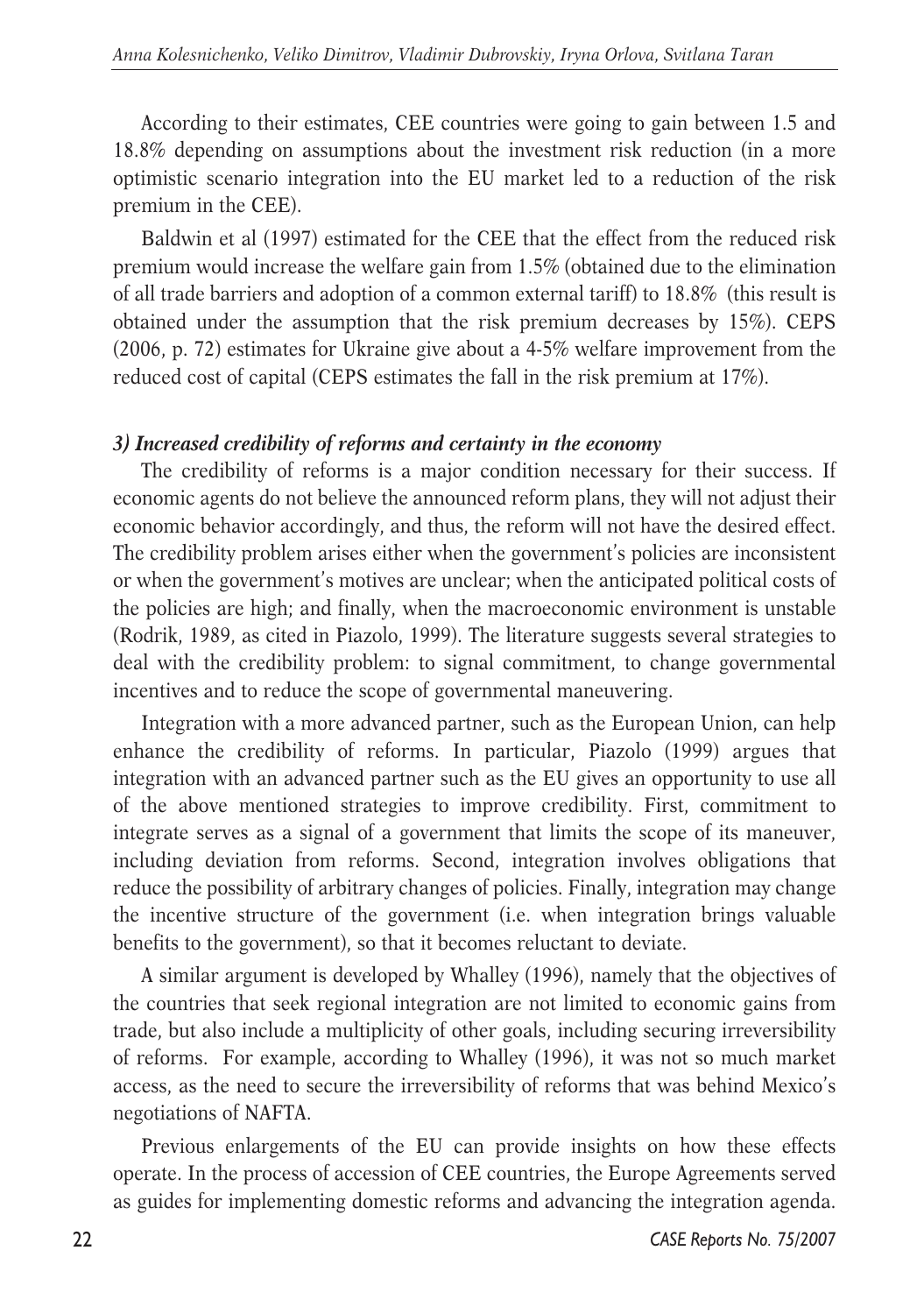A failure to comply with them could substantially delay the integration process, which was regarded as very undesirable by the acceding countries. In such a way, the Europe Agreements served as a powerful reform catalyst and a disciplinarian device. The accession of Romania and Bulgaria confirms the very strong effect of accession to the EU on the credibility of domestic policies. In 2005, the EU began talking of postponement of accession of these countries, as they had not reformed sufficiently; the EU was especially concerned about the pervasive corruption. The fear of such a delay prompted the Bulgarian and Romanian governments to intensify their efforts.

#### *4) Increased competition*

Integration into the European market and the accompanying institutional harmonisation can spur competition in the economy. This effect lay at the core of the original idea of the EU common market. The positive effect on competition comes through trade liberalization, as a common market demands the removal of protective trade barriers and exposes companies to strong competition from other companies in the united market. Also, adoption of EU competition and state aid rules is going to have pro-competitive effects. Finally, integration and harmonisation with the EU can help the government overcome domestic protectionist pressures by referring to the need to comply with the demands of integration. Finally, competition promotes efficiency and growth (although there are still many unresolved questions in the empirical research on the effect of competition on growth<sup>8</sup>).

#### *5) Reduction in corruption*

Related to the concept of "tied hands" is another effect from harmonisation with the EU – reduction in corruption. The restrictions that harmonisation imposes leave less room for discretionary interpretation of rules and, thus, decrease opportunities for corruption. Moreover, increased competition due to freer trade reduces monopoly rents and, therefore, removes incentives for companies to bribe politicians. There are a large number of studies that show that corruption undermines the effectiveness of investment and slows down the long-term growth of an economy<sup>9</sup>.

#### **Concluding remarks on benefits**

As the above overview suggests, the ultimate result of the work of the above effects is an increase in efficiency of resource use and, thus, in productivity and growth. Therefore, an additional boost to economic growth can serve as the main measure of the effect of institutional harmonisation.

<sup>&</sup>lt;sup>8</sup> See Aghion and Griffith (2005) for a good overview of different studies and an attempt to reconcile them.

<sup>9</sup> It has many other negative effects, such as aggravation of poverty and inequality (as it hurts the poor the most), reducing aid efficiency, threatening security etc.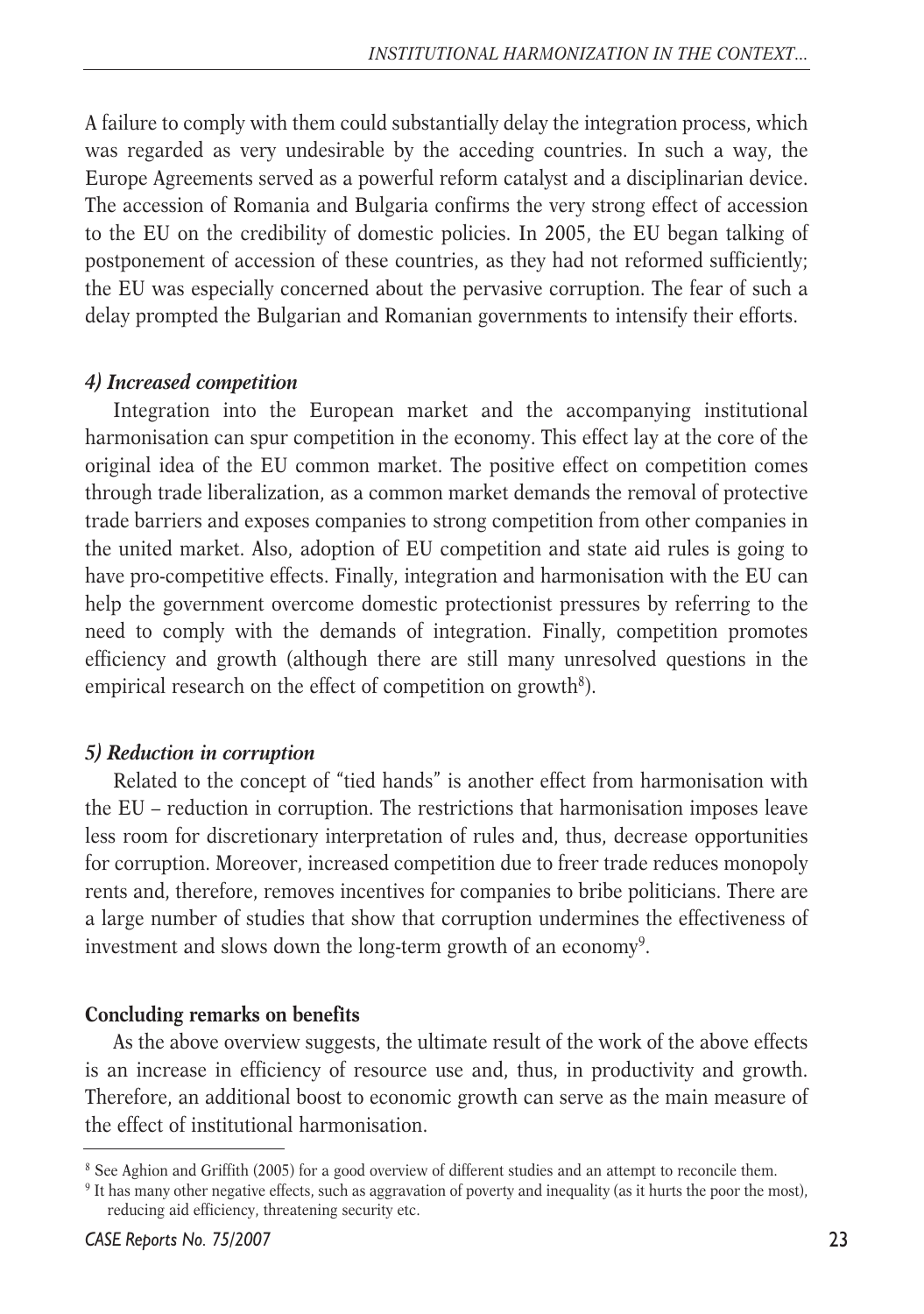# **2.2. Costs**

Institutional harmonisation of neighbors with the EU may involve some costs. Harmonisation in the economic domain – adaptation of standards, policies and regulations – will require companies to make additional investments and the government to conduct a lot of work on harmonisation of legislation and its implementation.

The assessment of the costs of harmonisation is a very difficult exercise, both conceptually and technically. The major methodological difficulty lies, as with the assessment of benefits, in separating the effect of integration from the effect of the general reform and modernisation effort. Another difficulty is the definition of the cost. For example, whether expenses on improvement in product safety should be considered as a cost or as an investment Or whether compliance with higher environmental standards should be treated as a cost or as investment? From a long-term prospective, many expenses on improvement of product safety, environmental quality, administrative procedures and the like are not costs, but rather investments, as they lead to improvement of the economic environment and quality of life. Therefore, a more appropriate name for the "costs" would be "investment in the short run". These should be clearly separated from costs that emerge due to unproductive losses.

There were some attempts to estimate the costs of compliance in the CEE countries in the course of their accession to the EU. The cost of compliance in the agricultural sector was especially high. So, in Poland the cost of dairy sector adjustment were estimated at PLN 15.5 bn (EUR 3.7 bn) in 1999 (CEN, 2003, p. 126); the investment in the area of environment – at EUR 30.4 bn (Ibid p.  $155$ )<sup>10</sup>. The total cost of compliance in the agricultural sector in Poland and Lithuania was estimated at 2-2.5% of GDP (CEPS, 2006, p. 89).

In order to help accession countries to make the adjustments, the EU provided a lot of institutional and financial help. In the case of neighbor countries, the amount of support is likely to be substantially lower. Therefore, in their harmonisation effort with the EU they should carefully calculate costs and weigh them against the expected benefits in order to shape and schedule their harmonisation effort accordingly.

Chapter 4 discusses the costs of institutional harmonisation and the ways to measure them in more detail.

<sup>&</sup>lt;sup>10</sup> At the same time, it is expected that by 2020 the accumulated benefits from improvement of environmental standards will accrue to EUR 41- 208 bn (mainly due to improved health of the population).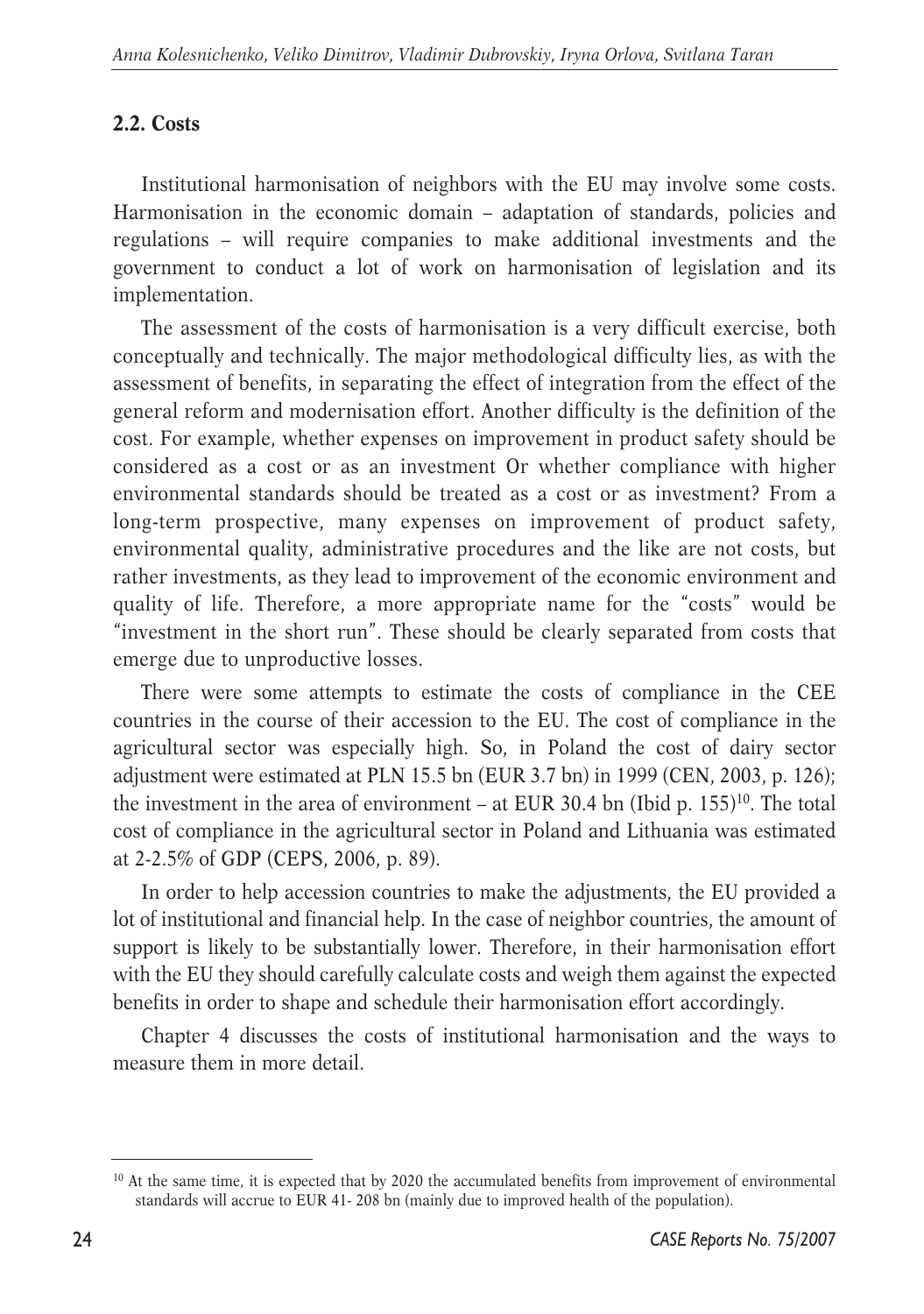# **3. Note on quantifying the effects from institutional harmonisation**

Measuring the effects of institutional harmonisation is a challenging task. The major methodological difficulty lies in separating the effects of institutional harmonisation from the effects of the general reform effort and modernisation that would take place anyway. To the best of our knowledge, there are no studies that suggest a methodology for disentangling these two effects. What the existing studies do is seperate the impact of the quality of institutions on growth in general. The most frequently applied method for measuring the effects of integration, including harmonisation of institutions, is the Computable-General Equilibrium (CGE) model. To assess the impact of institutional harmonisation institutional variables are translated into tariff equivalents.

Another methodological difficulty lies in the very broad spectrum of effects from institutional harmonisation, not all of which are easily measurable. Yet, as the overview of the effects in the previous section suggests, many of them do impact economic growth and welfare one way or another. Therefore, growth in welfare could be considered as a general indicator of the effect of institutional change.

The limited nature of neighbors' integration with the EU also poses some methodological challenges, as it means partial harmonisation. This necessitates making some assumptions as to the degree and the coverage of harmonisation. For the purposes of our analysis we assume that harmonisation will be the most advanced in the economic domain, which is, in fact, what the EU itself has announced, i.e. that economic integration will be the priority area of the ENP. The second major assumption concerns the degree and form of the integration – namely, that it is going to be the movement towards full market access in the majority of economic sectors. This assumption is also based on the already disclosed plans of the EU and its ENP partners.

In sum, for the purposes of measuring the effects of the institutional harmonisation of the Eastern neighbors with the EU, we will concentrate on the welfare and growth effects stemming from improved market access. The estimation of costs of harmonisation will be based on the same assumptions.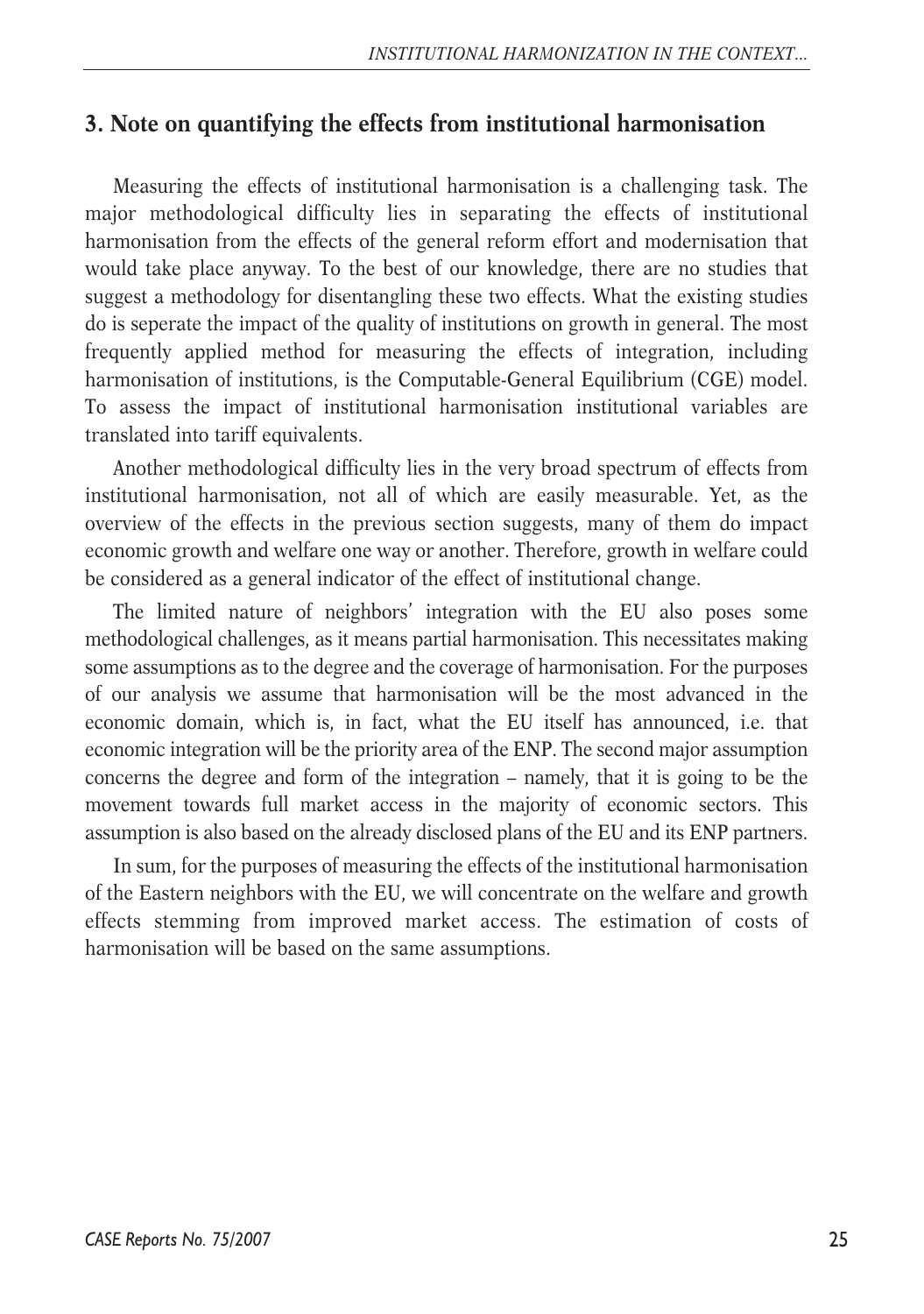# **Chapter 2. Possible problems with institutional harmonisation and the ways of overcoming them**

*By Vladimir Dubrovsky, CASE Ukraine*

*"Critically important, the same institution will operate differently in an open access order than in a limited access order. … Since institutions are made up of rules, behavior patterns, and shared beliefs, the same observable rules may have very different outcomes if the behavior and beliefs associated with them are different. … the fact that the same institution may work differently in a limited and open access social order provides a fundamental insight into the transition process."* (North et al., 2006).

At the beginning of the transition in the former Soviet block there was a widespread belief that "importing" of modern Western institutions (understood mostly as formal rules, organizational structures, and so forth) augmented with "capacity building" and extensive advisory aid would result in a well-functioning democracy and market economy. The record has been mixed so far. While the policies were mostly successful in the Eastern European aspirants for EU membership, the experience of CIS countries is less convincing. Very often, importation of foreign formal institutions did not produce the expected results and was even sometimes counter-productive. In this chapter we try to find out what is special about CIS countries that makes institutional harmonisation with Western models so difficult and what can be done to deal with these peculiarities, in particular, in the context of their relations with the EU.

# **2.1. Some theoretical underpinnings**

A recent work by North et al (2005, 2006) provides a very insightful and convenient framework for analysing development in general and transition in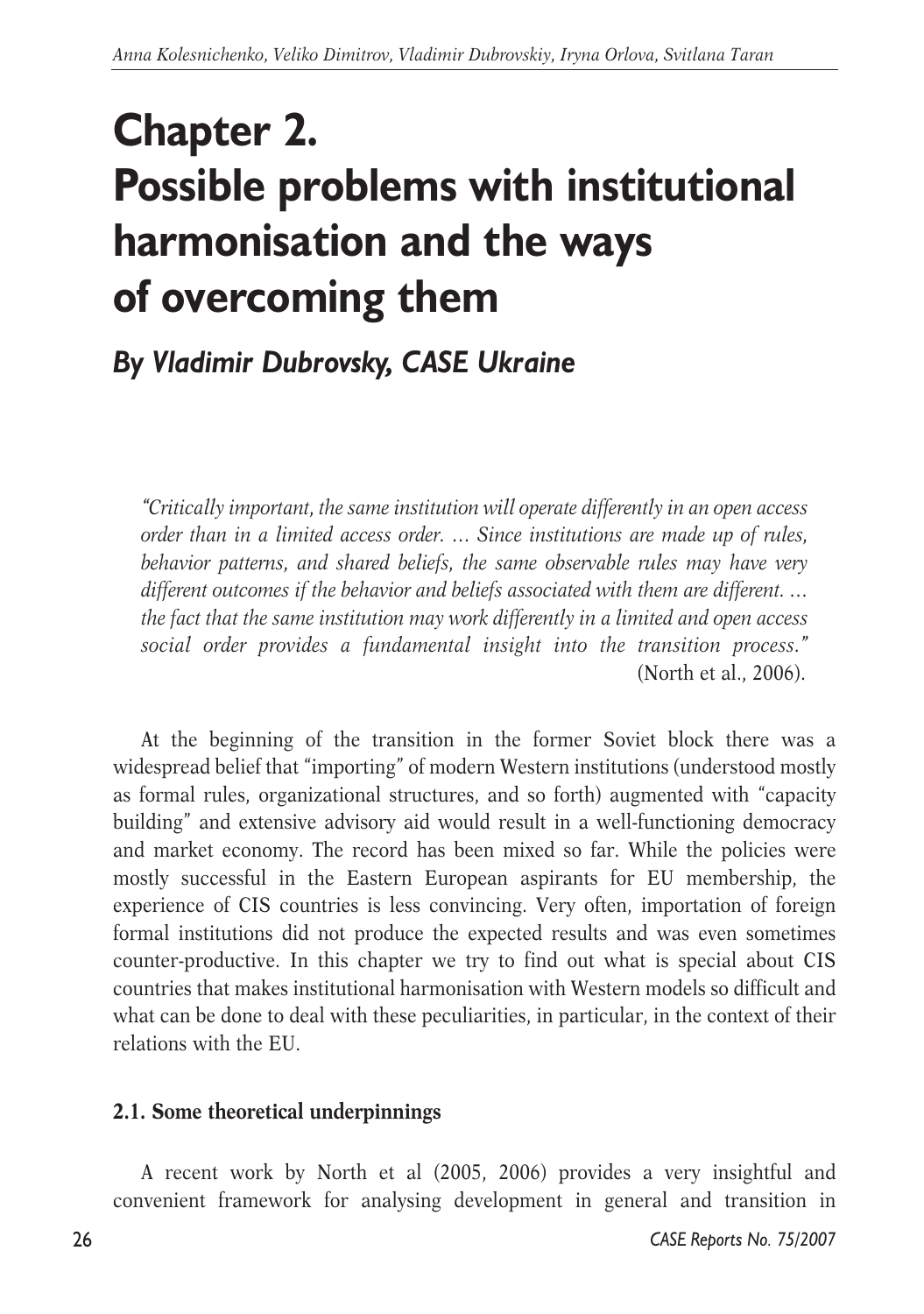particular. We think this approach very clearly demonstrates the nature of the problems CIS countries face in their development.

According to North et al. (2005, 2006), all contemporary states can be classified into two fundamentally different groups. In the first one, a ruling coalition preserves its power through paternalism, namely granting various players rents in exchange for political support and abstaining from violence. This kind of social order is called a "limited access" one, since rents can only be generated and preserved through some limitations on entry. The second kind of social order is called "open access", because it is based on political and economic competition. Of course, in any real-world state both of these arrangements are present to a certain extent. What makes a difference is their balance. But, most importantly for our purposes, the same formal institutions may work differently depending on the fundamental balance between an "open access social order" and a "limited access social order" characteristic to a particular country. Therefore, the key question of effective (not only formal, but de-facto) institutional harmonisation becomes how to achieve the transition from a limited access to an open access order.

North et al. (2005, 2006) show that the limited access order has been the prevailing mode of social organization for thousands of years, and it was only in the  $17<sup>th</sup>$ -18<sup>th</sup> centuries that open access societies began to emerge in Western Europe. The process was gradual, and economic and political opening went hand in hand. According to the authors, the key to transition has been the impersonalisation of exchanges among elites, which became possible due to the emergence of the rule of law for elites (so that elites respected obligations based on their allegiance to an organization). Other preconditions of transition involved perpetual forms of organizations for elites (i.e. emergence of an organization as a legal entity) and political control of the military. Once these preconditions are met, the success of transition depends on the existence of civil society (i.e. the number and variety of organizations) and is supported by competition in the economic domain.

Based on the North et al. classification, we can infer that EU Member States have an open access order, while CIS countries have strong elements of a limited access order (of course, with variation from one country to another). Therefore, the institutional harmonisation of Eastern neighbors with the EU, in fact, represents a transition from one order (limited access) to another (open access), and it is in this context that we will try to analyse the challenges and solutions for harmonisation.

#### **2.2. Institutional and societal peculiarities of the CIS**

Historically, the Russian Empire, the USSR, and later the CIS countries have managed to preserve a limited access order despite the importing and formal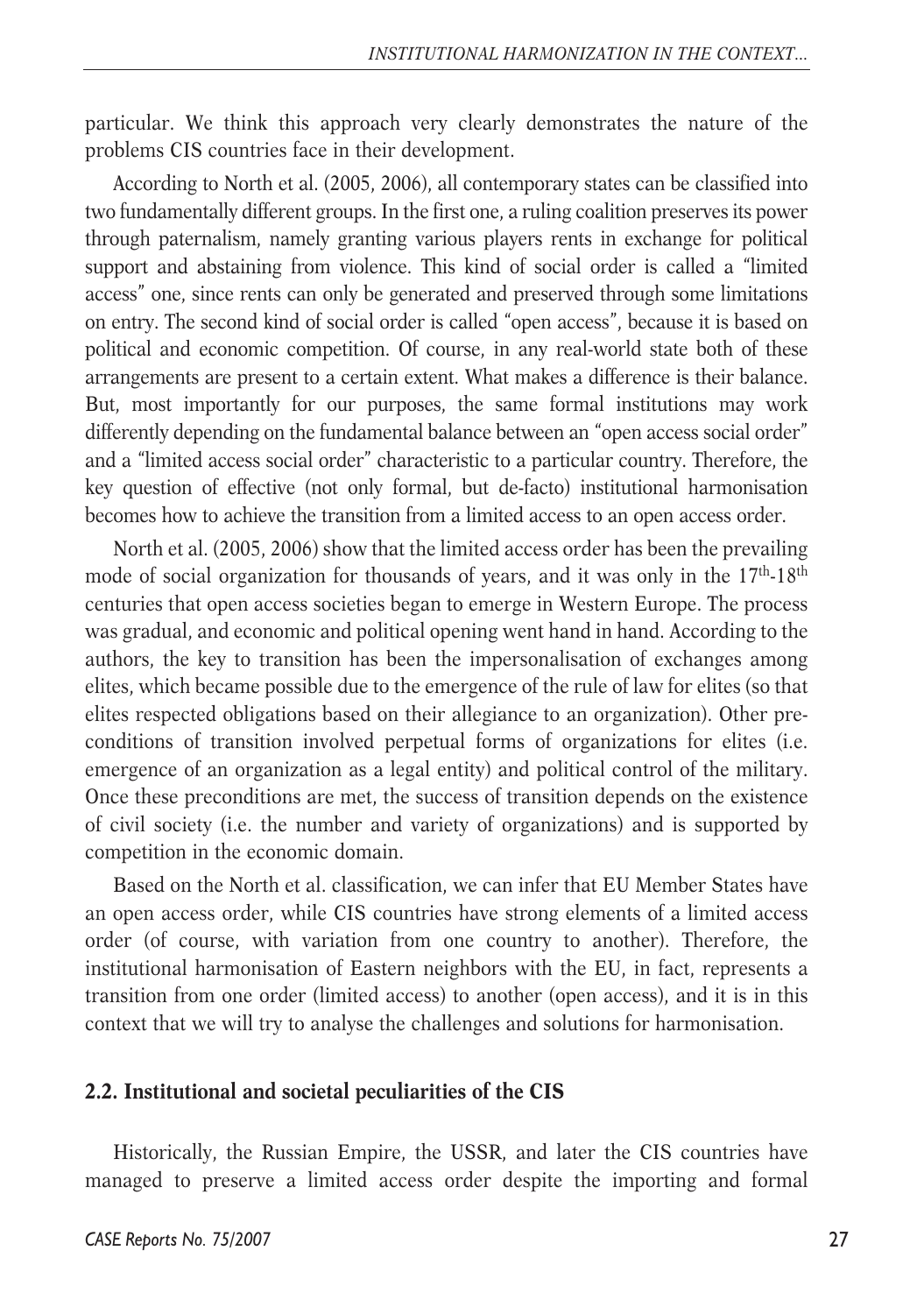implementation of modern European institutions. Specific institutional and societal arrangements that have emerged in the process of such an adjustment are remarkably persistent. They can potentially adjust other kinds of new institutions in a similar way that would de-facto preserve limited access despite formal changes, therefore making the reforms ineffective or fake. In this chapter we will briefly describe these phenomena that are, in our opinion, characteristic (although not necessarily unique) to the CIS countries, and can essentially affect institutional harmonisation

- 1. **"Soft" rule of law.** It means discretionary implementation of (often impracticable) legislation. There is an aphorism of the 19<sup>th</sup> century Russian historian Karamsin that has become a sort of proverb in the Russian Empire, and then in the USSR and succeeding countries: "the severity of the Russian laws is mitigated by their optional (i.e. discretionary) enforcement". As long as there are no means for punishing all of the breakers of impracticable legislation, it is enforced arbitrarily, at the discretion of a government official. Moreover, soft rule of law puts every person or firm that is subject to a certain law or regulation into discretion of that official, thus generating potential for rents. Yet, rich people or those with connections can reduce their "costs of compliance" by using their capital and ties, which only reinforces the limited nature of the social order. Soft rule of law, therefore, supports the limited-access order and its most prominent feature in CIS countries.
- 2. Limited access order is interconnected with a **weak civil society and generally low social capital.** As Putnam et al. (1993) pointed out, any kind of personal discretionary power tends to crowd out social capital, since it provides people with alternative ways of settling the issues. For example, people in Southern Italy while being used to patron-client relationships lack social capital, which prevents local democratic institutions from working as effectively as those in Northern Italy. Many kinds of modern institutions that are likely to be imported in the process of harmonisation imply civil mechanisms that are supposed to complement, support, or check the correspondent state institutes. For example, the policy of decentralization of governance is usually motivated with an assumption that the people can better control and scrutinize local authorities, thus decentralization should improve transparency. However, this is true only provided the social capital is high enough. In CIS countries it is not necessarily the case.
- 3. Yet another important societal peculiarity is a persistence of reputation-based interpersonal networks of reciprocal exchange with "favors of access" - **"blat" networks** that penetrated Soviet society (Ledeneva, 1998). They have emerged as an essentially informal institutional arrangement able to reduce the transaction costs of illegal (but still not illegitimate) exchange. Under the prevailing extortion such networks appear as a necessary defensive strategy that the people use to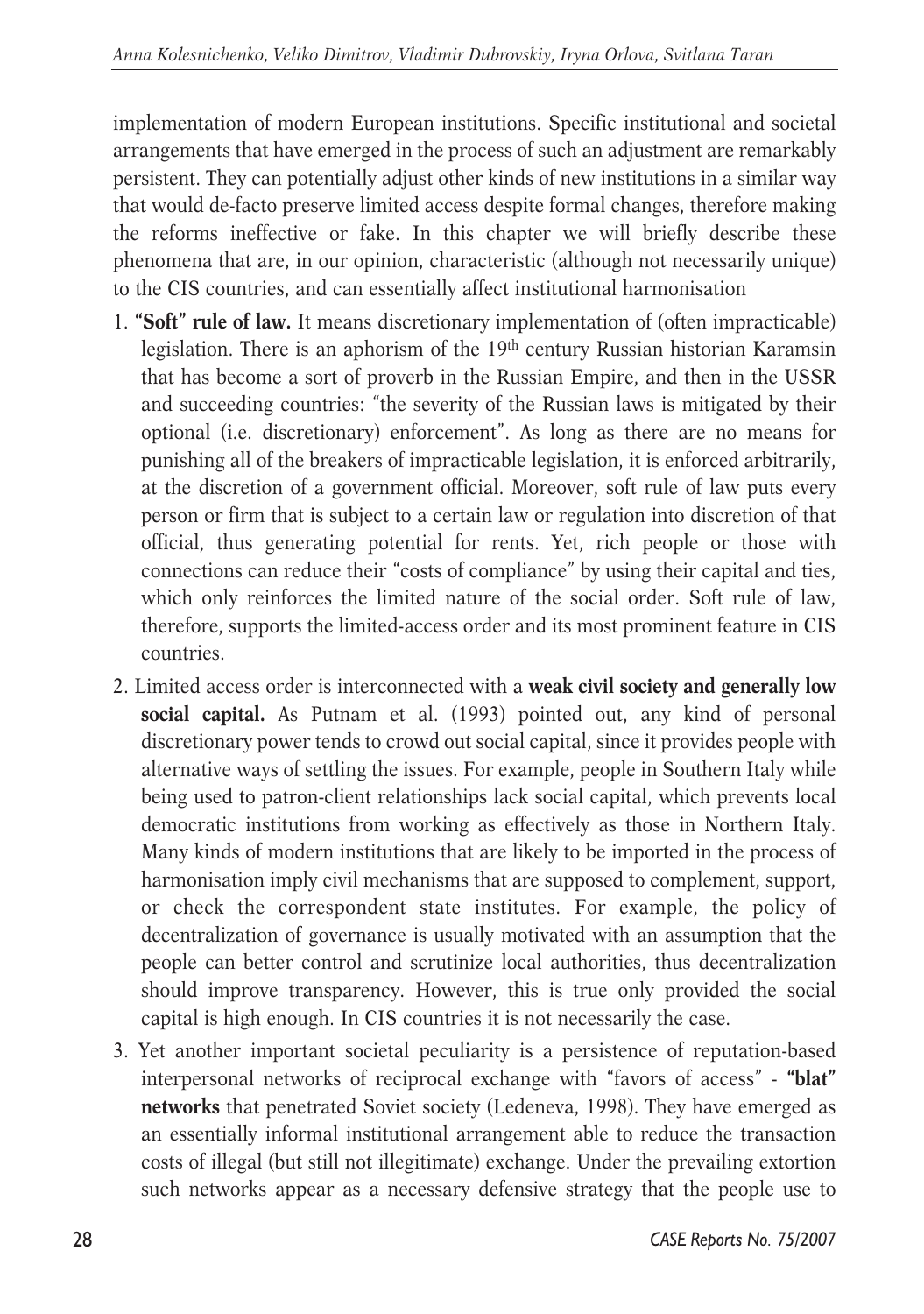protect their interests from '*vlast'* (discretionary administrative power). However, once emerged as a means for protection of contracts independent from the law, such networks may equally serve to circumvent any kind of legislation and to conduct any kind of unlawful deals. Therefore, they eventually undermine and crowd out the rule of law necessary for a market economy (Litwack, 1991).

Taken together, these interrelated phenomena cast serious doubts on whether the new rules imported in the process of institutional harmonisation with the EU can be implemented properly, work effectively, and not further help in maintaining a limited access order. In particular, while planning harmonisation initiatives, one should be aware that:

- the bureaucracy is far from being "Weberian". It is often unable to implement new restrictions in a proper way, while both the people and state officials possess (and inherited) vast experience in circumventing or ignoring excessively restrictive regulations;
- governments in CIS countries serve primary elites, not the population; correspondingly, they resist implementation of certain kinds of modern institutions;
- despite formal "openness", new entry and competition can be restricted in some informal ways, so the liberalization is partly or fully offset. Moreover, privileges can erode the effectiveness of formal restrictions;
- people may be unready to use the opportunities provided by the "open access" institutions – democracy and the market.

As a result, the attempts to impose new formal institutions may even sometimes have a perverse effect and help further solidify informal institutions of the limited access order, further weaken the rule of law and social capital, further corrupt the bureaucracy, and strengthen informal social arrangements for unlawful transactions.

### **2.3. Risks to harmonisation as demonstrated by previous experiences**

Past experiences of introduction of Western institutions in the now CIS countries could be instructive of what to expect from institutional harmonisation with the EU. One of the major lessons from the past is that attempts at implementation of exogenously designed formal institutions may be counter-productive if they create or amplify the gap between formal and informal institutions. This happens, for instance, when the practices that were tolerated or even prized suddenly become persecuted; or some new rules and practices that have not grown up within the society suddenly get imposed; or previously punishable practices become legalized while still perceived by many people as illegitimate. Such attempts took place many times, of which we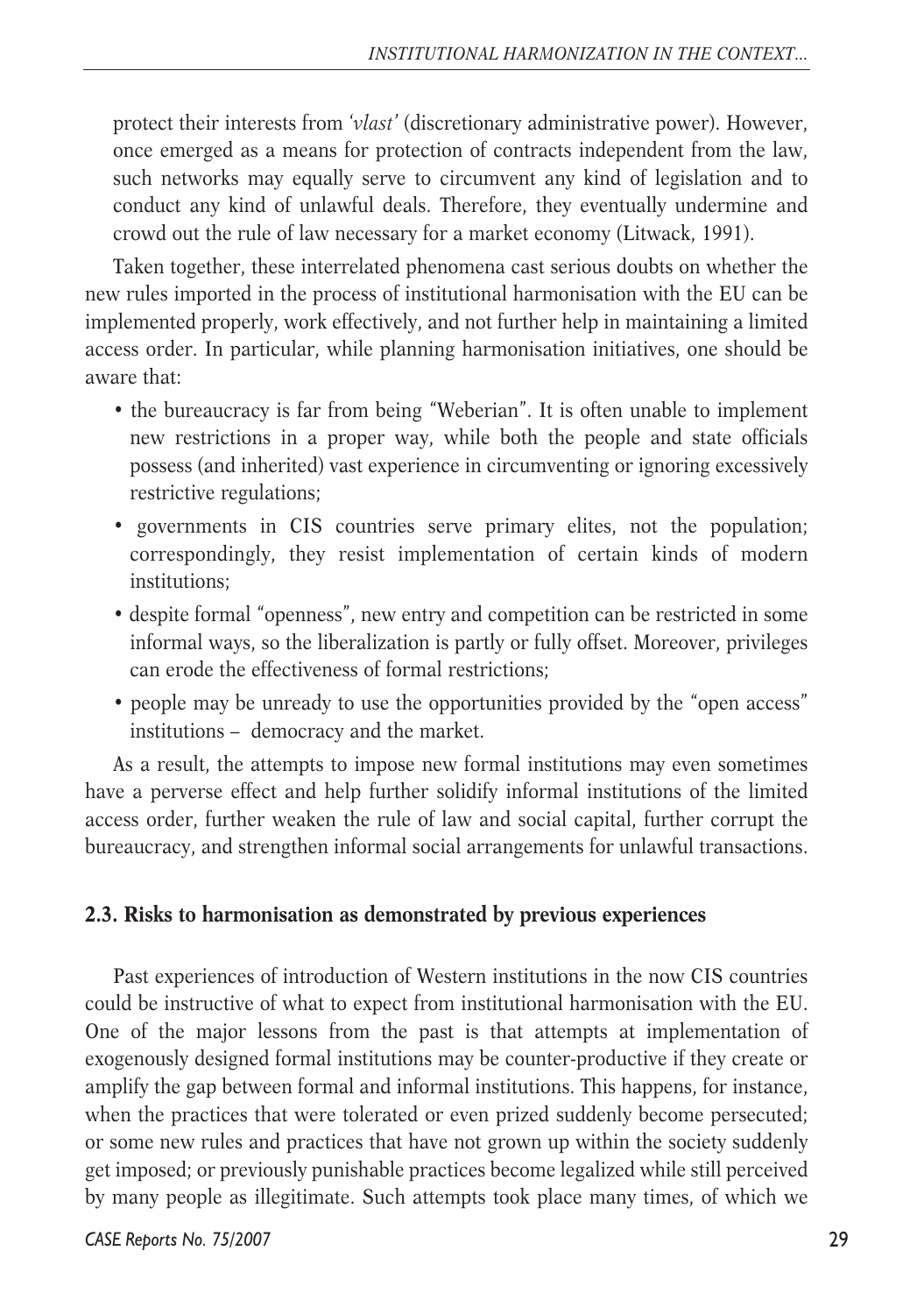take as examples the Petrovian reforms in the early 18th century in Russia; the Bolsheviks policies in the USSR in the 1920s; and the tax reform of 1997 in Ukraine, which has brought about complications that have been quite typical for CIS countries as a whole. In all of these cases the following problems were observed that have largely distorted, if not perverted, the outcomes of reforms.

# *1. Increase in inequality and privileges*

As long as the gap between formal and informal institutions increases, large, powerful, and potentially dangerous groups create pressure to release them from the harshness of reforms, and very often succeed. Such a fragmentation often provides them with rents. This corresponds to the logic of a limited access order that has to buy political support for rents. But it means that from the viewpoint of transformation to an open access order such institutional changes can be rather counterproductive.

For example, in 1996 the package of "European-like" tax legislation was prepared in Ukraine under the supervision and with vast technical assistance from international organizations. The drafted laws seemingly met modern Western standards and were designed in a way that should facilitate further harmonisation with EU standards. In 1997 the package was broken down, but most of the laws were eventually adopted, although with numerous substantial amendments. Already at the stage of draft bills they were pierced with hundreds of corrections mostly providing for various privileges, which made them worse than the pre-reform legislation. Later on, permanent manipulation with privileges and attempts to open (and later on, fix) the tax loopholes (all together constituting hundreds of amendments per year!) have made this legislation terribly unstable. Even in 2004, seven years after, there were more than 30 corrections of tax legislation within a single year (IFC, 2005). Such instability became an additional and, in many cases, the most cumbersome business impediment in Ukraine for many years. Later, huge privileges were also granted to some industries and territories (in the latter case – with a reference, above all, to the alleged European experience). As of 2006, the system of taxation remained highly unstable and primarily confiscatory, since tax authorities have to fulfill the plan on tax collection, and the most important taxes are subject to negotiations (as admitted in public by top officials). Their unequal enforcement is one of the most powerful tools for the limitation of access. Meanwhile, tax administration remains the top impediment to business development, while tax rates (still quite high) are usually rated as the major impediment to business, after business regulation (IFC, 2005; GCR 2000-2006).,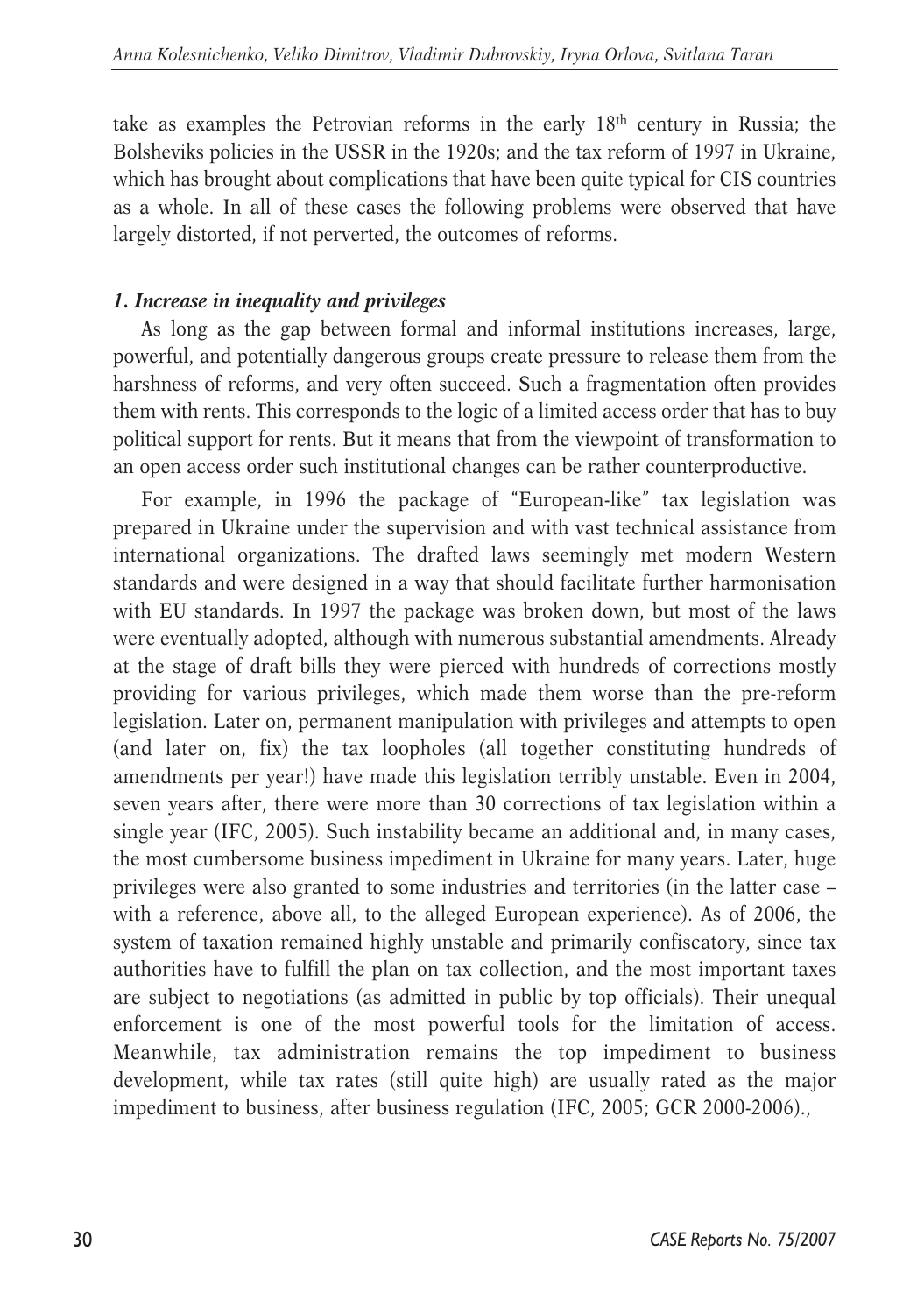# *2. Overall deterioration in enforcement and implementation of the law, increase in corruption*

The gap between formal and informal arrangements is filled with discretion and corruption, respectively. They corrode overall respect for the law and tend to be widespread throughout society, thereby hindering the effectiveness of the law in other spheres too. The social order before the reforms could be well adapted to poor law enforcement and a lack of formal regulation. Reforms may destroy the respective adaptive mechanisms, while being unable to replace them with any viable alternative instead.

For example, right after his coming to power in 1696, the young and ambitious Tsar Peter I (later called The Great), after being inspired by the example of the Netherlands initiated an attempt at modernizing the patrimonial state of Muscovite Rus'. Although these reforms were mostly successful, they were not, in fact, concise enough to build an open-access order (and actually were not aimed at this). They were primarily aimed at establishing genuine bureaucratic rule, which they failed to do, as well as in setting up the rule of law for elites. Despite formal reform, patrimonial practices persisted in the form of rampant corruption and nepotism. Volkov (2000) argues that, in a way, they have increased (or even begot) the corruption in Russia. On the one hand, previously well-established practices, such as giving gifts to bosses, have suddenly became qualified as corrupt, and respectively condemned. Quite loose and innumerous laws that have emerged in the pre-reform society were previously respected, but the new laws have not been respected.





Source: World Bank.

<sup>&</sup>lt;sup>11</sup> They were successfully eliminated in 2001, but the other deficiencies largely remain.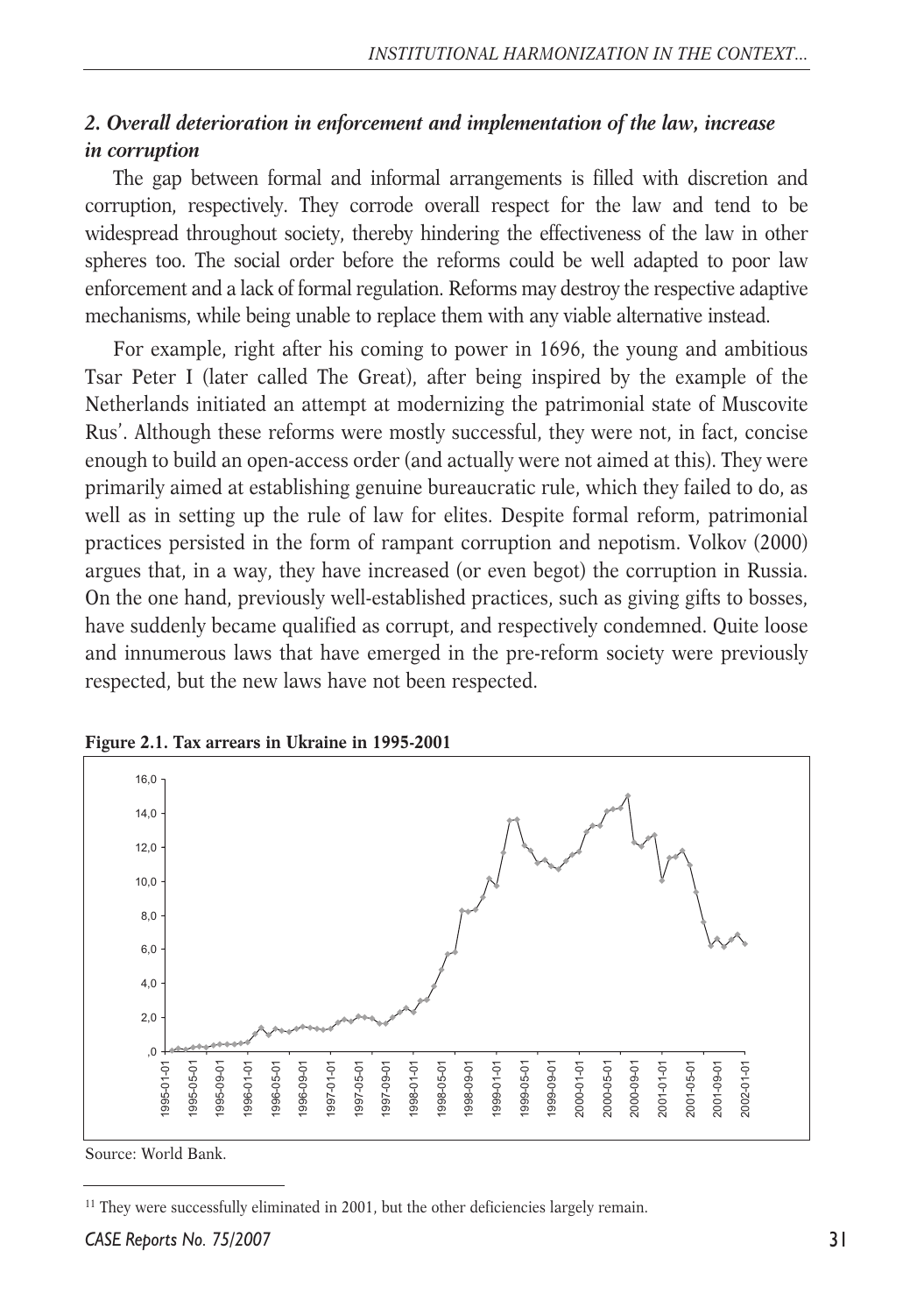For the same reason, tax reform in Ukraine failed to improve tax collection. From the very beginning it failed to abolish the soft budget constrains for enterprises<sup>11</sup>. Tax arrears that were previously substantial, skyrocketed right after the new laws entered into effect from January, 1998 (Figure 2.1).

According to enterprise survey data, in approximately half of cases, the tax authorities tried to misinterpret the law (IFC, 2005). Also, according to recent business surveys, the tax administration is rated first in corruption (BIZPRO, 2005b).

# *Further solidification of inefficient informal institutions*

The gap between formal and informal arrangements, if it persists, can become a ground for vested interests associated with informal but powerful structures benefiting from the very existence of this gap. For example, this can refer to corrupted officials abusing their discretionary power for political purposes, privileged ("crony") businesses, and so forth. Such interests can successfully prevent the gap from closing, or even widen it further. If the gap becomes too wide, it may lead to an "institutional trap" (Polterovich, 2001): reforms that are too harsh and restrictive can create a self-propelling institutional gap. The opposite case (actually analyzed by Polterovich) can also take place, although this seems to be much less likely: too rapid liberalization can potentially create such large windfall rents from arbitrage that respective players are able to monopolize the markets and "capture" the state in order to protect this monopoly.

For example, in the more than two centuries since the Petrovian reforms, the Bolsheviks have further worsened the situation by implementing their artificially designed institutional arrangements. They have attempted to impose artificially designed formal institutions, including strict bans for private property, entrepreneurship, and market exchange. This attempt was doomed from the very beginning due to the coordination failure inherent to pure central planning, and even more due to the failure in setting production incentives under an ideologically pure communism. While facing a real economic collapse the Bolsheviks had to sacrifice ideological dogmas and allow small business and private land ownership. Later, even when these policies were mostly reversed, the market practices persisted and even became essential due to their decisive role in compensating the numerous failures of central planning (Smith and Swain, 1999). They took, however, a specific form of barter exchange with "favors of access" to different kinds of discretionary opportunities provided by the positions of the member of the social network within the Soviet system (Ledeneva, 1998). Goods and services in short supply; career promotions; entering the universities; release from various official and semi-official duties, up to military service, and many other favors were widely traded within so called *blat* reputation-based networks of interpersonal exchange. By open-access order standards, this would be called corruption.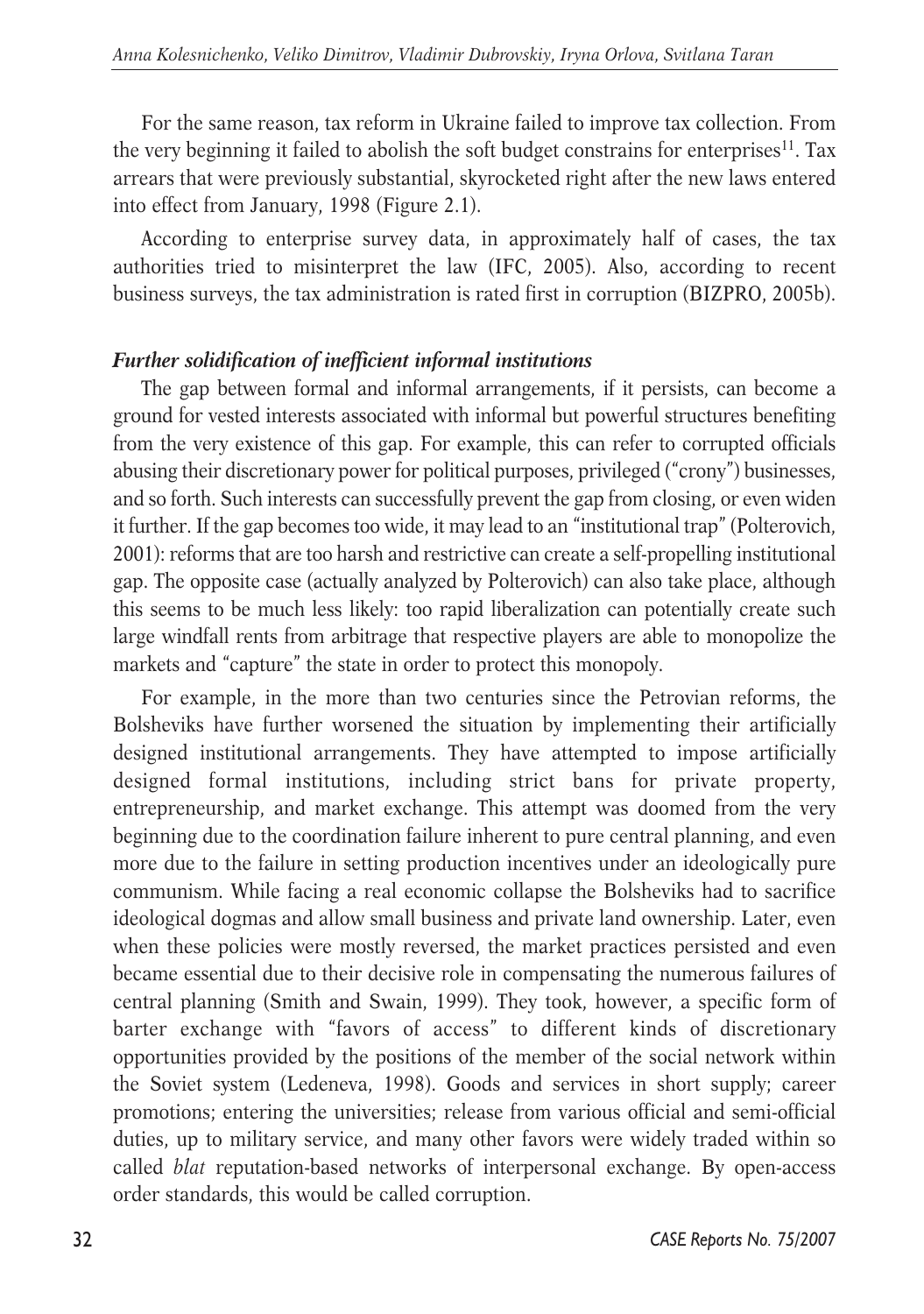These networks of favors have survived the crash of the Soviet system and nowadays substantially hamper establishment of the new, "open-access" institutions (as predicted by Litwack, 1991, and described by Ledeneva, 2000). In particular, those who used to have preferential access to influential or well-informed officials in the Ukrainian tax authorities have largely benefited from the instability and unpredictability of tax legislation, because they suffered much less than their competitors not involved in respective networks.

Yet another closely related example is anti-corruption policies aimed at increasing the risk of being punished in cases of corruption. Given that under the "soft" rule of law the legislation is very often difficult to implement, and therefore corruption is a normal practice, catching and jailing of selected scapegoats does not, in fact, significantly reduce the overall level of corruption. However, as long as enforcement remains selective, the anti-corruption persecution is used mostly as a tool in the political, bureaucratic or business wars against rivals, not necessarily the most corrupted persons. Their punishment is respectively (and for the most part fairly) perceived as a result of their bad luck or inability to concord with those in power, rather than as fair consequence of their corrupt behavior<sup>12</sup>. On the other hand, the increasing risk of corrupted deals further solidifies the networks of favors, both at the nexus between business and bureaucracy (reputation is needed to give a bribe, otherwise the bribe-taker risks too much), and within the bureaucracy (in order to protect her/himself from being selected as a scapegoat, a corrupted bureaucrat has to establish and maintain good connections with upper authorities and law enforcement officers). Both effects, in turn, lead to further limitation of access through increased barriers of entry due to higher bribe taxes and direct obstacles for those who are less involved in networks of favors.

These risks, as exemplified by past experiences, should be taken into consideration in the course of elaboration of EU policies towards its Eastern neighbors. Now we turn to analysis of what problems the harmonisation efforts with the EU can meet (or already do) in CIS countries.

# **2.4. Challenges to institutional harmonisation with the EU**

#### *Customs*

Harmonisation and simplification of customs legislation and procedures is one of the key items on the agenda of EU relations with its neighbors. The ENP Progress

<sup>&</sup>lt;sup>12</sup> For example, Farhad Aliyev, the Minister of the Economic Development of Azerbaijan, was displaced and arrested in October 2005 for allegedly plotting a coup. In fact, this was caused by an internal struggle within the administrative powers. However, soon the initial allegation failed, and it was immediately replaced with the criminal prosecution on corruption.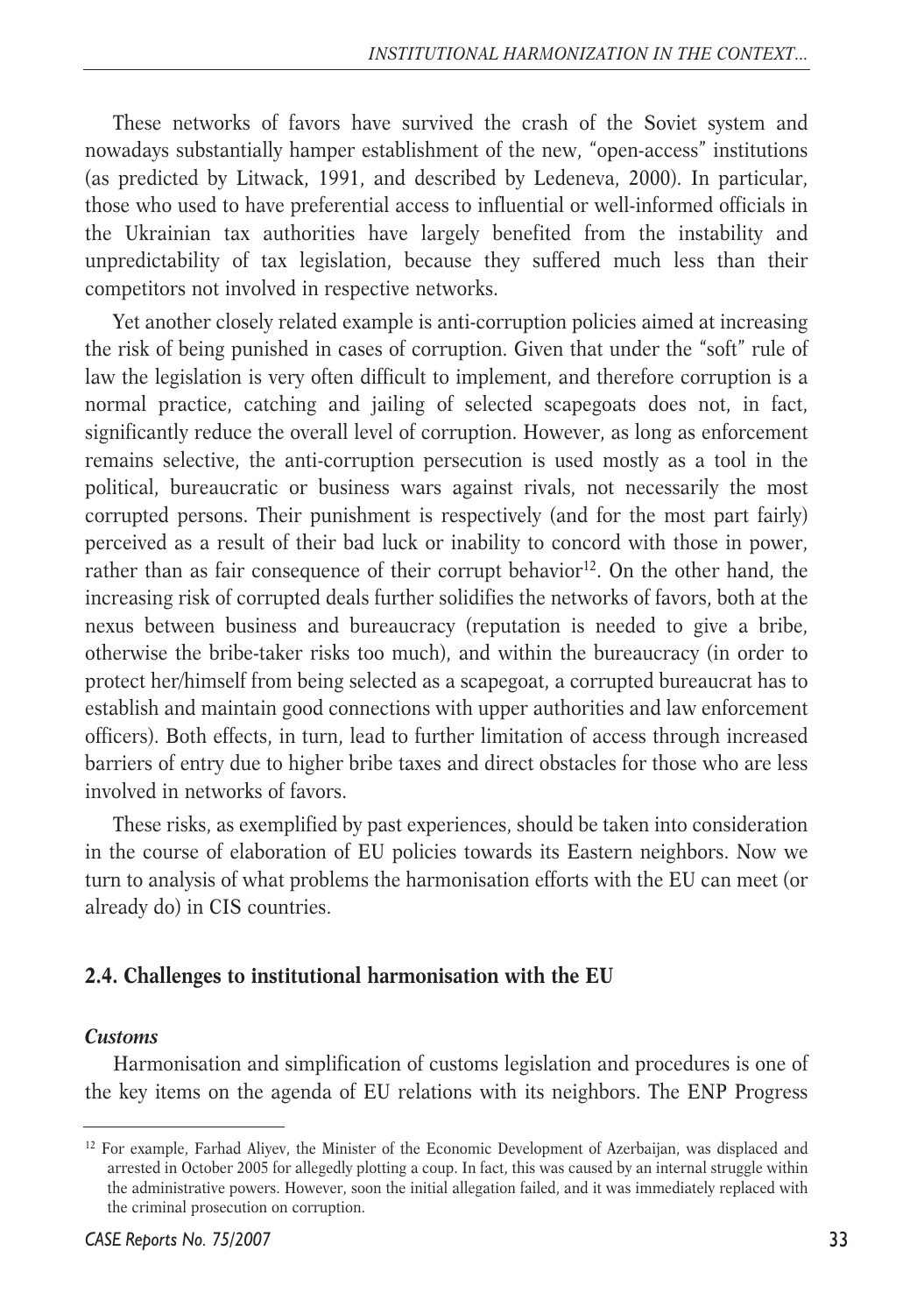Report on Ukraine (European Commission, 2006b), for example, reports many measures that were taken to this end, including implementation of the concept of a "single window" at the borders, harmonisation of customs valuation rules with WTO standards, introduction of electronic customs declarations etc. Nonetheless, according to World Bank Enterprise Survey data, the customs procedures still pose a major impediment to trade. Specifically, the average time to clear direct exports through customs has increased by more than 21% from 2002 to 2005; and average time to claim imports from customs has increased by as much as 46%. As a result, the percentage of firms that trade directly has shrunk by almost 30%. From anecdotal evidence we can suggest that these complications were attributed to the queues at the "single windows", red tape, and more rigorous implementation of complicated and cumbersome (but arguably justified) procedures stipulated by the current legislation.

# *Trade in goods*

In the area of trade in goods, harmonisation with the EU implies adoption of European and international legislative and administrative practices for standards, technical regulations and conformity assessment in EU harmonized areas, as well as gradual removal of non-tariff barriers. But at least in some cases these measures are offset, sometimes in a creative way. For example, after long and hard negotiations the Ukrainian parliament had to lift the ban for importing of cars older than eight years, as required for WTO accession. However, it simultaneously introduced a special fee for the first registration of such cars. The level of the fee was set at a prohibitive level, i.e. making importation of old cars not profitable. Sometimes such new restrictions may become even more cumbersome and irremovable than the initial ones.

The area of product certification should be treated with caution. The European approach is that mandatory certification is demanded only for safety reasons, while the rest of goods and services are certified on a voluntary basis or not certified at all. On the contrary, the Soviet approach (often still inherited by the CIS countries) required all of goods to be certified – merely because there was no other way to control their quality, since market competition was absent. While it is necessary to dispose of the remnants of mandatory certification of quality, this could aggravate the problem of information asymmetry. For this reason, mandatory certification should be necessarily replaced with mandatory requirements on the information disclosure. Besides, it would be recommended that governments in some way facilitate both the producers' access to voluntary certification, and the consumer associations' work on independent evaluation of goods and services. For instance, assistance may need to be provided to the respective civil organizations in order to help them in building capacity for independent quality control.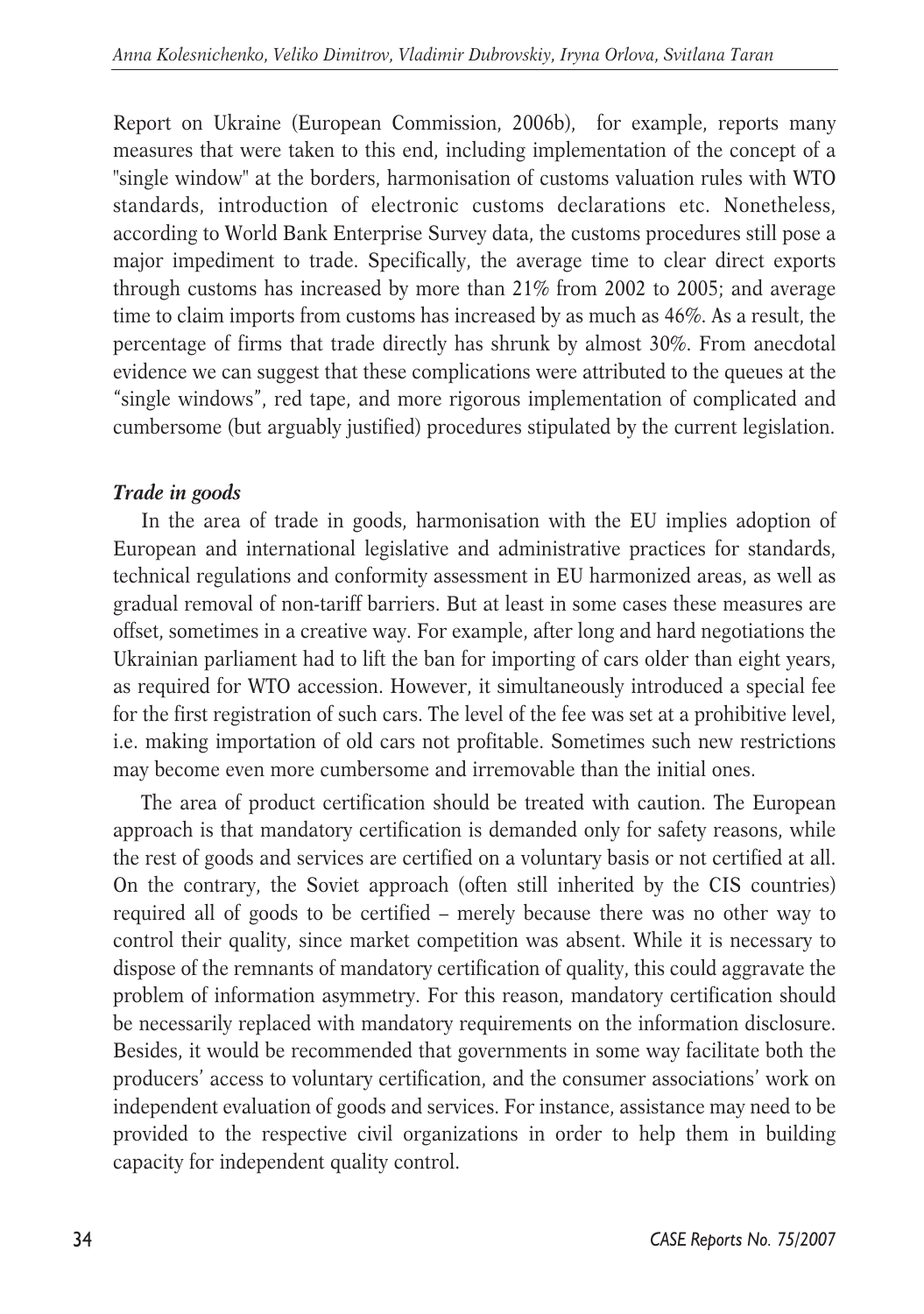#### *Regulatory policy*

In order to improve the transparency of regulation, the Law on the State Regulatory System of Ukraine was adopted in 2003. Yet, the "soft" enforcement of the law makes it irrelevant. The law is, in fact, ignored, as most by-law drafts are still not being published before their adoption, as required by this law. The modern Law of Ukraine on the licensing system of 2005 that abolished all kinds of additional licensing requirements set up by the local authorities is also largely ignored. In a way, both cases can be treated as a sort of selective enforcement in respect to the lower level officials responsible for their implementation. Both cases have contributed to the preservation of an important, although informal way, of discrimination against foreign investors. Domestic firms are used to overcoming problems such as opaqueness, ambiguity and unpredictability of legislation, as well as its excessive complication, red tape, and so forth, by the means of petty corruption. Respectively, the barriers of this kind are known in effect to be discriminating against foreign investors, which are less prone to corruption and less involved in the informal networks that facilitate corrupted transactions and thereby reduce the bribe tax for their members.

#### *Company law and establishment*

In the realm of company law and establishment, harmonisation with EU norms envisages convergence and effective implementation of key principles on company law, accounting and auditing with international and EU rules and standards. In the meantime, the acting Ukrainian company law already requires mandatory disclosure of the company's information. But many firms currently refuse to submit their annual reports for disclosure, as stipulated by the acting law. For instance<sup>13</sup>, only 22% of all joint stock companies (and  $64\%$  of the open joint stock companies)<sup>14</sup> submitted their statements to the respective supervisory government body in 2004 (the later data not available). This may be attributed to their desire to cover the true indicators that are manipulated or concealed from confiscatory taxation. On the other hand, international accounting standards are neither fully implemented, nor enforced, and significantly differ from those of tax accounting. According to some claims, state officials are interested in maintaining the opaqueness of accounting, because it allows for manipulations with statistical data, and even puts pressure on firms with the goal of forcing them to submit manipulated reports.

<sup>&</sup>lt;sup>13</sup> According to the data of the State Commission on Securities and the Stock Market, http://www.ssmsc.gov.ua/8/9/

<sup>&</sup>lt;sup>14</sup> These numbers may be overestimated. They are calculated on the basis of the total number of reports received by the State Commission on Securities and the Stock Market, which also includes issuers of securities other than shares. Not all of them are joint stock companies.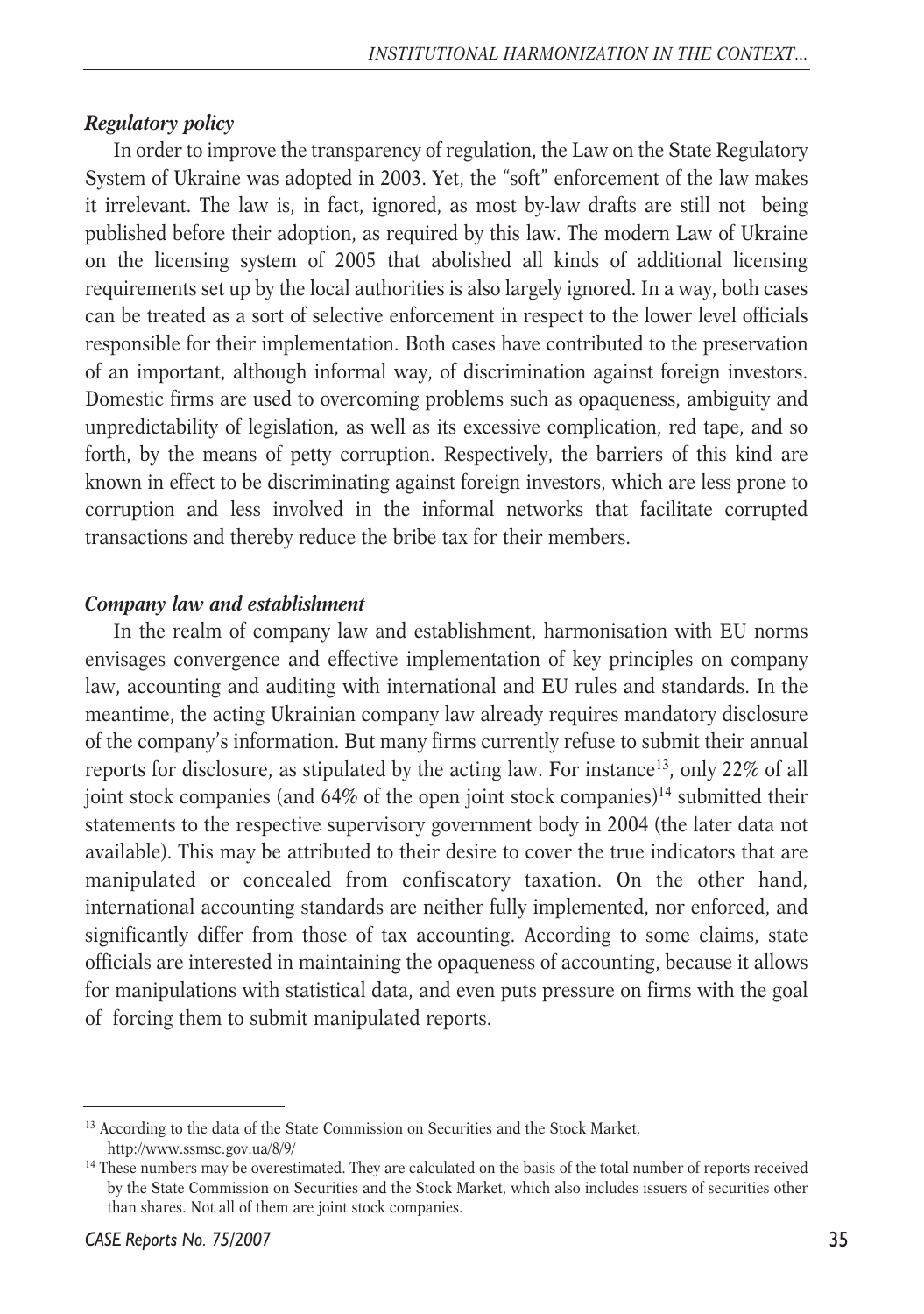# **2.5. Recommendations**

Based on theoretical provisions and the overview of the experiences of CIS countries from various harmonisation initiatives, we have the following recommendations for the harmonisation of institutions of CIS countries with those of the EU:

- 1. Encouraging economic and political competition is the key to stimulating the transition to an open access order. On the political side, this may involve facilitating the development of civil society and encouraging free and fair elections (something the EU is already doing). On the economic side, the measures may involve exposure to international competition and encouragement of internal competition. In this context, the EU's encouragement regarding WTO accession (for example, in relation to Russia and Ukraine) as a precondition for further development of economic relations is a good policy, as it stimulates opening of the economy and, thus, promotes competition.
- 2. Abrupt changes in institutions should be avoided, as this will most likely lead to the emergence of a gap between formal and informal institutions, which may exacerbate many existing problems, including corruption and soft rule of law. Rather, harmonisation needs to be gradual, starting with things that are acceptable by the existing order. If harmonisation is not sufficiently supported by respective political players, it can be offset with some countermeasures or be implemented selectively. Thus, if the introduction of a particular institution is likely to create too many victims, then it is sometimes better to refuse its implementation or postpone it for awhile. However, in order to avoid the partial reform trap (Hellman, 1998) while adopting the gradual approach, one needs to make sure that state institutions are able to credibly commit to obeying a schedule of gradual liberalization despite possible political pressure.
- 3. Begin with harmonisation of organizations, and proceed to laws and regulations later. The way in which a bureaucracy and law enforcement operates should be given a priority against the particular regulations that they are supposed to implement and enforce. In particular, the government bodies in charge of business regulation should adapt to the implementation of rules concerning the disclosure of information; those managing the agricultural sector – to the European sanitary and phyto-sanitary measures; the same goes for regulators on the capital markets, certification agencies, and so forth.
- 4. To the extent possible, eliminate all sources of opaqueness, opportunities for personal discretion, complications, and other potential corruption vulnerabilities from the proposed legislation – even at the expense of its flexibility and other theoretically desirable features.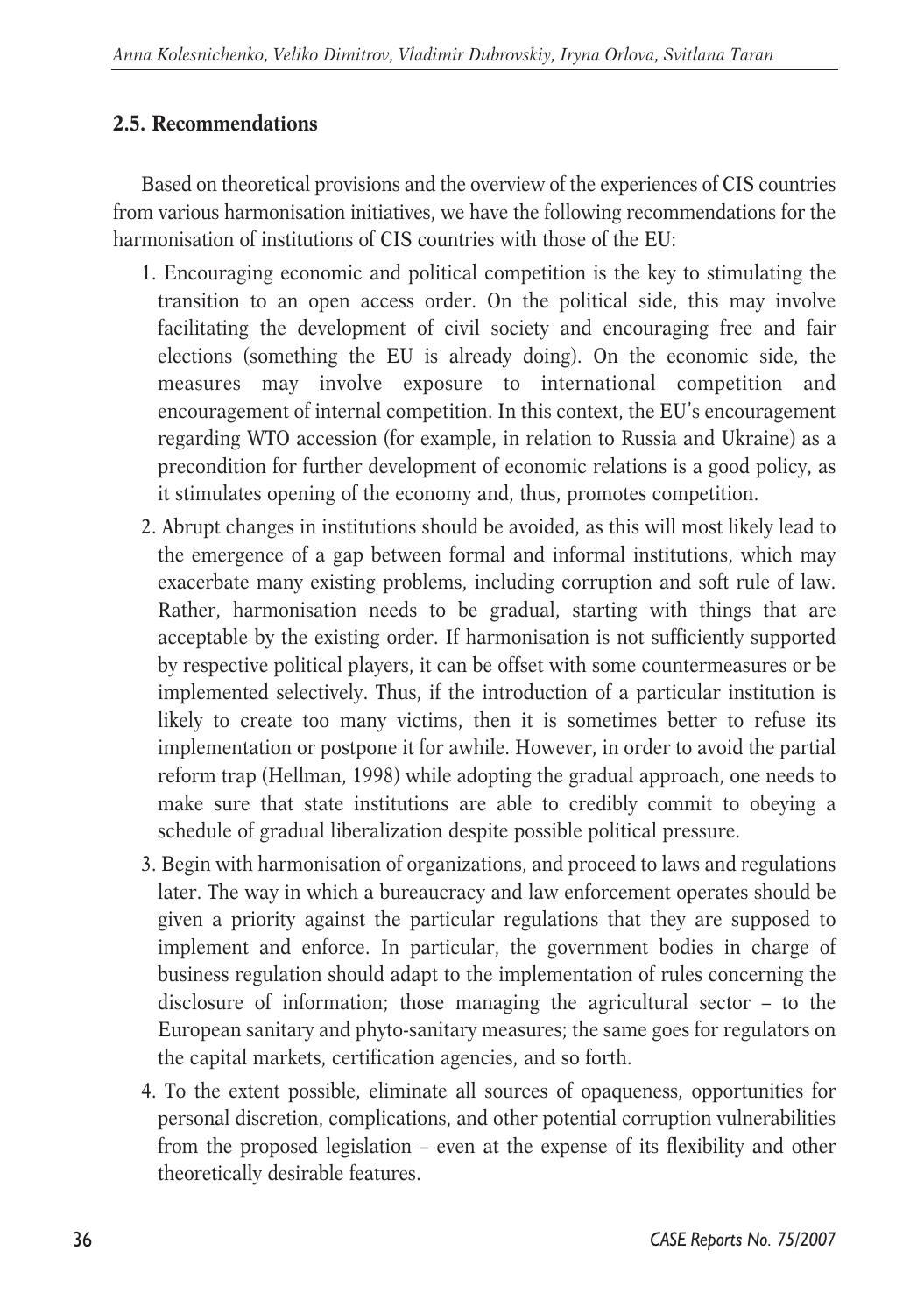- 5. Make sure that the remaining discretionary opportunities are well checked with transparency and responsibility. Be aware that the latter would be subject to strong pressure, and often will not be obeyed at all. So, the respective checks and civil society control should be developed simultaneously.
- 6. Make a realistic assessment (through a field investigation, for instance) whether a regulation can be effectively and evenly enforced, in order to make sure that it will not become subject to discretionary enforcement. It seems likely, a priori, that some restrictions, like information disclosure requirements for firms, veterinary, phytosanitary and many other norms in agriculture, environmental regulations, protection of personal data and intellectual property rights, and some other kinds of norms imposed in the process of institutional harmonisation may become subject to selective implementation.

## **Conclusion**

Importation of European formal institutions by CIS countries can face a range of challenges due to peculiarities in the existing institutional setup of these countries. This set up can be characterized as a "limited access order", in which economic and political competition is limited, giving room for rent-seeking and corruption. Examples of previous attempts to introduce modern Western institutions show the limitations of harmonisation. The key recommendations for increasing the chances of success in harmonisation with the EU include: facilitating enhanced competition, both economic and political; enhancing the capacity of civil society institutions; gradualism; reforming institutes first; reduction in the possibilities for discretion; ensuring transparency of the rules; making sure the new regulations can be implemented evenly. More generally, the focus should be not on the transfer of formal institutions, but on the transfer of basic principles (competition and rule of law) adapted to local conditions; the transfer of formal norms should be subordinate to this task, or at least should not contradict it.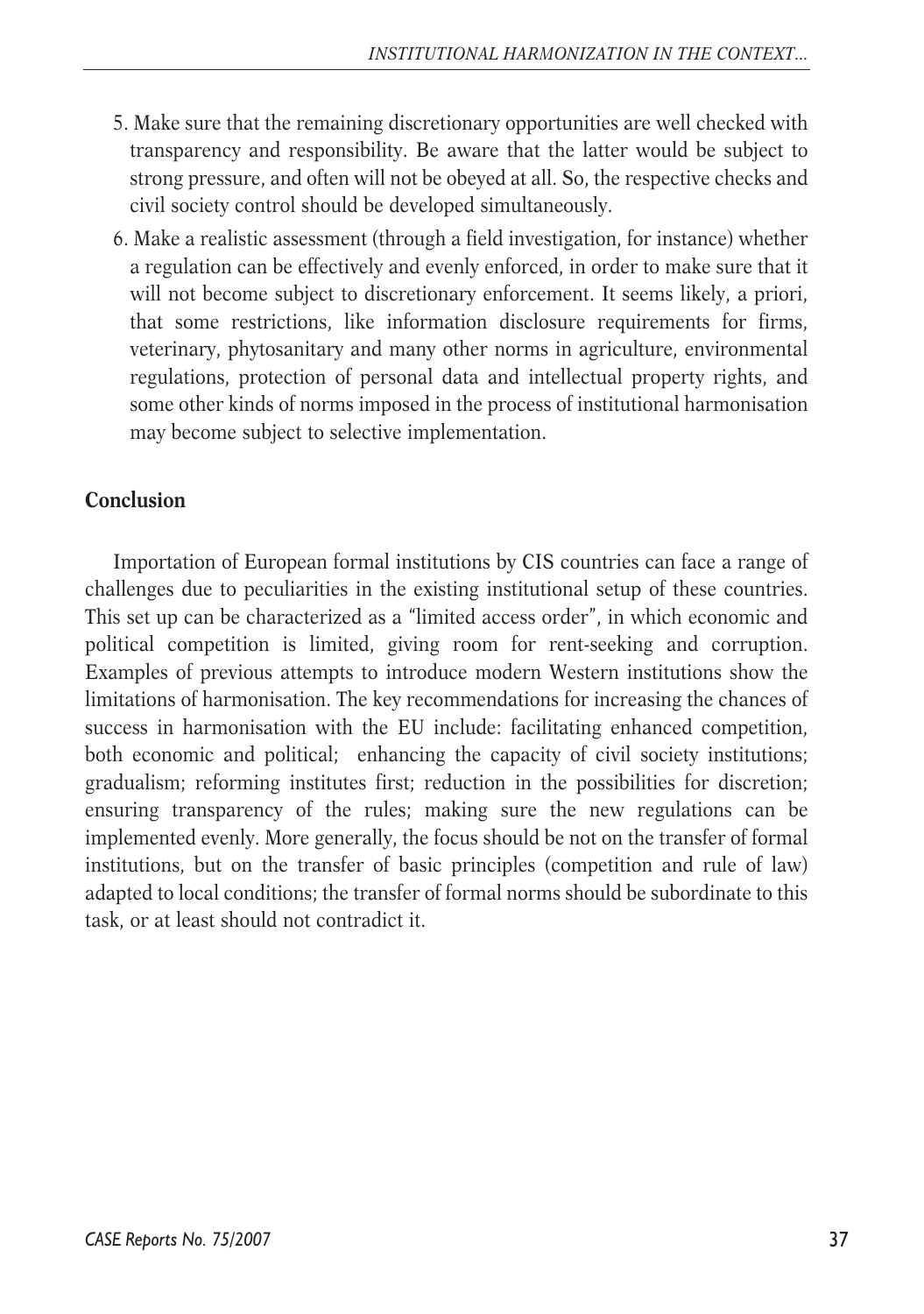# **Chapter 3. Measuring non-tariff barriers and their impact on the economy**

*By Iryna Orlova (CASE Ukraine) and Svitlana Taran (CASE Ukraine)*

## **Introduction**

As was discussed in Chapter 1, better market access will be one of the major benefits of institutional harmonisation between the EU and its neighbors and is likely to bring welfare gains. Removal of non-tariff barriers<sup>15</sup> (NTBs) to trade is key to getting better market access.

This chapter is devoted to the discussion of methodologies to measure NTBs and results of their application. It contains a review of the studies on measuring NTBs and their economic impact for the ENP countries, including the sources of data they use. Also, as a benchmark of possible effects of better market access between the EU and its neighbors, we use the experience of integration of Central and Eastern European Countries (CEECs) into the EU internal market in the process of enlargement. ENP countries start from a similar position as CEE countries when they began integration with the EU. Also, ENP countries will have to follow a route similar to that of the CEECs on their way to the EU market, although on a lesser scale due to the limited nature of their integration with the EU.

The analysis in this chapter will serve as a basis for elaboration of a CGE model for measurement benefits from institutional harmonisation between the EU and CIS, in particular, incorporating the effects of the removal of NTBs in the model.

#### **3.1. NTBs in intra- and extra-EU trade: magnitudes and methods of measurement**

Further integration of the ENP countries with the EU can affect the economies of both the ENP countries and the EU in several ways: via trade, FDI, domestic

<sup>&</sup>lt;sup>15</sup> Non-tariff barriers to trade are restrictions to imports that are not in the usual form of a tariff.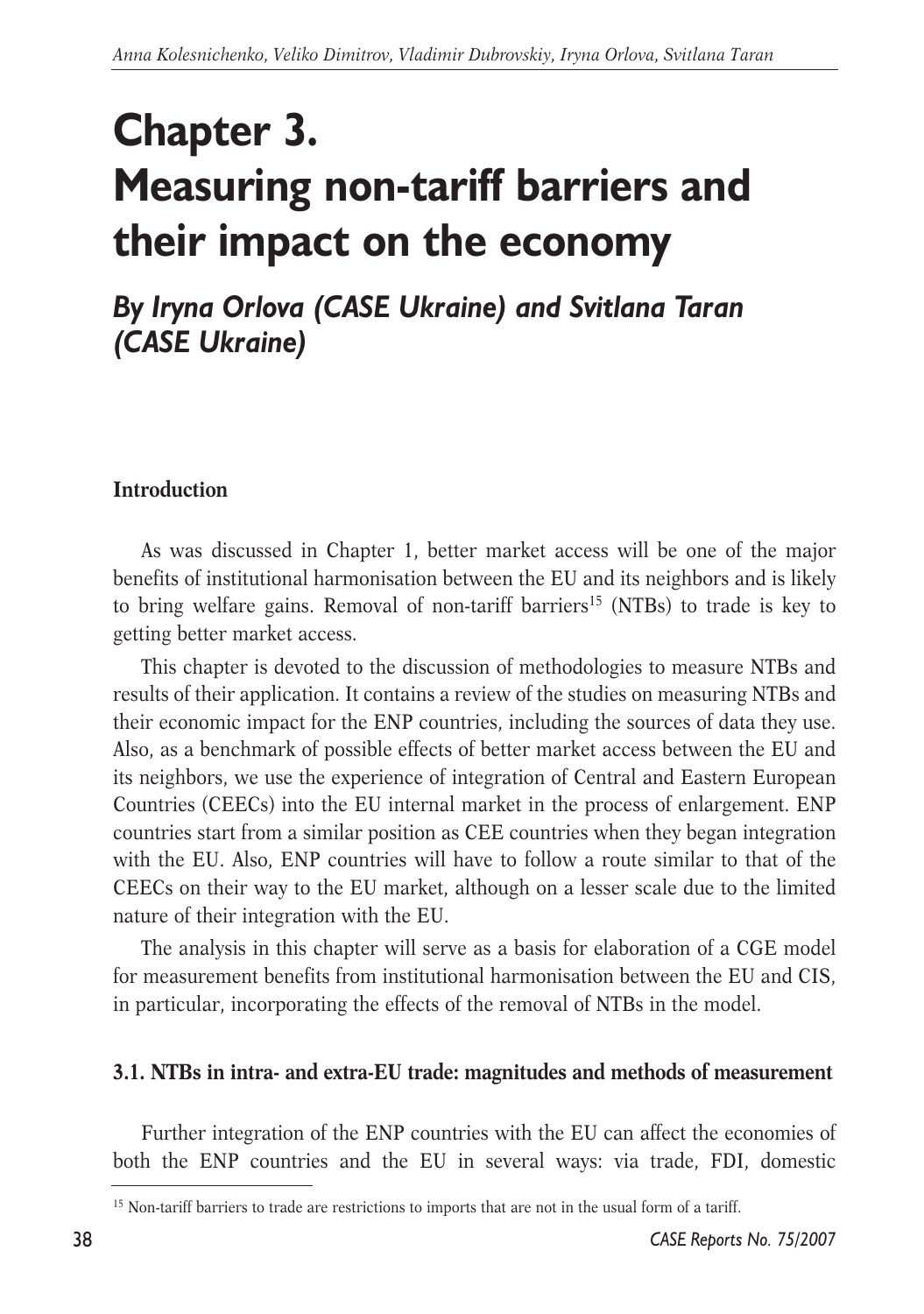investment, etc. These effects work through at least three major channels: first, the elimination (or at least reduction) of administrative barriers, such as reduced costs of passing customs at the frontier; second is mitigation of risks and uncertainties, which form substantial impediments to trade, for example, instability of the business environment; third is the reduction in technical barriers to trade (TBTs). The single market reduces TBTs by means of mutual recognition of different technical regulations, minimum safety requirements and harmonisation of rules and regulations.

#### **3.1.1. Methods for quantifying NTBs**

Earlier studies (e.g. Baldwin et al., 1997; Keuschnigg and Kohler, 2002) admit that quantifying the accession to the internal market is not an easy task. The complexity of single market access makes it impossible to model it explicitly in a general equilibrium model. The standard solution used by these authors is to model single market access crudely as a reduction in the real cost of trade. So, the authors did not attempt to actually measure NTBs and thus quantify their impact, but simply made assumptions on trade cost reductions. Thus, Baldwin et al. (1997) assume this to be equivalent to a 10% reduction in real cost of all CEEC-EU trade, whereas Keuschnigg and Kohler (2002) argue that a trade cost reduction of 5% is appropriate. As Nahuis (2004) notices, these approaches have some obvious limitations. First, any such number is arbitrary. Second, the number is identical for all countries. Third, the number is identical for all industries. Again, Nahuis (2004) in his work shows that the impact of the internal market accession is markedly different across industries and countries. Taking into account the above mentioned limitations, alternative methods of measuring NTBs have been recently developed.

This recent, yet small but growing literature, is estimating NTB equivalents based the following three methods of measurement. First, *frequency-type measures* can be constructed using databases on trade control measures such as the UNCTAD database (it is commodity/sector and country specific) or using special surveys on how trading firms perceive or experience NTBs. Based on such data, frequency or import coverage ratios are developed<sup>16</sup>. These ratios are subsequently used to calculate tariff equivalents. Second, *price-comparison measures*, where estimates of NTBs are derived based on differences between domestic and foreign prices<sup>17</sup>. Since the price impact is

<sup>&</sup>lt;sup>16</sup> The frequencies are calculated for commodity categories that were subject to some identifiable NTB in a specific year. The number of product categories subject to NTBs is then expressed as a percentage of the total number of product categories in each commodity group. This is referred to as the frequency ratio. The import coverage ratios are calculated by determining the value of imports of each product subject to NTBs, aggregating by applicable commodity group, and expressing the value of imports covered as a percentage of total imports in the corresponding commodity group.

<sup>&</sup>lt;sup>17</sup> Provided the data on prices is available.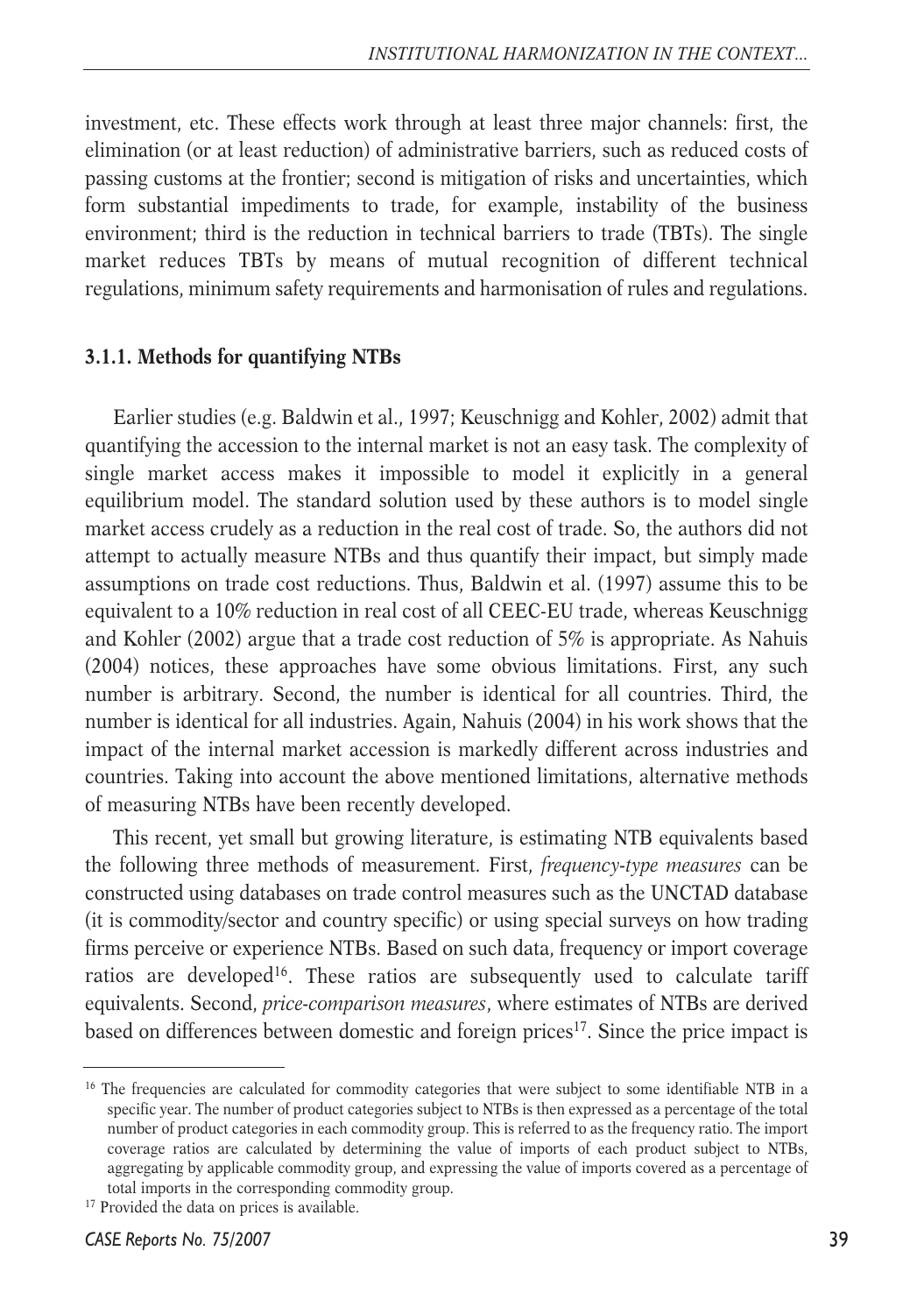a general property of NTBs, such a price comparison can pick up the net effects of all NTBs that are present in a market. Percentage differences between the prices are calculated, comparable to tariffs, which are commonly referred to as tariff equivalents. However, the drawback to such a method is the impossibility of identifying what NTBs are the sources of price differences. A quantity measure would be preferable to a price measure. Thus, we move to the third method - *quantity-impact measures.* The objective here is to estimate what trade would have occurred in the absence of NTBs and to compare it with actual trade. This method involves the estimation of econometric models of trade determination based on: the theoretical models of Heckscher-Ohlin (trade based on comparative advantage), Helpman-Krugman (trade based on product differentiation) or the estimation of gravity models of international trade. All of these approaches measure NTBs using either residuals from the estimated regressions as representing NTBs or various dummy variables. Besides these three general methods of measurement mentioned above there are also *special purpose methods18*, extensively described in the study of Deardorff and Stern (1998).

Deardorff and Stern (1998) provide a thorough survey of currently available methods for quantifying NTBs. Another, more recent paper, by Anderson and Wincoop (2004) surveys the measurements of trade costs, including non-tariff barriers. They provide information, *inter alia*, on public sources of barriers to trade. Namely, the authors build on UNCTAD's Trade Analysis and Information System (TRAINS), which contains information on trade control measures (including nontariff measures) for a maximum of 137 countries beginning in the late 1980s. The TRAINS database records the presence or absence of a non-tariff barrier on each 6 digit line. Many differing types of NTBs are recorded in TRAINS (a total of 18 types).

#### **3.1.2. Studies on CEECs using a frequency-type method**

A range of studies look at the issue of border effects<sup>19</sup> in the enlarged EU economic space in the context of technical barriers to trade (e.g. Brenton and Vancauteren, 2001; Chen, 2004). However, evidence on CEECs is still quite scarce.

Thus, Manchin and Pinna (2003) try to see whether some differences could be observed in the importance of border effects in trade in products with different magnitudes of technical barriers. They examine bilateral trade flows in the CEECs using data for the period 1992-1998 between a sample of accession countries (Cyrpus,

<sup>&</sup>lt;sup>18</sup> Special purpose methods include: (1) elasticity estimation; (2) determinants of variations in elasticity estimates; (3) variations in effects of NTBs over time; (4) binding of NTBs; (5) risk characteristics of NTBs.

<sup>&</sup>lt;sup>19</sup> Exchanges between economic actors are normally found to cost more if they cross any kind of administrative borders. The difference in the costs involved in moving products within a country or between countries is part of the underlying nature of the border effect.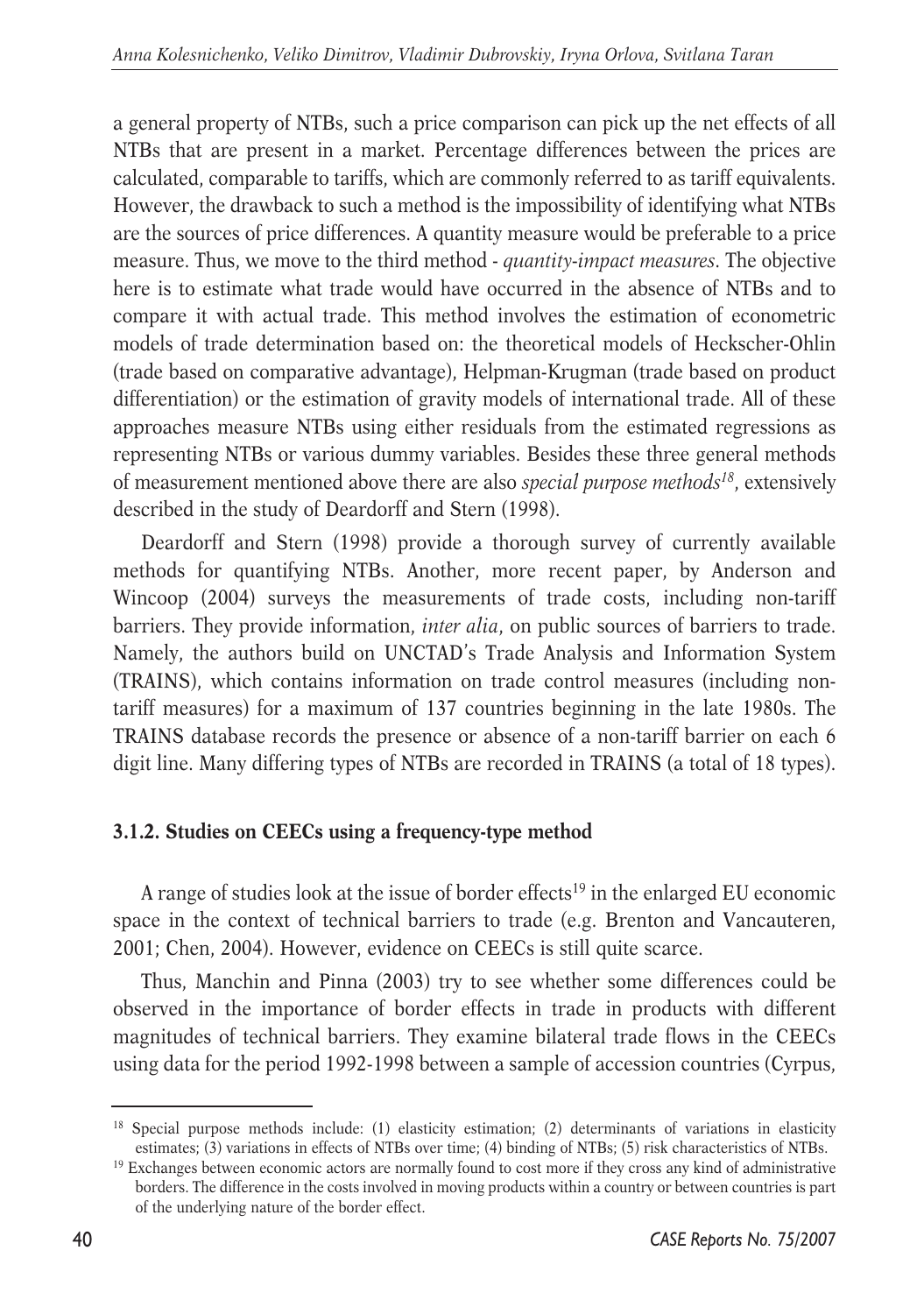Bulgaria, Hungary, Latvia and Poland) and the EU. Manchin and Pinna (2003) use the same Commission's review of the impact of the Single Market in the EU as Vancauteren and Weiserbs (2003). They group products by the approach adopted by the EU to remove technical barriers: the old approach, other approach (including mutual recognition, new approach), and mixed approach (includes products where the old approach and other approach are applicable). They find that border effects are the largest for old approach products, where they expect to have the most significant technical barriers to trade due to complicated harmonisation procedures. Their countries of interest would trade with themselves 114 times more in old approach products, while only 25 times more in other approach products. However, the authors notice that the estimated border effects seem to be too large to be consistent only with the presence of trade barriers.

Another recent study, Chevassus-Lozza et al. (2005) aims to assess the role of NTBs for new member states' exports but only in the agri-food sector. The authors divide NTBs into three categories (sanitary and phytosanitary measures, quality measures, and import certificates) and include them in their gravity model. They analyze eight new member states: Poland, Estonia, Latvia, Lithuania, Czech Republic, Slovakia, Hungary, and Slovenia in a cross-section design (1999 and 2003) to compare the dynamics of the role of various trade barriers and thus answer the question on the changing role of NTBs over time. The data on NTBs is taken from the French Customs source<sup>20</sup> that hosts the electronic version of EU border regulations. This website contains notes on the official sources and the regulations are available in detail. The authors include three dummy variables representing NTBs: sanitary and phytosanitary measures (SPS), quality and import certificates. They find that in 1999 these three NTBs indeed represented serious obstacles to trade. In 2003 their role had diminished, most notably for SPS and quality. The change in the size of their coefficients between 1999 and 2003 (the coefficient for SPS changed from -0.63 to -0.25; quality: from -0.31 to -0.07) can be interpreted as an indication of the progress made by these countries in implementing the *acquis communautaire* in the pre-accession period.

#### **3.1.3. Studies on CIS using frequency-type data**

In the case of CIS countries, the availability of NTB datasets and empirical evidence on their impact on trade flows between CIS countries and the EU is very limited. In most cases the existing international datasets contain rather outdated, or incomplete (in terms of country coverage) or highly aggregated data on NTBs for CIS countries. For example, CIS countries are on the list of country coverage of the

<sup>20</sup> www.douane.gouv.fr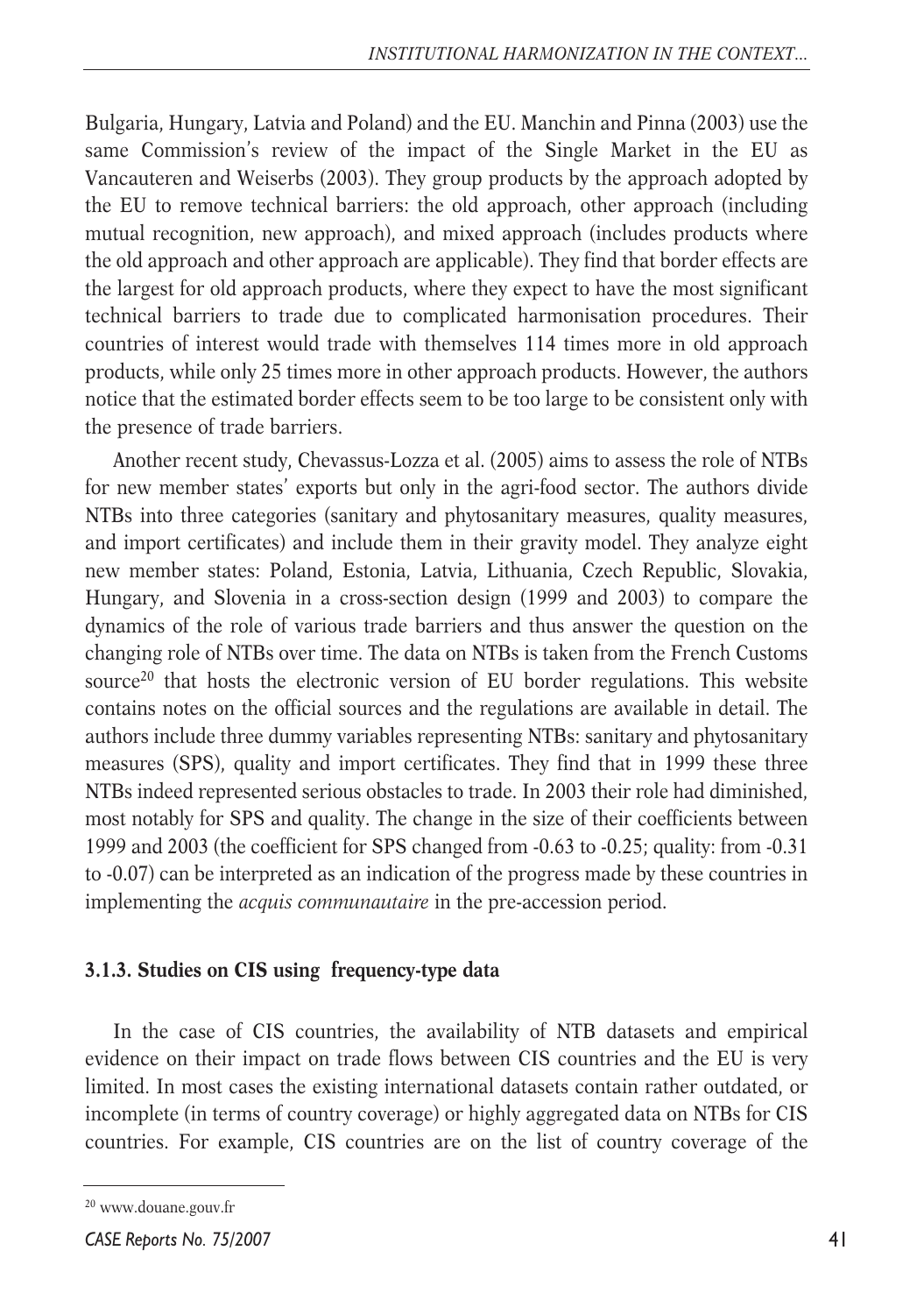aforementioned UNCTAD Trade Analysis and Information System (TRAINS) but the latest NTB data are of 1997 for most of these counties. Such a situation with NTB data availability and quality has a negative impact on the precision of the research results.

Notwithstanding the above, the data from UNCTAD's TRAINS have been frequently used by researchers and policy makers in their studies on NTBs' role in world trade, including CIS countries. The most recent among them is the study by the World Bank Development Economics Research Group (Kee, Nicita and Olerreaga, 2006) that provides estimates for three measures of trade protection in the form of tariff equivalents – trade restrictiveness indices. These measures include: (i) trade restrictiveness index (TRI), which is an indicator of a country's trade protection that measures trade distortions (or domestic inefficiencies) of a country's trade policies imposed on itself (ii) overall trade restrictiveness index (OTRI), which reflects the restrictiveness of a country's trade policy imposed on its importers (import losses), and (iii) market access overall trade restrictiveness index (MA-OTRI), which captures the effect of trade barriers of other countries imposed on exports of each separate country.

Ad-valorem equivalents were estimated for certain  $NTBs<sup>21</sup>$ , agricultural domestic support for each 6-digit HS category and for 104 countries. Data on core NTBs was obtained from UNCTAD's TRAINS database, whereas data on agricultural support – was taken from WTO members' notifications (previously constructed by Hoekman, Ng and Olearreaga, 2004). Final estimates of this several-stage study, in particular (i) import demand elasticities; (ii) ad-valorem equivalents of core NTBs and agricultural domestic support (in percentage form), and (iii) trade restrictiveness indices<sup>22</sup> (computed for broad aggregates: overall trade, agriculture and manufacturing) can be freely accessed through the World Bank trade website.

Obtained results allowed authors to make the following conclusions on trade barriers across countries: (i) NTBs make a significant contribution to world protection - on average, adding an additional 70% to the level of trade restrictiveness imposed by tariffs (the importance of NTBs is observed to be stronger in developed countries); (ii) poor countries tend to have more restrictive trade regimes and, at the same time, higher trade barriers on their exports; (iii) trade restrictiveness is generally higher in agriculture (in import markets), and agricultural exporters usually face higher trade barriers on export markets.

These general findings have relevance to CIS countries covered by the study (Belarus, Kazakhstan, Moldova, Russian Federation, Ukraine) as well. For instance, market access overall trade restrictiveness index (MA-OTRI) for Ukrainian exporters in the world

<sup>&</sup>lt;sup>21</sup> The following NTB measures were included: price and quantity control measures, technical regulations, and monopolistic measures.

<sup>&</sup>lt;sup>22</sup> As well as additional indicators: dead weight losses due to the existing trade restrictiveness (TRI), import losses due to overall trade restrictiveness (OTRI).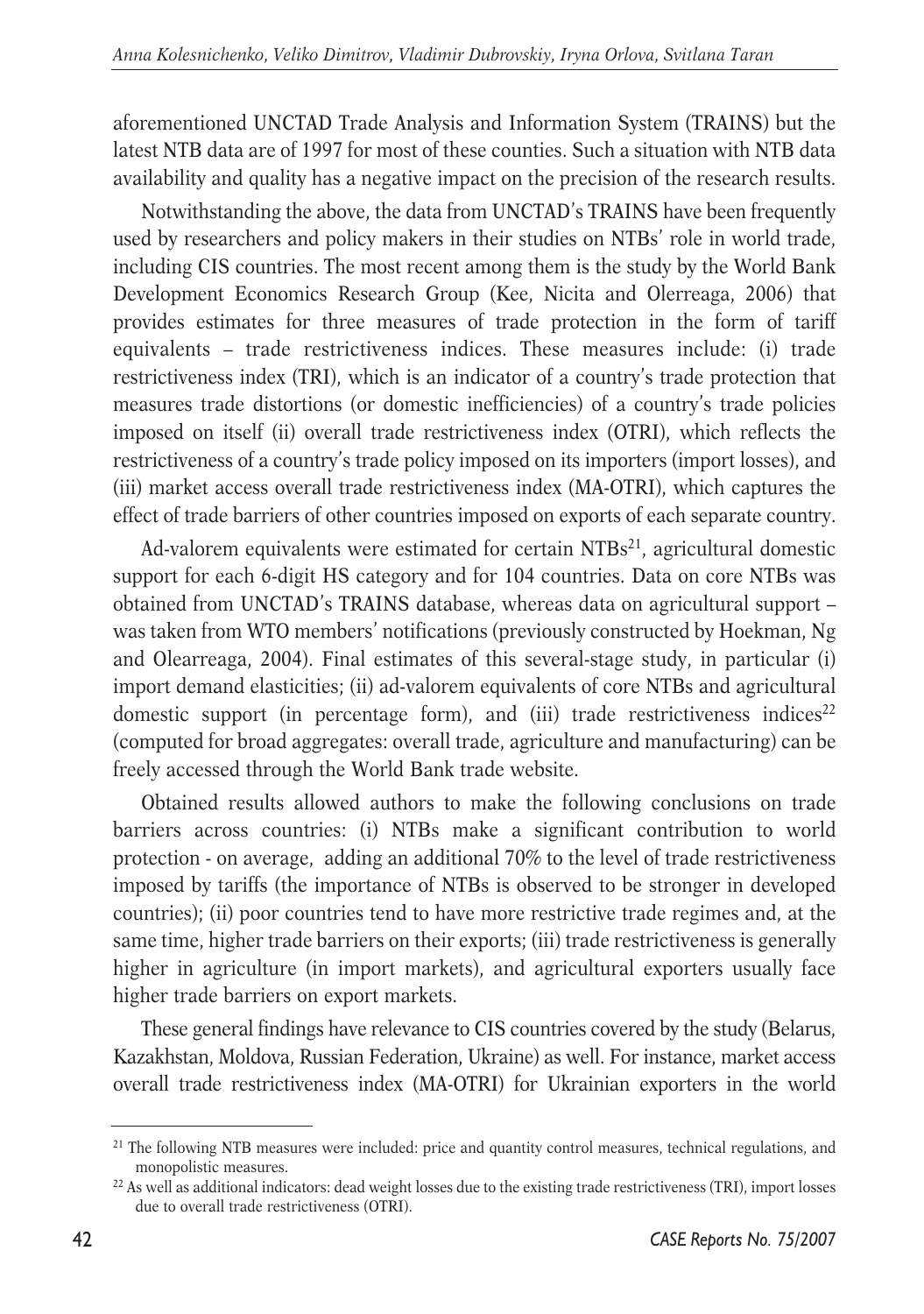markets equals on average 15.2%, while this index goes up to 49.2% for Ukrainian agricultural producers and goes down to 11.4% for its manufacturing producers. For the purpose of comparison, the respective estimates for Russian exporters are as follows: 12.2%, 46.7% and 9.7%, while exporters from the EU encounter on average trade restrictiveness measures of the similar magnitude 15.1%, 34.3% and 12.2% (see Table 3.1). In regard to trade barriers imposed by CIS countries on their imports, the authors estimated that Moldova maintains one of the most liberal trade regimes, other countries reveal almost the same level of tariff restrictiveness. Still, Ukraine's protection of its agricultural markets is the highest among the countries considered.

|               | <b>Ukraine</b>                                | <b>Russian</b><br>Federation | Moldova                                                        | <b>Belarus</b> | Kazakhstan |  |
|---------------|-----------------------------------------------|------------------------------|----------------------------------------------------------------|----------------|------------|--|
|               |                                               |                              | Market Access Overall Trade Restrictiveness Index (MA-OTRI), % |                |            |  |
| Overall       | 15.2                                          | 12.2                         | 25.9                                                           | 15.4           | 15.3       |  |
| Agriculture   | 49.2                                          | 46.7                         | 43.3                                                           | 33.8           | 62.4       |  |
| Manufacturing | 11.4                                          | 9.7                          | 18                                                             | 14.7           | 11.2       |  |
|               | Overall Trade Restrictiveness Index (OTRI), % |                              |                                                                |                |            |  |
| Overall       | 21.6                                          | 22.6                         | 7.4                                                            | 15.9           | 14.0       |  |
| Agriculture   | 46.4                                          | 33.4                         | 16.8                                                           | 31.2           | 32.9       |  |
| Manufacturing | 18.4                                          | 20.4                         | 5.7                                                            | 13.7           | 11.7       |  |

**Table 3.1. Trade Restrictiveness Indices of CIS countries (Kee, Nicita and Olerreaga, 2006)**

Notes: MA-OTRI is estimated using tariff data of 2005-2006 (taking into account tariff preferences) and advalorem equivalents of NTBs (1997- for CIS countries). It measures the restrictiveness of other countries' trade policies on the export bundle of each country.

OTRI is estimated using tariff data (2005-2006) and ad-valorem equivalents of NTBs (1997- for CIS countries). It measures the restrictiveness of a country's own trade policies.

To the best of our knowledge, the most complete NTB database in terms of different types of NTBs and time coverage developed for Ukraine is the one constructed by Veronika Movchan, following the UNCTAD's TRAINS methodology. In particular, this dataset reports the presence or absence of a non-tariff barrier in each HS 6-digit tariff line over from 1993 up to the present. A broad pool of NTBs applied to imports in Ukraine has been taken into account for the construction of this database, including core NTBs but not only them (see the full list of NTBs in Appendix B). Such a complete NTB database makes it possible to compute various types of intensity indices of NTBs - in the form of simple frequency or import-weighted (import coverage) ratios.

Besides, an augmented weighted index of NTBs has been computed (Movchan, 2003). As the author states, this index allows differentiating intensity of various types of the NTBs and aggregating them into one measure23. Having considered NTBs

<sup>&</sup>lt;sup>23</sup> According to Movchan (2003), the augmented weighted index of NTBs is a "compound additive index that incorporates a spectrum of non-tariff barriers applied in the country weighted on the value of imports. It applies the changeable indicator of the non-tariff protection for each type of the NTB what allows preserving positive characteristics of frequency measures like transparency and universality, at the same time adding flexibility and better representation of reality".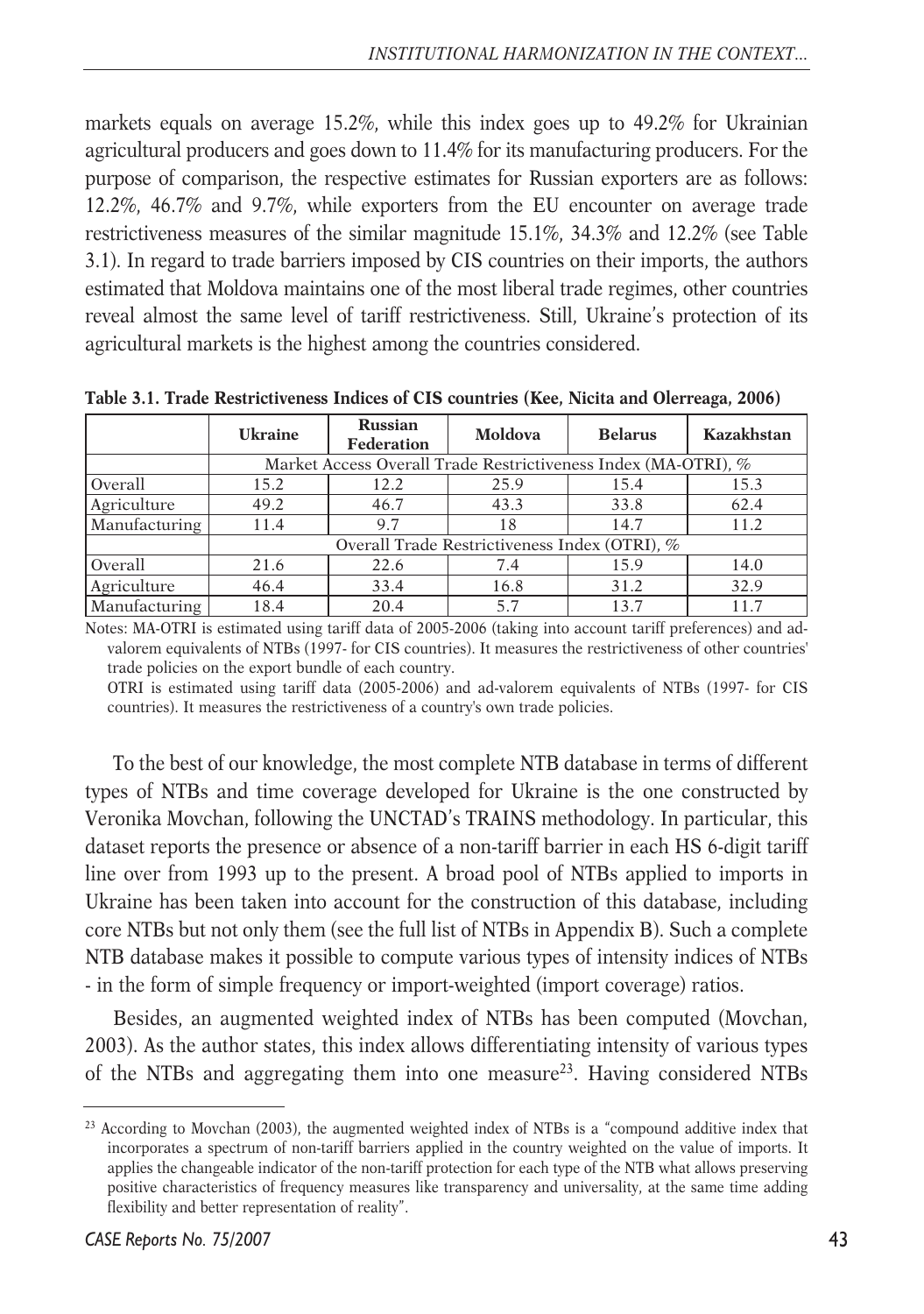applied in Ukraine between 1994 and 2001 the author concluded: (i) in the period studied, the aggregate intensity of non-tariff protection increased by almost 97% with a peak in 1999-2000 and gradual reduction afterwards, (ii) evolution of different types of non-tariff protection revealed that core NTBs, which have the most harmful influence on trade, had been gradually declining as of 1998 for most commodities, while on the contrary, the role of technical barriers<sup>24</sup> had been steadily increasing; (iii) food products were the most heavily affected by NTBs (Movchan, 2003).

Later, these findings were further developed. For example, the augmented weighted index of core NTBs (quotas, licenses, excise charges, anti-dumping measures, and minimum custom value) applied to imports in Ukraine over 1999-2004, was computed and used in Pindyuk (2006). NTB index calculations used in this study suggest that agriculture, food and agricultural processing, fishing, extraction of coal have been the most protected sectors in Ukraine in terms of considered NTBs over the reported period (see Table 3.2). The NTB indices for these sectors even increased by the end of the respective period, while protection of most of the other sectors has been gradually declining.

In the World Bank's "Ukraine Trade Policy Study" (World Bank, 2004) frequency indices were calculated for the longer period - between 1993 and 2004, better revealing the dynamics of the development of a system of non-tariff barriers in Ukraine. According to it, during the period considered, the simple frequency index calculated for 17 non-tariff measures including core and technical regulations measures<sup>25</sup> more than doubled by increasing from 7.2 to 17.5 percent, whereas the import coverage index rose ten times from 1993 to 2004. There was a considerable escalation of the number of applied safety control measures and compulsory standards certification during this period, which have become the major component of the NTB index of Ukraine. In 2001-2002 the NTB frequency index slightly declined due to the elimination of minimum custom value regulations and easing state procurement regulations, but in 2002-2004 it grew up again stipulated by extension of the list of compulsory certification and introduction of new risk-control measures by the Custom Service of Ukraine<sup>26</sup>. The author concludes that Ukraine seems to be rather liberal in terms of the frequency with which official *core* NTBs are applied, when compared with OECD countries; it is then mentioned that informal NTBs can also play a substantial role in transition countries such as Ukraine. Therefore, business surveys investigating effective trade barriers and the business climate in the country are of great importance for getting a full picture of reality with regard to the economic impact of NTBs.

<sup>24</sup> They include safety standards and ecological control, compulsory standards certification, and permits for medicine imports.<br><sup>25</sup> See Appendix for their list.

<sup>26</sup> World Bank (2004), pp. 48-49.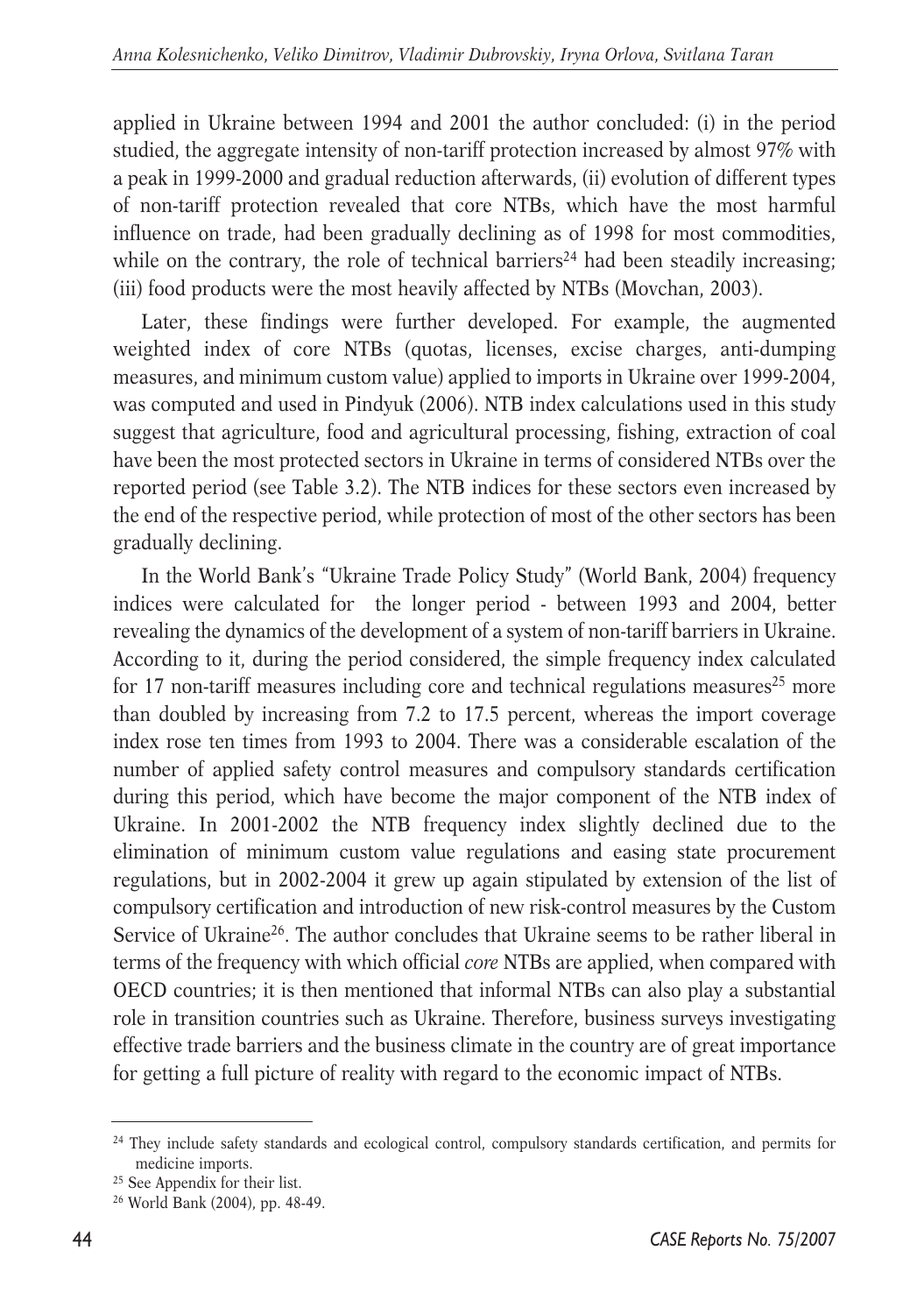#### **3.1.4. Special surveys**

Another type of frequency-type measures are based on special surveys.

One recent survey was conducted for five Western Balkan countries (Frohlich, 2005), for which the prospect of EU membership was confirmed during the Thessaloniki summit in June 2003 (Albania; Bosnia and Herzegovina; Croatia; the Former Yugoslav Republic of Macedonia; Serbia and Montenegro). Overall, 2,166 companies from all five countries took part in the survey. Regarding NTBs, companies were asked to rank various barriers in accordance with their importance. Technical standards and certification received the highest score, followed by quality control and consumer protection. Customs procedures were third, followed by access to final end users. Bureaucratic company registration seems to be relatively less important, taking the last – fifth place. However, it should be noted that the difference in average grades given to various NTBs is not very high: on the four-point scale the highest rank (technical standards, certification) on average stands at 3.8, while the lowest (bureaucratic company registration) – at 2.9.

Another survey, which served as a basis for the mentioned above Western Balkan survey, was conducted for 10 EU candidate countries of Central and Eastern Europe (Bulgaria, Czech Republic, Estonia, Hungary, Latvia, Lithuania, Poland, Romania, Slovakia, Slovenia) plus Croatia (Frohlich, 2003). The sample for 11 countries was set at 4,400 enterprises. Actually, 2,725 companies (62% of the target) were interviewed. In this survey, the questions that might be of potential interest to us were formulated as an assessment of company compliance with the *acquis* – in general and by areas; problem areas in *acquis* implementation; and cost of compliance with *acquis* for the single market. A four-point scale was used, with a score of 4 corresponding to full compliance, and 1 – very low compliance. According to the survey results, companies, on average, assessed their general level of compliance at 2.2. Compliance with the following areas were ranked the highest (2.7): consumer protection and producer liability; product certification, technical regulations, standards; and work safety. Food quality and safety on average was rated at 2.6. The lowest scores were attributed to environmental protection; labels, trademarks, patents; and rules of competition (2.5). The same questions of compliance were addressed from a different angle: assessing the expected difficulties accompanying implementation of *acquis*. Here the area of product certification, technical regulations, and standards is ranked the highest – 2.8; food quality and safety – the lowest (1.9).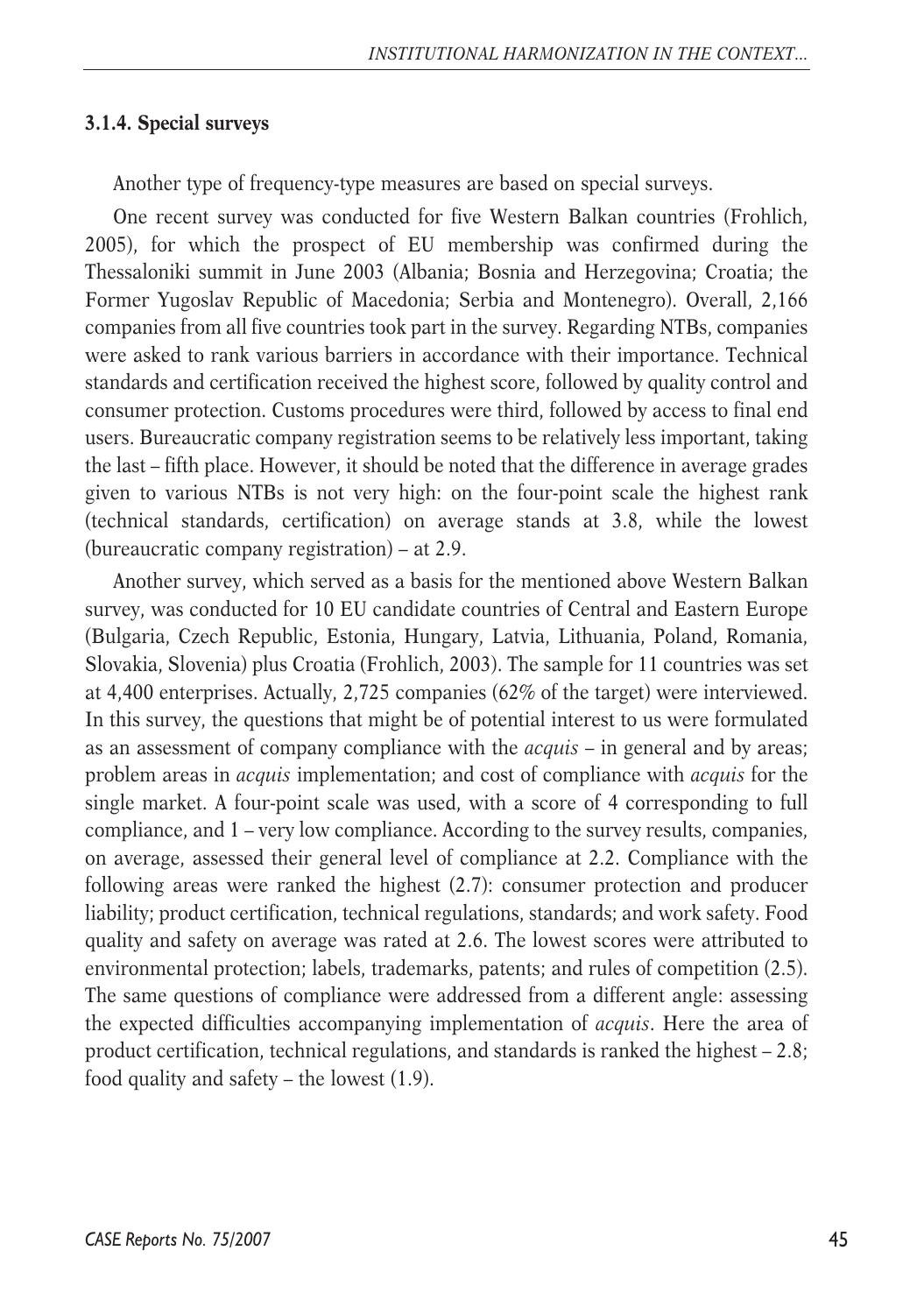#### **3.1.5. Special surveys for CIS**

In light of the current intensification of economic relations between the EU and Ukraine and the perspective for even closer economic cooperation (via establishment of an FTA) in the future, there is a need to identify and study existing trade tariff and non-tariff trade barriers that distort Ukrainian exports to the EU and prevent them from reaching their potential. A recent study (CASE, 2006) aimed to explore whether the NTBs impede Ukrainian exports to the EU and to what extent. To implement this, a survey on non-tariff barriers that are faced by Ukrainian exporters to the EU was conducted in November and December 2006. The survey sample was composed of 510 exporters to the EU, most of which were rather small companies (less than 50 workers) owned by Ukrainian private capital. Most of the surveyed companies were well involved in trade relations, exporting about half of their production, primarily to the EU. The survey focused on questions mostly relevant to manufacturing producers and covered such areas as certification of origin, customs procedures and technical standards. The EU custom procedures were assessed as relatively easy and not too costly by Ukrainian exporters (over 72% of firms did not see any problems with them). According to the survey, respondents on average spent 6% of export value on customs clearance and wait about one day on the border with the EU. Most of the large companies analysed claim that costs of compliance with the EU's technical regulations are almost equal to costs of compliance with domestic technical regulations. Still, small private firms, especially those exporting agricultural products, consider that the cost of meeting EU technical standards is higher if compared with domestic costs. However, the perception that product quality requirements are the most restrictive technical standards is held by both large and small companies.

When asked about the cost incurred to meet the EU's technical requirements as part of total production cost, respondents provided rough estimates rather than calculated numbers. According to them, the average level of costs across the sample equaled 13.9%, while this number for large foreign-owned forms was greater than the average and constituted 16.1%. A breakdown by sector shows that the metallurgy and chemistry industries spent the least on upgrading their commodities to meet EU requirements, while the textile and apparel industry spent the most (see Table 3.2 for more detailed information). Regarding the costs associated with passing the testing and certification procedures, it was estimated as representing 4.2% of total production costs on average, and was a greater burden for small firms than for large. Most companies report that there is a high degree of duplication of their efforts due to the necessity to test production for both Ukrainian and EU requirements. The study concludes with recommendations for policies aiming at harmonisation of the legal system with EU laws in trade related areas.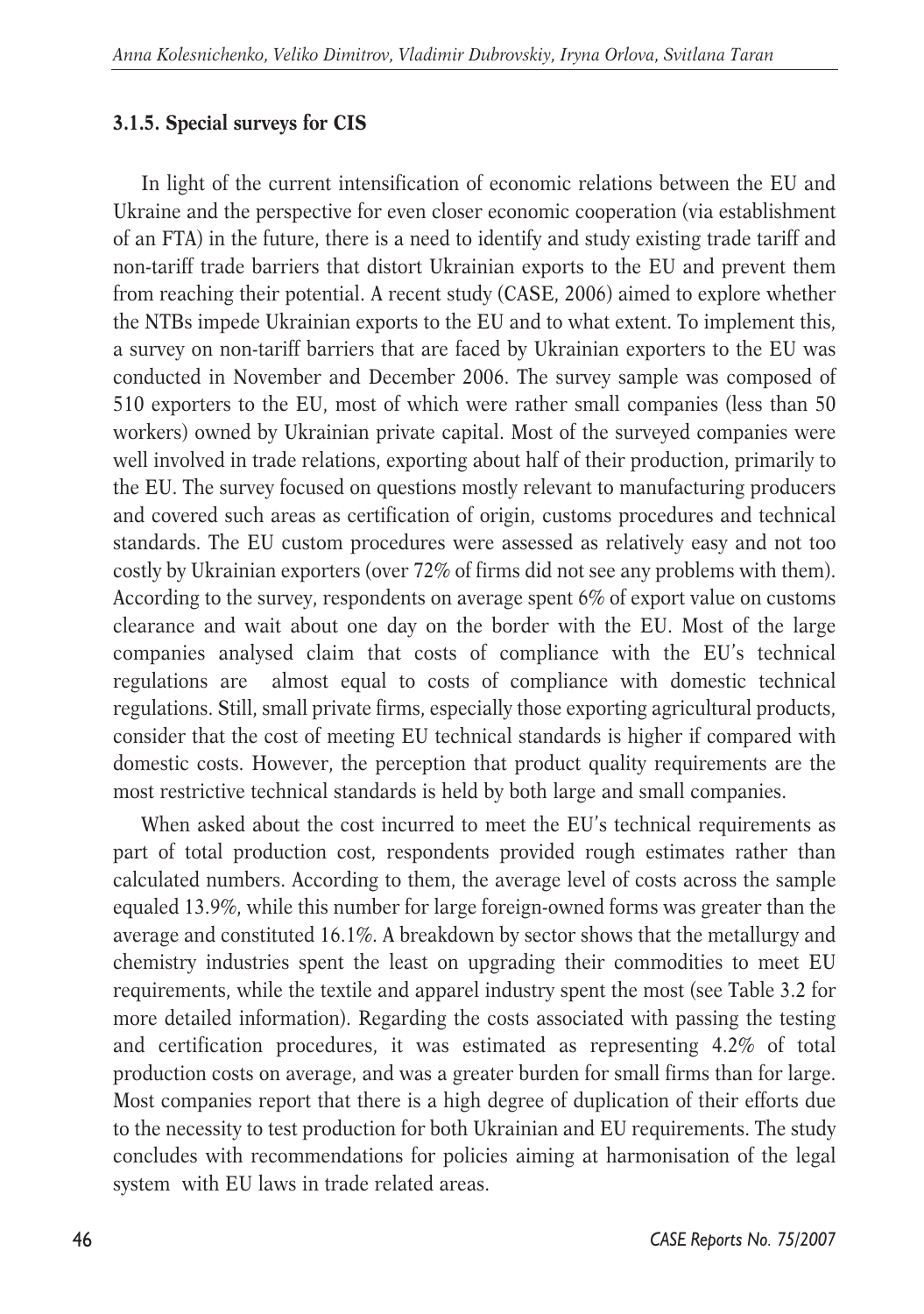Trade barriers (tariff and non-tariff) encountered by Moldovan exporters to the EU market were studied in Diomin et al. (2005). The study presents results of a survey conducted among 95 Moldovan commodity exporters. They were asked to prioritise the main obstacles to trade with the EU. Most Moldovan exporters perceived high tariffs as the main obstacle while exporting to the EU (about 20% of surveyed exporters indicated it was their strongest obstacle). Competitive pressure from EU producers (about 15%) and limited possibilities for getting a visa (14%) were considered the next most important impediments to trade with the EU. Interestingly, Moldovan businesses, in general, considered conformity with EU standards and obtaining rule of origin certificates as not a very important problem to their trade with the EU (5% and 6% respectively).

Rutherford et al. (2005), in their assessment of the impact of Russia's WTO accession on poverty, estimated the ad valorem equivalence of barriers to foreign direct investment in service sectors. These sectors included: telecommunications; science and science servicing; financial services; railway transportation; truck transportation; pipelines transportation; maritime transportation; air transportation; and other transportation. The authors first commissioned surveys in telecommunications, banking and securities, and maritime and air transportation services by Russian research institutes. Then they used these surveys, with the supplementary data and research results of Kimura, Ando and Fujii (2004a, 2004b, 2004c), to estimate the effect of the reduction in barriers to FDI by assessing the regulatory environment. The estimated ad valorem tariff equivalents to FDI range from 33% (in telecommunications, science, railway, truck and pipelines transportation) to 90-95% (air transportation and maritime transportation) (see Table 3.2). In their WTO accession scenario, the authors assume that barriers against FDI will be reduced to 0 for all sectors studied except for air transportation and maritime transportation, where the barriers will be reduced to 75% and 80% respectively.

The same methodology of measuring barriers to trade/foreign direct investments in services, as in Rutherford et al. (2005), was employed in (Copenhagen Economics, IER, and OEI, 2005) for Ukraine. This work modeled different scenarios of Ukraine's WTO accession and estimated the respective economic impacts of their implementation. Reform of FDI barriers to the service sector was considered one of the scenarios (along with reform of import tariffs and improved access to foreign markets) of Ukraine's accession to the WTO. To apply this scenario, the authors estimated ad valorem tariff equivalents of barriers to trade/FDI in three Ukrainian services sectors: telecommunications (fixed, internet, mobile), railway transport (freight and passenger) and finance (banking, insurance, securities) (see Table 3.2). Their estimates revealed that financial services were the most protected among service sectors in terms of the existing barriers to foreign direct investments and trade (about 30% ad valorem tariff equivalent), followed by railways (16.7%) and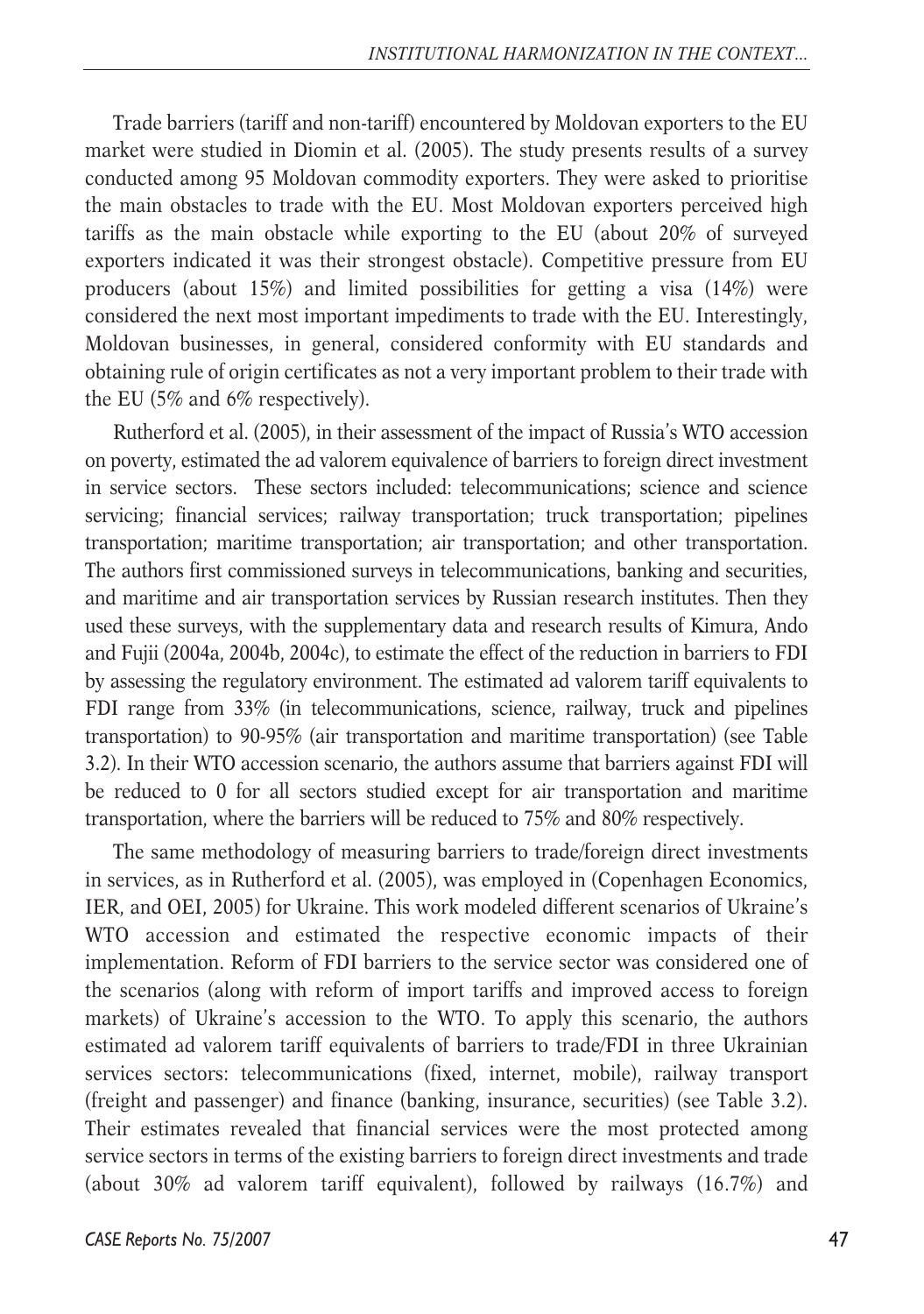telecommunications (4.9%). The study assumes that after Ukraine's WTO accession barriers to FDI in financial services would be reduced to about 8%, in telecommunications – to  $2.1\%$  (in railway transport – no changes). The simulation results led the authors to the conclusion that reform of service sectors and reduction of barriers to FDI is expected to bring major welfare and GDP gains in the framework of Ukraine's accession to the WTO.

## **3.1.6. Gravity model approach**

The literature quantifying NTB effects in the context of EU enlargement with the help of gravity models is quite scarce. To the best of our knowledge, there are three studies examining regional trade and welfare implications of NTBs in the context of EU enlargement. These are Lejour et al (2001); Nahuis (2004) and Philippidis and Carrington (2005); (yet, the latter basically replicates the Lejour et al (2001), using spatial econometric procedures).

Lejour et al. (2001) used the WorldScan model, which is a CGE model for the world economy. The accession countries were divided into three regions: Poland, Hungary, and CEEC5 (Czech Republic, Slovakia, Slovenia, Bulgaria, Romania); Baltic countries were not included. The authors distinguished sixteen sectors: agriculture, raw materials, ten manufacturing sectors and four service sectors. They derived NTB equivalents based on the gravity model approach. They used an EU-membership dummy variable in their gravity equation to estimate the potential trade increase.

The main findings of this study were as follows: (i) bilateral trade was systematically higher if two countries are both members of the EU; (ii) internal market access and removal of NTBs led to considerable potential trade increases for most sectors (especially in regard to agriculture (by 249%), food processing (by 94%), textiles (by 134%); (iii) estimated ad-valorem NTB equivalents ranged from 0% to 17.7% among sectors, in particular for agriculture – 17.7%, trade services – 17.2%, textile and leather – 14.5%, non-metallic minerals – 13.1%, food processing – 11.7%; noteworthy, according to study's estimation, trade in services (financial services, transport and communication) was well liberalized (with 0% tariff equivalents); (iv) aggregate trade increase for EU countries (2%) was much smaller than for CEECs countries (Hungary –  $44\%$ , Poland –  $30\%$ , CEEC5 –  $32\%$ ).

The same approach was used by Nahuis (2004) – incorporating an EUmembership dummy into his gravity equation. In particular, the author assumed that the dummy indicating whether both countries are EU members provides insight on the impact of internal market access. The estimations exploited the fact that the 'old' EU members operated in a single market since 1992. Therefore, the observed trade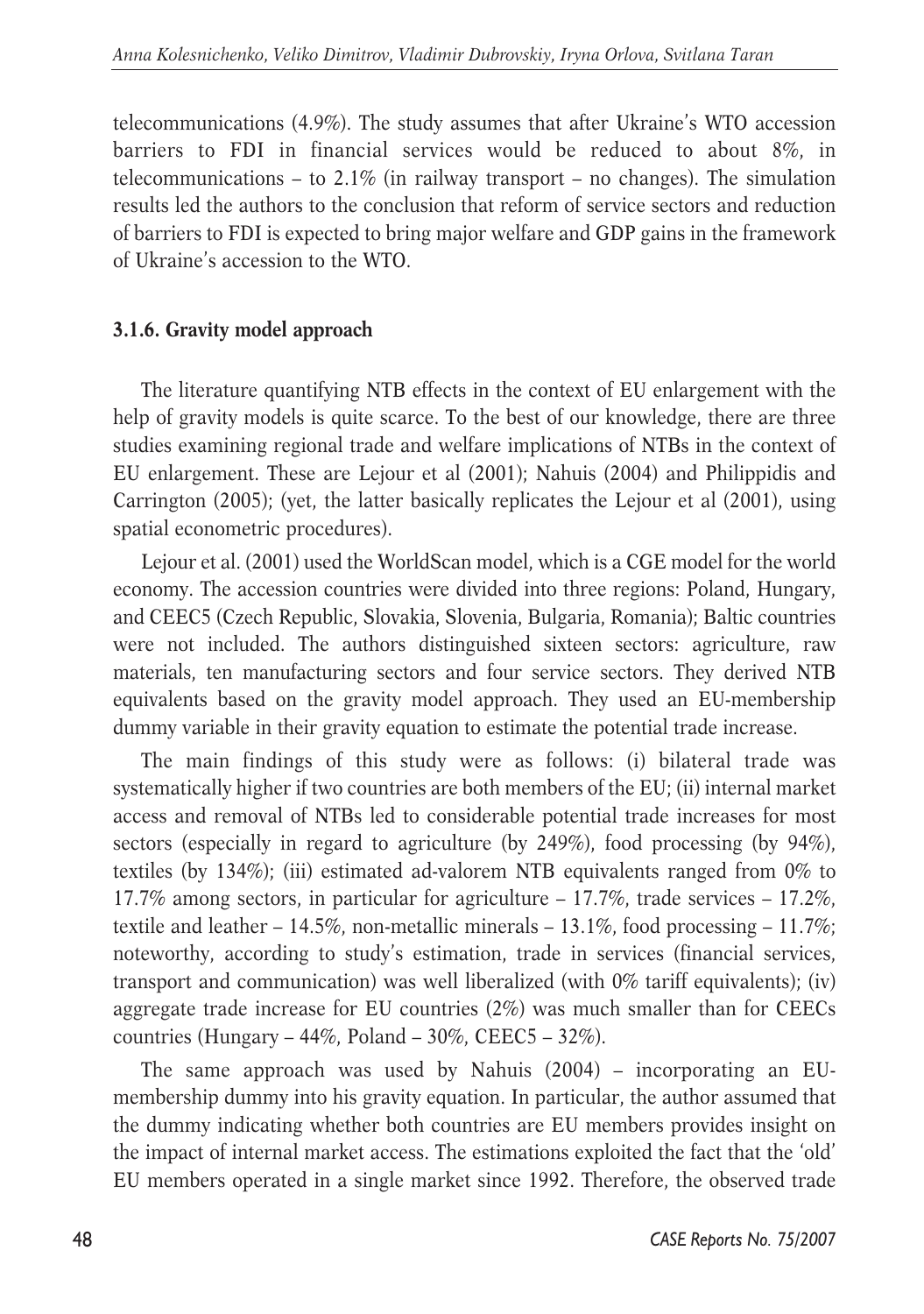levels between two EU members relative to trade between two comparable non-EU members contained information on the NTBs the single market succeeded to remove.

Similarly to Lejour et al. (2001), Nahuis (2004) carried out an estimation for sixteen industries; the CEECs were divided into three regions: Poland, Hungary, and the remaining CEEC. The main findings of Nahuis (2004) lay in line with the previous study; still, after transforming the coefficients of EU membership dummies into tariff equivalents the NTB estimate appeared to be higher (up to 30% for some industries: agriculture – 30%, textiles and leather – 19%, trade services – 17%, etc.).

However, the gravity specification employed in Lejour et al. (2001) was recently criticized and revisited by Philippidis and Carrington (2005). The authors claim that the impact of single market access is misrepresented due to the absence of spatial effects in their gravity specification.

Philippidis and Carrington (2005) employed spatial econometrics procedures in gravity modeling and applied the same CGE dataset and aggregation as Lejour et al. (2001) to ascertain the degree of bias on gravity estimates of predicted trade. Authors explain that, in the presence of spatial effects (namely spatial dependence, caused by various degrees of spatial aggregation, spatial externalities and spillover effects, and the spatial structure of heteroskedasticity), traditional econometric techniques produce inefficient and, given the implicit misspecification, biased estimates. Their results suggest that spatial effects in gravity estimations have a dampening impact on NTBs for 11 out of 16 sectors. In other words, spatial effects estimation suggests that there was a systematic overestimation of NTBs for 11 sectors when traditional econometric techniques were used. However, the magnitude of this overestimation was not substantial. In particular, the NTB tariff equivalent for agriculture amounted to 7.5%, food processing – 9.4%, textiles and leather - 11%, non-metallic minerals – 11%, etc. They concluded that the inclusion of spatial effects revealed real growth reductions of around 0.25 per cent for the CEECs, while economic growth for the EU remained largely unchanged.

As for Ukraine, the gravity approach for obtaining NTB estimates was applied in a recent study on the feasibility of free trade between the EU and Ukraine, undertaken by CEPS 'The Prospects of Deep Free Trade between the European Union and Ukraine' from September 2004 – January 2005 (CEPS, 2006). By using standard CGE modeling, the authors considered two main scenarios for a possible free trade agreement, involving progressive degrees of trade liberalization and institutional approximation. Removing non-tariff barriers was included as an important characteristic of deep institutional and regulatory convergence in the framework of the deep FTA+ scenario. The authors used the gravity model technique to estimate the implicit NTBs at the sectoral level among the regions of their CGE model. In particular, they introduced dummy variables for different country groupings - EU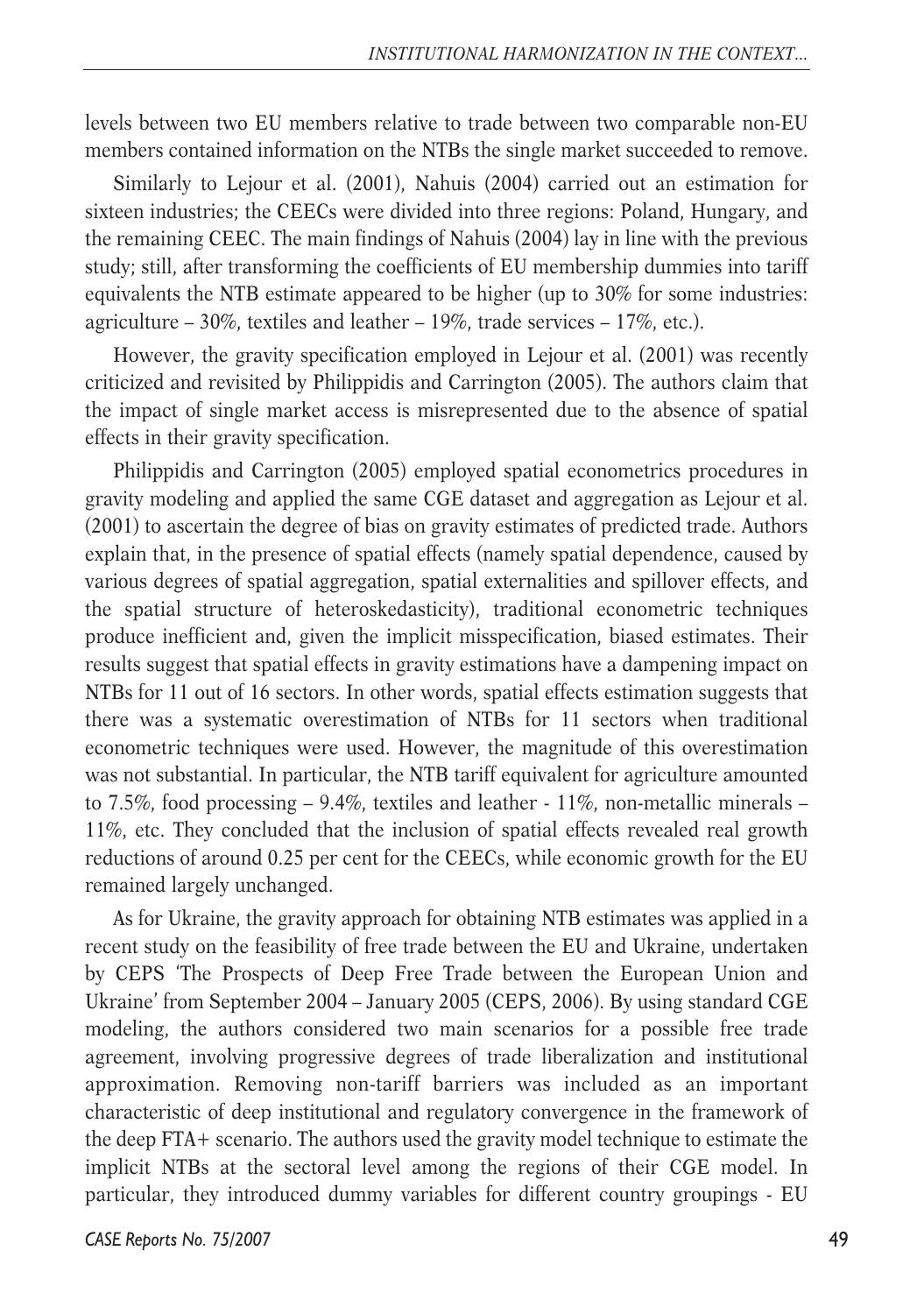members, accession countries (CEEC and SEEC) or other countries - expecting that trade usually would be greater if the two countries belonged to the same trade block. The estimated coefficients of these dummies were later transferred into ad-valorem tariff equivalents of trade barriers between countries<sup>27</sup>. The resulting estimates of NTBs for non-EU countries, including Ukraine, appeared to be rather large, ranging from 20% for textiles to 40% for food products.

## **Conclusions**

The overview of various studies on identification and estimation of NTBs and their economic impact leads to the following general conclusions:

- i) With a reduction in tariffs in the framework of the WTO liberalization, non-tariff barriers have become a leading component of trade protection measures applied by countries throughout the world. Therefore, closer market integration that envisages a reduction of non-tariff barriers to trade in goods, as well as lessening barriers to FDI, usually brings more economic gains for trading partners than the mere tariff reduction.
- ii) Indirect estimates of NTBs obtained through a gravity model approach are usually higher than estimates of other approaches (e.g. frequency indices), which use direct evidence on the prevalence of NTBs. The former usually take into account the broader range of non-tariffs barriers since they capture all existing non-tariff barriers to trade (including informal measures), thus providing the upper bound of estimated NTBs. Gravity estimations can be used to measure how NTBs prevent trade between countries from reaching its potential, whereas frequency indices, per se, do not measure the influence of NTBs on trade. Business surveys reflecting entrepreneurs' perceptions are also useful in complementing the picture on the significance of NTBs for economic agents involved in foreign trade, but their quantitative estimations are susceptible to respondent bias.
- iii) Different approaches for estimating NTBs (frequency indices, gravity modeling or enterprises' perception surveys, etc.) usually provide higher NTBs estimates for agricultural products compared to industrial products. NTBs estimates of non-tariff barriers to FDI and trade in services in general appear to be high as well, particularly in developing and transition countries.
- iv) In the structure of NTBs, the role of core non-tariff barriers diminishes, while the importance of regulatory differences and technical barriers to trade and

<sup>&</sup>lt;sup>27</sup> Neither the description of the methodology for doing this transformation nor the resulting estimates of advalorem tariff equivalents of trade barriers were presented in this study.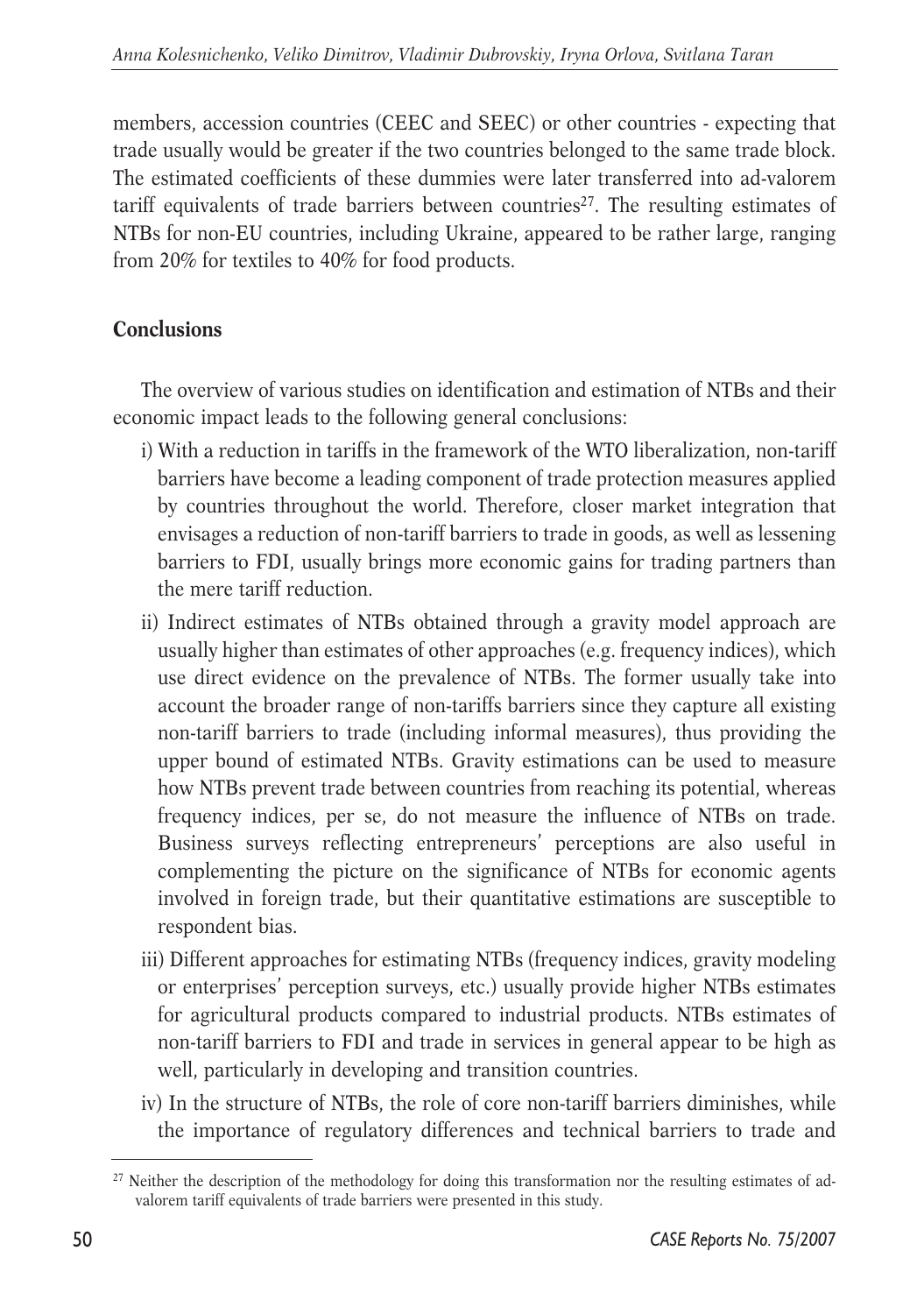market access gradually increases, thus stipulating the need to take the latter into account while investigating the impact of NTBs on trade and economic performance.

Country specific conclusions:

- i) Studies estimating the impact of Eastern EU enlargement and accession of the CEES countries to the Single European Market report that internal market access and lessening of NTBs may lead to considerable aggregate trade increase for CEES countries well exceeding the trade increase for the 'old' EU members. The same refers to welfare gains due to EU enlargement<sup>28</sup>. The estimated nontariff barriers to trade differ substantially between sectors: agriculture and food products, trade services, textiles and leather, non-metallic minerals and electronic equipment had the highest level of protection. As a result, these particular sectors may benefit the most from gaining access to the EU internal market and lessening non-tariff protection. The reviewed studies revealed rather low barriers to FDI and trade in services between CEES countries and the 'old' EU members, indicating a high level of liberalization in this important area of international economic relations. Still, institutional harmonisation and alignment of domestic standards with those of the EU will not lead to full elimination of NTBs, in particular technical standards, in EU-CEES and intra-EU trade: in Cecchini (1998) the cost of existence of NTBs for the EU members was estimated 2-2.4% of the EU GDP.
- ii) CIS and Ukraine: the magnitude of NTBs and their role in trade between the EU and CIS countries, as well as between CIS countries themselves, proved to be a very important matter. Business surveys conducted for Ukraine show that the costs of meeting EU technical standards are considered rather high and burdensome by Ukrainian producers (CASE, 2006) (see Table 3.2 below). These costs are perceived as the highest (reaching more than 30% of yearly production costs) by Ukrainian enterprises producing apparel, agricultural and food processed products, wood products, and non-metallic mineral products. Estimates of barriers to FDI in the services sectors derived for Ukraine and Russia prove the existence of significant restrictions to trade and foreign investment in these sectors; abolishing or reducing such restrictions may bring significant welfare gains for both countries (Copenhagen Economics, IER, and OEI, 2005; Rutherford et al. (2005)). The upper bounds of existing NTBs to EU-Ukraine trade estimated through the gravity model approach are even greater, ranging from 20 to 40% depending on the concrete industry (CEPS, 2006). The

<sup>&</sup>lt;sup>28</sup> The magnitude of derived estimates depends on the divergence in trade protection data used by the researchers (e.g., in Maliszewska M. (2004) expected gains of GDP for Hungary equals 7%, Poland – 3.4%, while in Lejour et al. (2001), 9% and 5.8% respectively).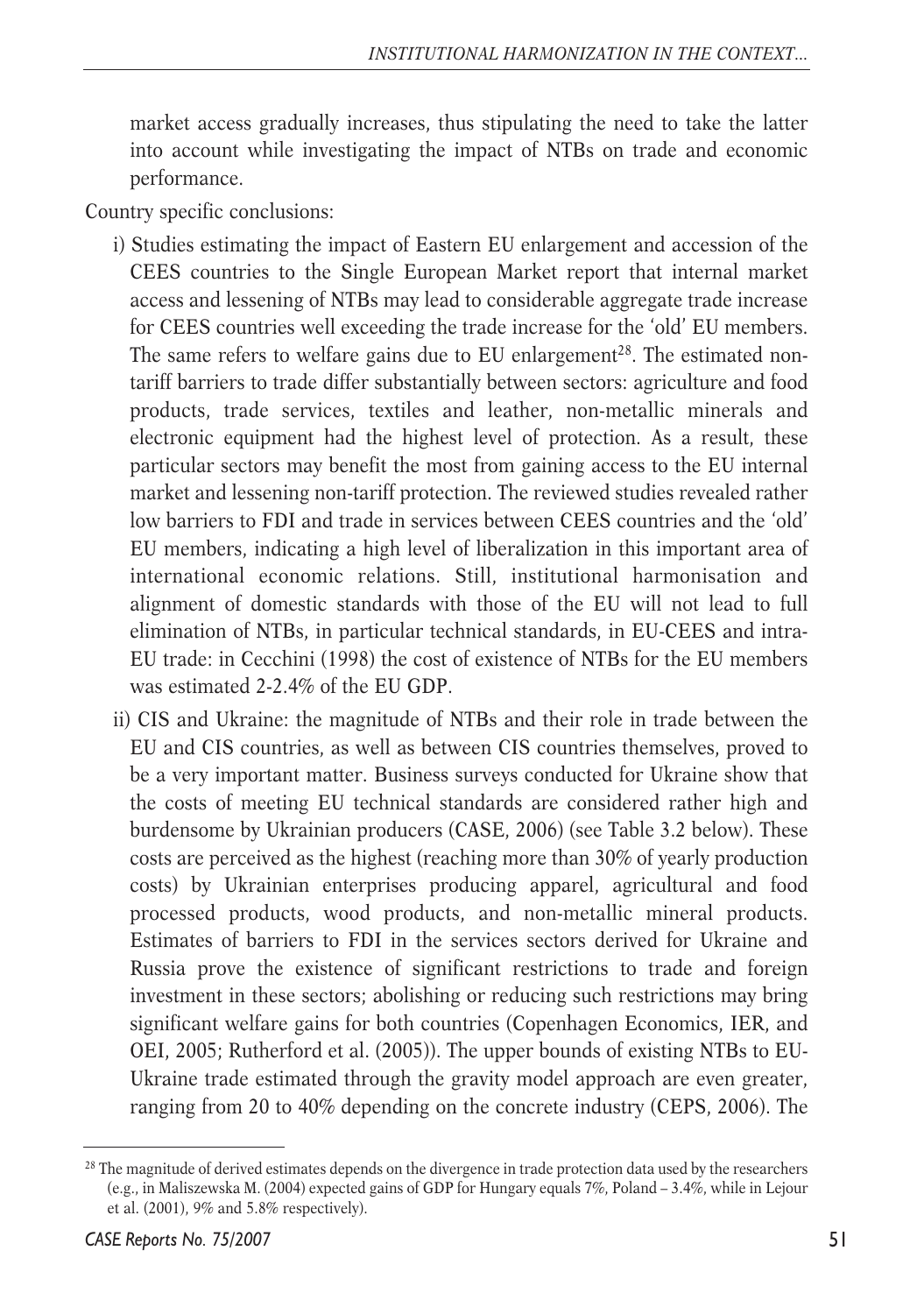NTB system developed by Ukraine followed the general trends in international trade: agriculture, food and agricultural processing, fishing, etc. have been the most NTB protected sectors in Ukraine; the significance of technical barriers have been increasing in the structure of applied NTBs (World Bank, 2004).

| <b>Sectors</b>                      | <b>CASE, 2006*</b> | Pindyuk, 2006** | IER, 2007***   | Rutherford et al.,<br>2005**** |
|-------------------------------------|--------------------|-----------------|----------------|--------------------------------|
|                                     | Applied            | Applied to all  | Applied to all | Applied to all                 |
|                                     | to Ukrainian       | importers       | importers      | importers                      |
|                                     | exporters to EU    | to Ukraine      | to Ukraine     | to Russia                      |
| Agriculture                         | 11                 | 27.8            |                |                                |
| Forestry                            |                    | 22.4            |                |                                |
| Food processing                     | 11                 | 31.9            |                |                                |
| Fishing                             |                    | 33.5            |                |                                |
| Extraction of energy materials      |                    | 17.1            |                |                                |
| Extraction of coal                  |                    | 19.1            |                |                                |
| Extraction of non-energy materials  |                    | 14.3            |                |                                |
| Textile and apparel                 |                    | 13.9            |                |                                |
| Textiles and leather                | 19                 |                 |                |                                |
| Leather and footwear                |                    | 17.2            |                |                                |
| Wood                                |                    | 14.2            |                |                                |
| Paper                               |                    | 9.7             |                |                                |
| Coke and oil refining               |                    | 18.9            |                |                                |
| Rubber and plastic goods            |                    | 12.5            |                |                                |
| Other non-metal mineral products    |                    | 10              |                |                                |
| Metals                              | 5                  |                 |                |                                |
| Iron and steel                      |                    | 8.1             |                |                                |
| Chemistry and petrochemical         | 5                  | 16.7            |                |                                |
| Machinery and equipment             | 12                 | 11.2            |                |                                |
| Electrical and electronic equipment |                    | 14.2            |                |                                |
| Transport equipment                 |                    | 11.4            |                |                                |
| Other production                    |                    | 12.4            |                |                                |
| Electricity, gas and water supply   |                    | 5.9             |                |                                |
| Telecommunications                  |                    |                 |                | 33                             |
| - fixed                             |                    |                 | 5.2            |                                |
| - Internet                          |                    |                 | 3.4            |                                |
| - mobile                            |                    |                 | 6.1            |                                |
| Financial services:                 |                    |                 |                | 36                             |
| - banking                           |                    |                 | 21,9           |                                |
| - insurance                         |                    |                 | 36             |                                |
| - securities                        |                    |                 | 28,7           |                                |
| Railway transportation              |                    |                 | 16,7           | 33                             |
| Science & science servicing         |                    |                 |                | 33                             |
| Truck transportation                |                    |                 |                | 33                             |
| Pipelines transportation            |                    |                 |                | 33                             |
| Maritime transportation             |                    |                 |                | 95                             |
| Air transportation                  |                    |                 |                | 90                             |
| Other transportation                |                    |                 |                | 33                             |

**Table 3.2. Estimated non-tariff barriers for Ukraine and Russia**

Notes:

\* Percentage of total year production costs spent in order to ensure products compliance with the EU norms, Ukraine, 2006.

\*\* Augmented weighted index for NTBs (quotas, licenses, excise charges, anti-dumping measures, and minimum custom value), Ukraine, 2004.

\*\*\* Ad valorem tariff equivalents of barriers to FDI applied against foreign service providers, Ukraine, 2005.

\*\*\*\* Ad valorem tariff equivalents of barriers to FDI in service sectors applied against foreign service providers, Russia, 2005.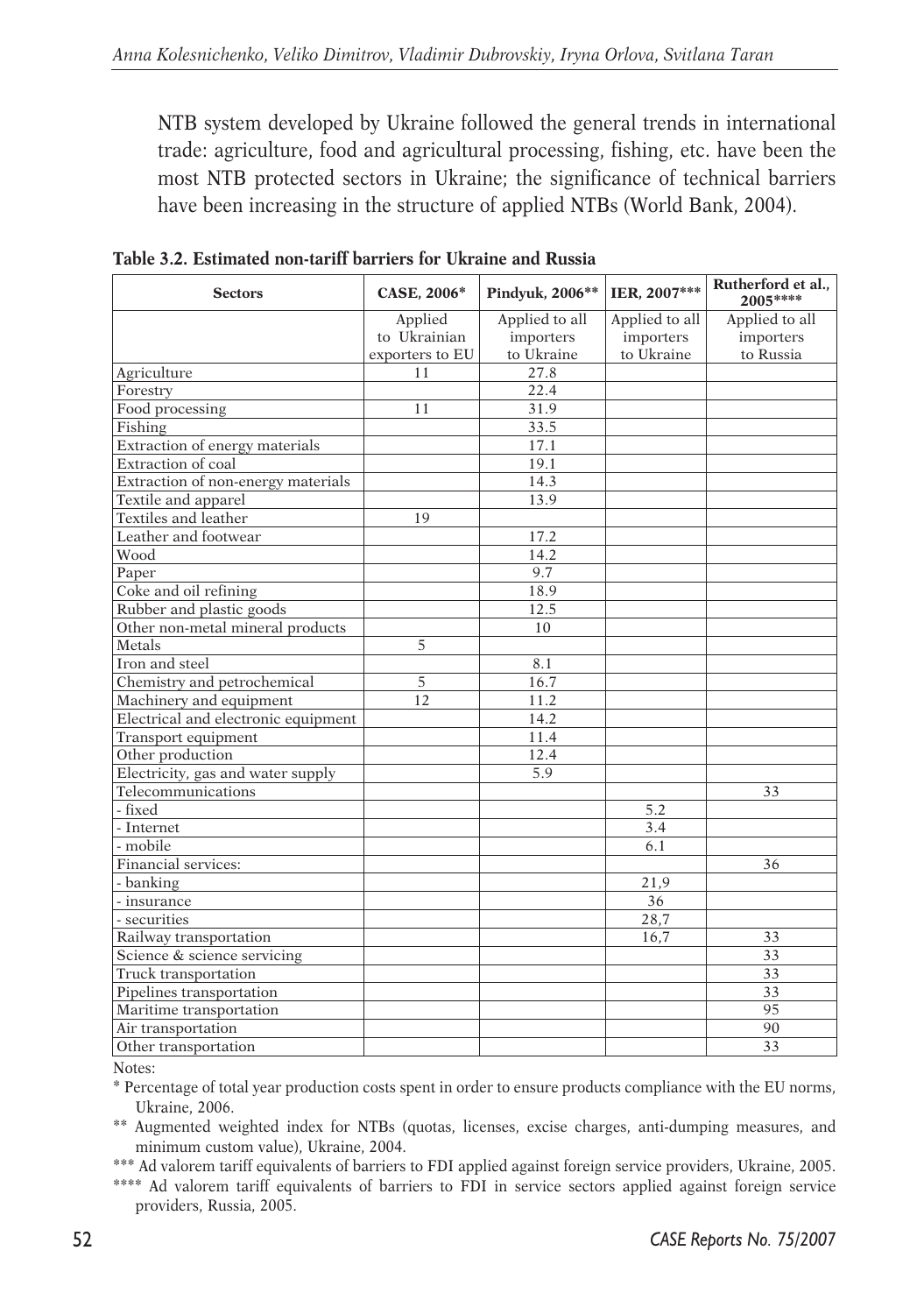## **Chapter 4. Measuring costs of institutional harmonisation** *By Veliko Dimitrov, IME*

Institutional harmonisation with the EU is not going to be without cost for EN countries. Both the public and private sector will have to incur certain expenses and make adjustments. In this chapter we review these costs and discuss ways for measuring them. On the basis of this analysis, we develop an outline of a methodology to measure costs of institutional harmonisation of EN countries with the EU in the context of the implementation of enhanced FTAs.

As was suggested in Chapter 1 of this paper, the subject of our study is defined as follows: costs of institutional harmonisation of the EU Eastern neighbors in the context of implementing enhanced free trade agreements. In this context, institutional harmonisation is going to be directed at gaining better market access and integration in energy and infrastructure. More specifically, this will include changes in state aid, public procurement, property rights, quotas, custom procedures, import bans, and seasonal import regimes, SPS and other related regulations.

We should note from the very beginning, that the estimation of costs of institutional harmonisation in the context of trade facilitation is methodologically challenging. Countries generally do not undertake trade facilitation and institutional harmonisation as an end in itself. Rather, they occur primarily as part of a wider reform effort driven by either a transition to a market economy, or accession to a regional or sub-regional grouping or a trade agreement. As a result, there is often no specific allocation of funding for pursuing institutional harmonisation per se, making it somewhat very difficult to assess those specific costs. Therefore, estimation of the costs on establishment of enhanced FTAs, which are to institutionalize mutual market access, may not fully capture all of the harmonisation costs involved, but will certainly deliver a notion of their scale.

#### **4.1. Major Cost Categories**

For the purposes of this study we group the cost of institutional harmonisation into two major categories: primary and secondary. Furthermore, costs are divided *CASE Reports No. 75/2007*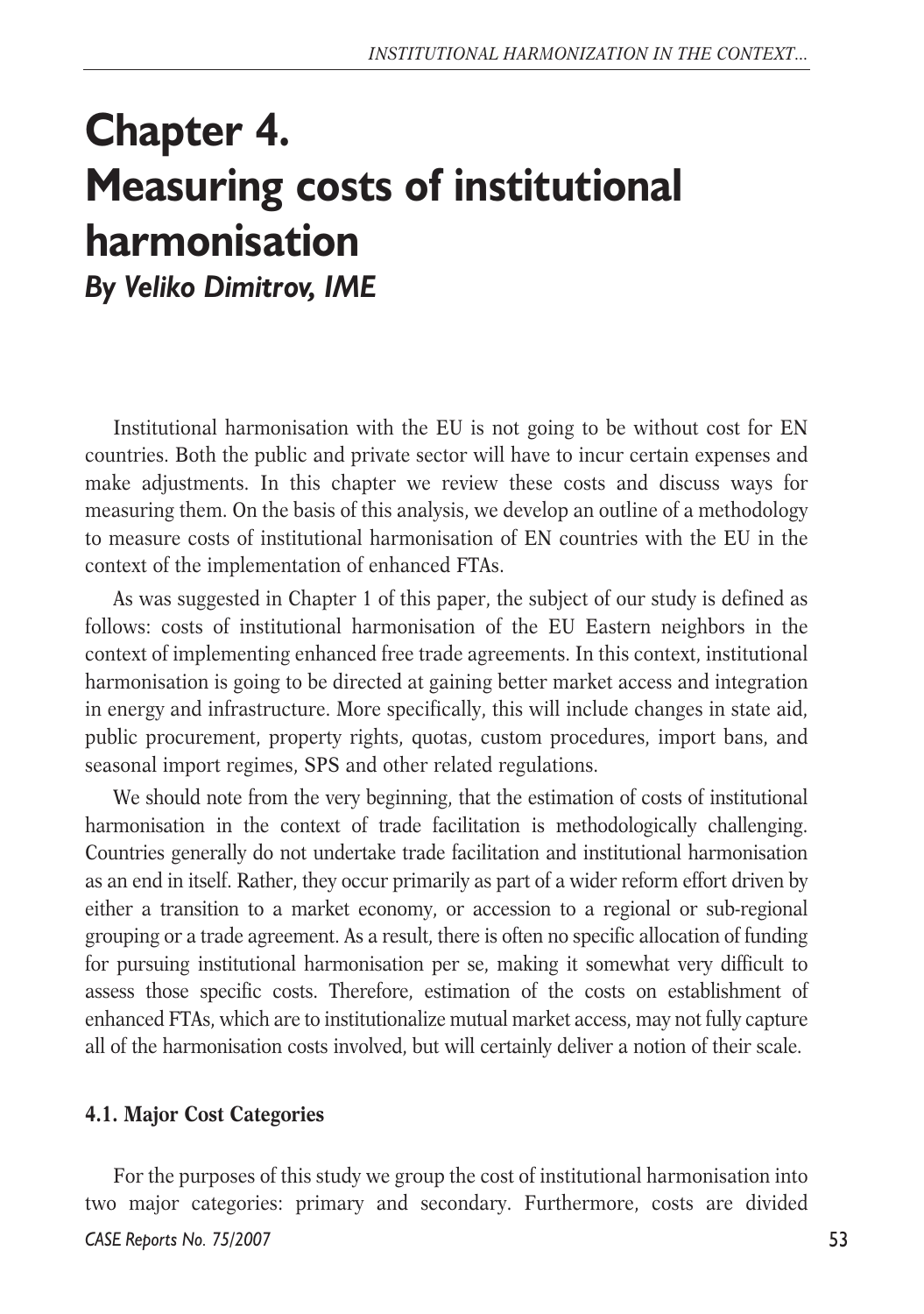between direct budgetary, direct private corporate, indirect budgetary and indirect private corporate costs (Table 4.1.)

Primary costs are compliance costs in a narrower sense - regulatory, administrative, and technical. These are expenses at the country or firm level for upgrading existing infrastructure, equipment and technology, training and capacity building, costs related to amending or creating legislation, company compliance with various technical standards and regulations like labeling and packaging, testing, inspections and quarantine requirements, etc.

Secondary costs represent the negative economic impact resulting from alterations. They can emerge in the public sector (for example, in the form of foregone customs receipts), and in the private sector (bankruptcies, or fall in employment in certain sectors).

**Table 4.1. Classification of harmonisation-related costs** 

| <b>Primary costs</b>                                                                                                                       |
|--------------------------------------------------------------------------------------------------------------------------------------------|
| • Direct budgetary costs – directly paid from the state budget in order to fulfill certain                                                 |
| requirements on the governmental level (administrative, regulatory, technical)                                                             |
| • Direct private corporate costs - directly payable by companies in order to achieve                                                       |
| a minimum required level of compliance with a variety of standards and norms                                                               |
| <b>Secondary costs</b>                                                                                                                     |
| • Indirect budgetary costs – costs not directly payable by the state budget that emerge<br>due to changes in the institutional environment |

• **Indirect private corporate costs** –indirect costs for company owners and investors as a result of company failures and bankruptcies

Source: Own summary; for more detailed information about types of costs in the practice, see The Balkan Network (2001).

#### **4.1.1. Direct budgetary costs**

#### *Regulatory costs*

Trade facilitation measures may sometimes require new legislation or the amendment of existing laws in accordance with the national legislative and regulatory process of each country. This, in turn, will involve time and staff specialized in regulatory work both in the line ministries and the center of government and parliament. Resources required for such legislative and regulatory work may differ significantly depending on the country's legislative structures, procedures and frequency of changes in legislation (Moise, 2004).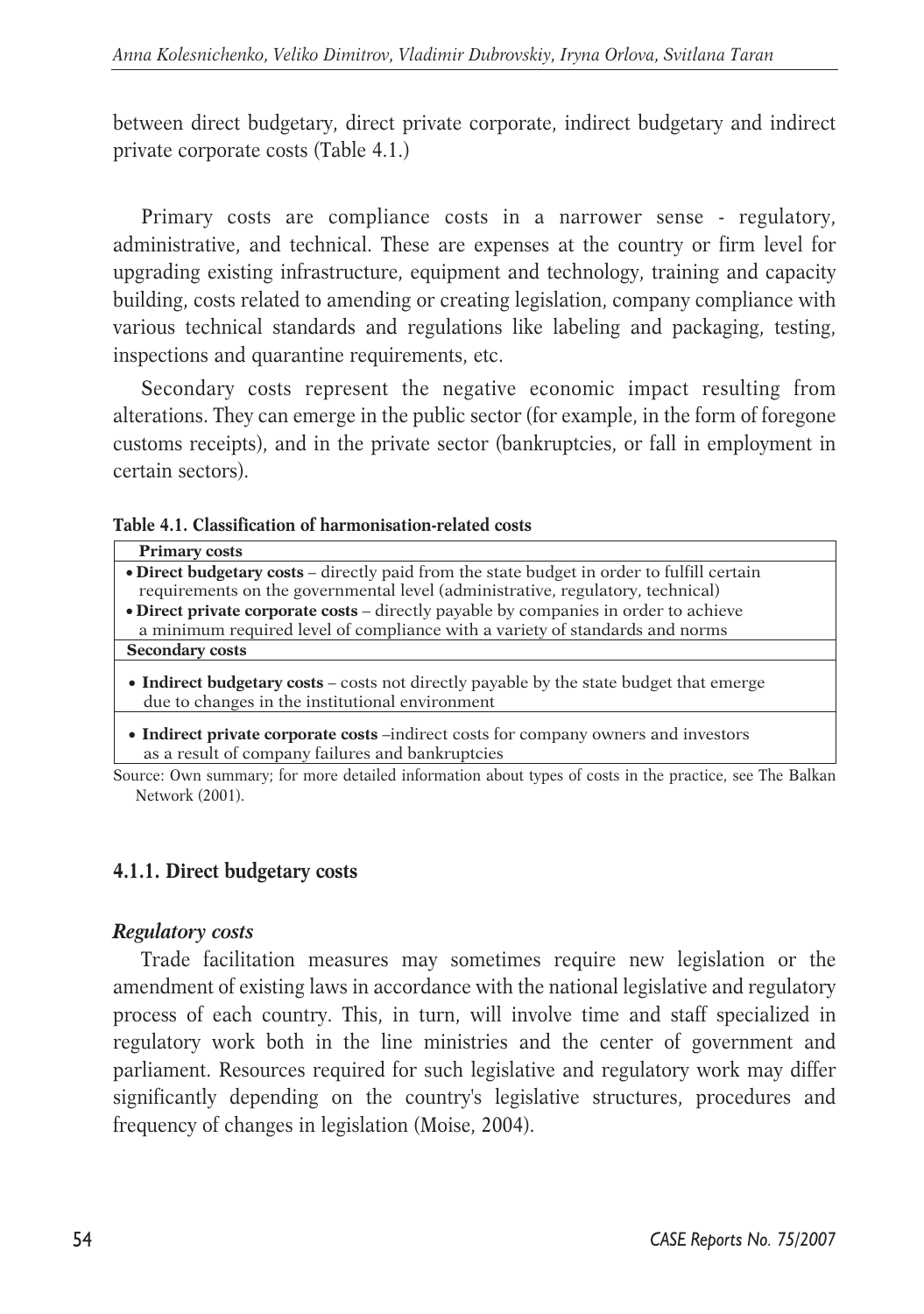#### *Upgrade of customs infrastructure, equipment and technology*

Equipment and infrastructure are not a prerequisite for trade facilitation measures, although some of these measures, such as risk assessment or special procedures, are greatly assisted by the availability of appropriate equipment and infrastructure. Border agencies call for information and communication technology (ICT) products, as well as infrastructure and scanners, primarily because of their potential to enhance the effectiveness and efficiency of customs operations and control. Numerous studies show that insufficient equipment and infrastructure will make trade facilitation measures more difficult to implement (Moise, 2004).

#### *Training and capacity building*

Training, even if often perceived as a less significant item on the harmonisation agenda, may use a disproportionately great amount of money. Countries may generally choose between (Moise, 2004):

- Recruiting new expert staff (if available);
- Training existing staff in a training center;
- On-the-job training;
- Importing trained staff through personal exchange with other government **bodies**

The most commonly observed practice is a combination of (b) and (c). Regular training is a common practice in many customs administrations, varying only in frequency and duration. On-the-job training usually does not involve additional direct budgetary costs, however, it may temporarily increase costs for traders due to underperformance and incompetence of trainees.

The above measures have to be undertaken (and financed) by the government and, therefore, depend upon the government's will and readiness to implement them. The estimation of the costs of these measures is hardly attainable in principle for the following reasons. First, they depend greatly on how efficiently reforms are carried out, their time horizon and organization of public administration. Second, they cannot be clearly separated from ongoing and future reforms that would take place anyway. For these reasons, in this study we will not try to measure them and will focus on the other group of costs - those connected to secondary institutional changes.

#### **4.1.2. Indirect budgetary costs**

The major secondary cost on the part of the state is the loss of budget revenue from tariffs. Harmonisation of customs regulations through establishing FTAs will inevitably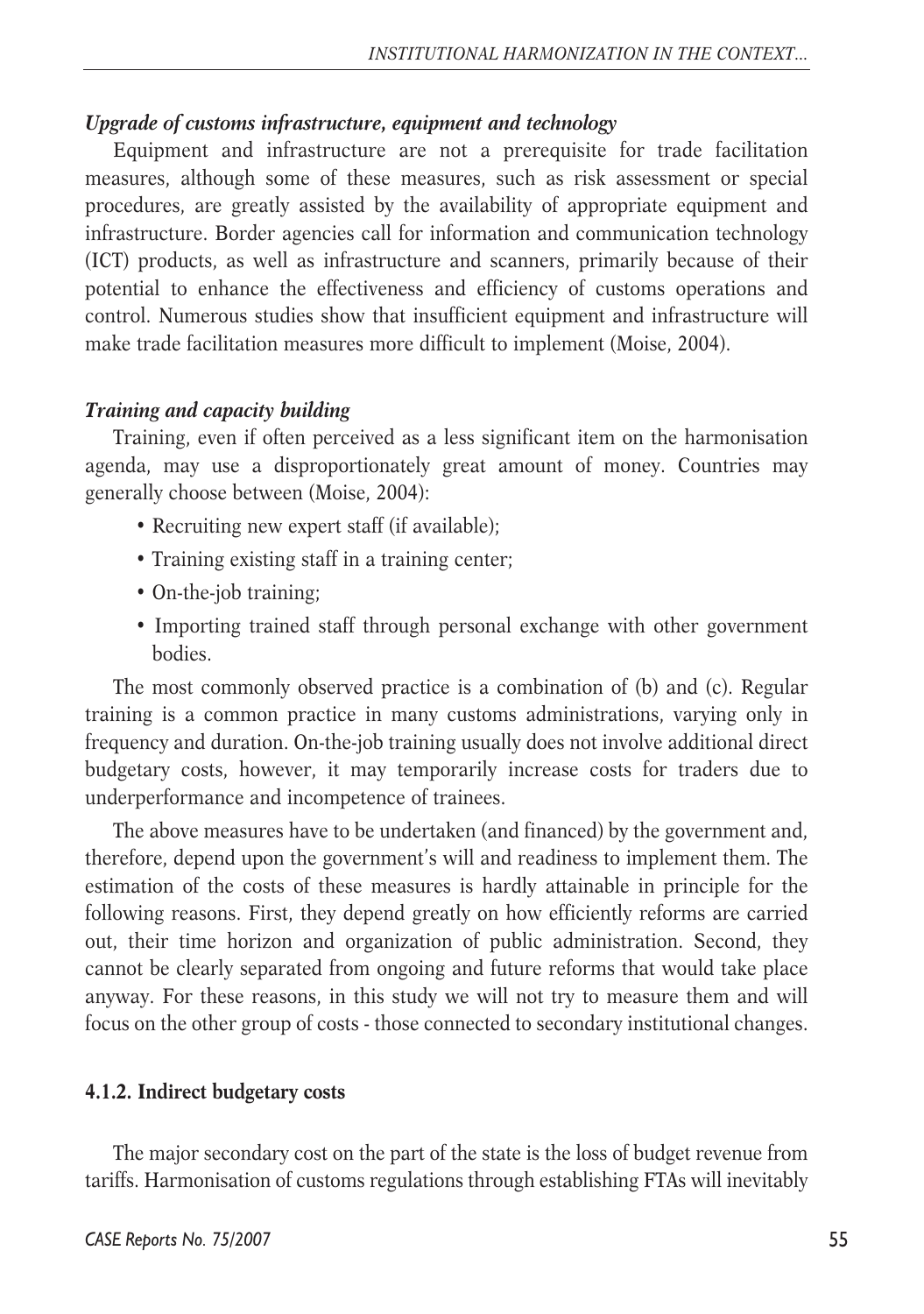require reduction or elimination of customs tariffs towards the partner side (EU). As stated in the ENP strategic papers, deep and comprehensive free trade agreements will involve the reduction of tariff rates for a range of products. We assume that tariffs will be harmonized in all non-agricultural and non-fuel products, namely:

- Ores and metals (SITC Rev. 2: 27+28+68);
- Chemicals (SITC Rev. 2: 5);
- Machinery and transport equipment (SITC Rev. 2: 7);
- Other manufactured goods (SITC Rev. 2: 6+8 less 68).

**Table 4.1.2. Average applied import tariff rates\* on non-agriculture and non-fuel products imported from developed economies, %** 

| Product groups/           |                       |                  | <b>Machinery</b> | Other        |
|---------------------------|-----------------------|------------------|------------------|--------------|
|                           | <b>Ores and Metal</b> | <b>Chemicals</b> | and Transport    | Manufactured |
| <b>Countries</b>          |                       |                  | Equipment        | Goods        |
| Armenia (2001)            | $\Omega$              | 0.02             | 1,56             | 3,9          |
| Azerbaijan (2005)         | 5,96                  | 8,31             | 7,31             | 10,97        |
| Belarus (2002)            | 11,04                 | 7,65             | 10,52            | 13,02        |
| Georgia (2004)            | 6,35                  | 6,16             | 3,37             | 7,57         |
| Moldova (2001)            | 0.72                  | 3,08             | 2,05             | 4,82         |
| Russian Federation (2005) | 10,16                 | 7,35             | 8,44             | 11,78        |
| Uzbekistan (2001)         | 13,22                 | 8,87             | 5,09             | 14,6         |
| CIS simple average        | 6,78                  | 5,92             | 5,48             | 9,52         |
|                           |                       |                  |                  |              |
| EU15 (2005)               | 2,2                   | 4,43             | 1,85             | 3,43         |

\* Data for the latest available year

Source: UNCTAD, Handbook of Statistics 2006, own calculations.

The estimation of forgone budget revenues could be done based on the datasets for the import structure of the CIS countries and the average applied import tariff rates using basic non-econometric calculations (this method is not able to capture any trade creation unless additional calculations are made). Alternatively, one can simply take advantage of the results retrieved in other parts of the project, namely Work Package 4 (Analysis of the economic and institutional consequences of WTO accession and of future EU-CIS free trade agreements) of the ENEPO project that is constructing a CGE model; or within this package, the CGE model that we will employ for measuring benefits from market access can easily be extended to capture the loss of customs revenues.

#### **4.1.3. Direct private corporate costs**

For private entities, the costs of institutional harmonisation are costs of compliance with qualitative standards and regulations.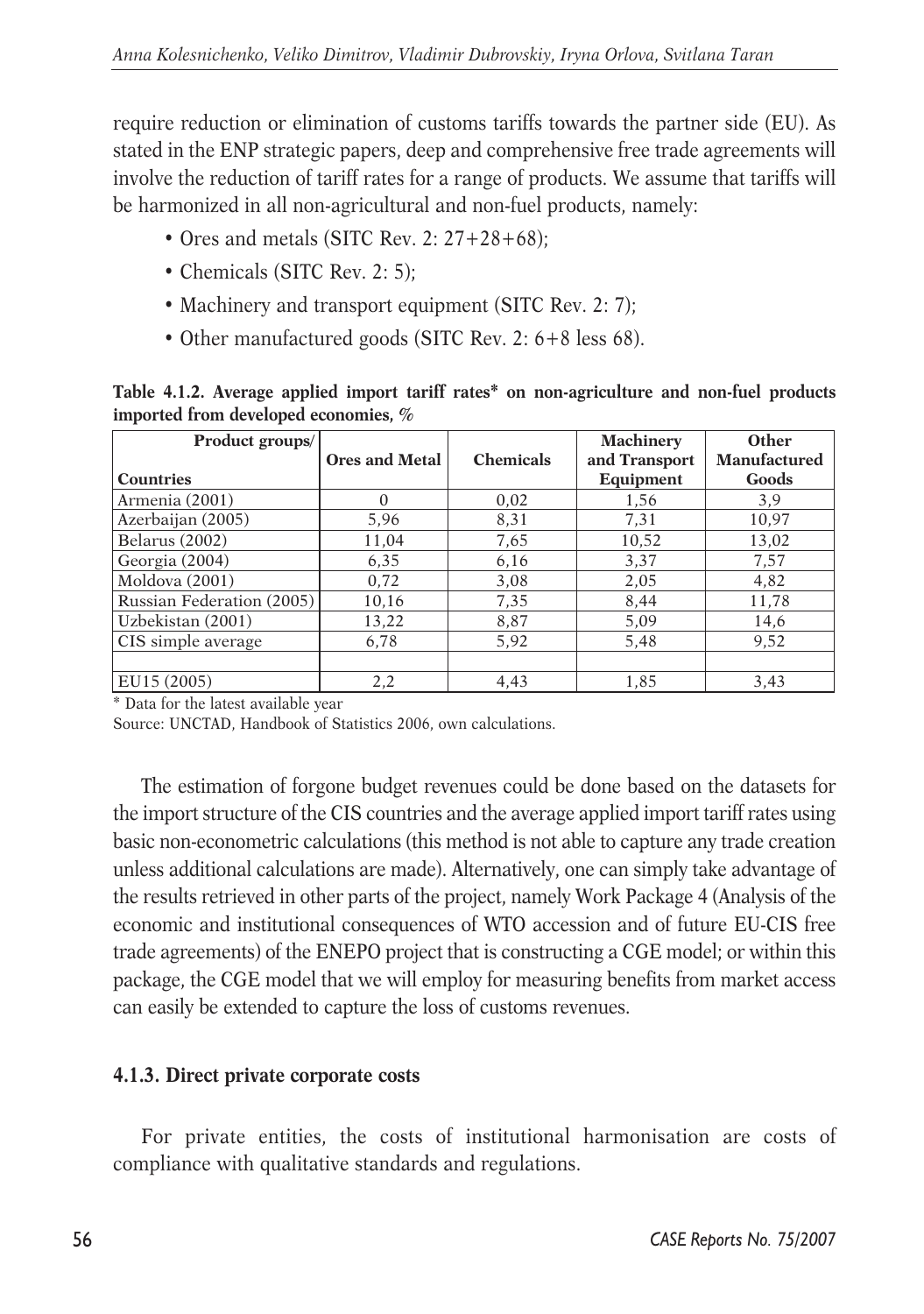The use of standards and technical regulations as instruments of commercial policy in unilateral, regional and the global trade context has increased as tariff and quota barriers continue to decline (Wilson, 2007, draft). Standards and technical regulations are principally used to mitigate food, animal and plant safety risks, to provide common norms for product characteristics, and/or to internalize simultaneously ex-ante potential negative market externalities. However, these technical requirements also constitute barriers to trade by imposing unnecessary costly and time-consuming tests or by laying out various requirements in different markets (Chen, Otsuki and Wilson, 2004).

In order to have access to the EU internal market, all neighboring country's companies would have to fulfill certain criteria such as qualitative standards and norms. Although the rules to be implemented would be of a uniform character, we expect that harmonisation costs would vary from country to country depending on its current legislation and administrative and business practices. What makes the task to estimate those costs even more difficult is the fact that the technical regulations and standards will be mandatory only for export-oriented companies whose number and capacity could not be undoubtedly estimated.

Therefore, the exact estimation of compliance costs is not possible. Below we discuss two qualitatively different approaches and assess their strengths and weaknesses.

#### **4.2. Review of some methodologies to measure compliance costs on the firm level**

## **4.2.1. Estimating compliance cost with product standards for companies using econometric modeling**

The study by Maskus, Otsuki and Wilson (2005) represents one of the few attempts to assess the cost of compliance with standards and technical regulations by companies in different countries. The authors have developed an econometric model that estimates the incremental production costs of enterprises in relation to compliance with standards imposed by the major importing countries or regional groupings. The main goal is the provision of a rough quantification of these costs to assess their significance.

#### *Data used*

The data used for cost estimation is taken from a survey undertaken by the World Bank explicitly for the purpose of assessing compliance costs of firms in developing countries facing technical standards in their potential export markets. The World Bank has completed a database - Technical Barriers to Trade (TBT) (World Bank, b)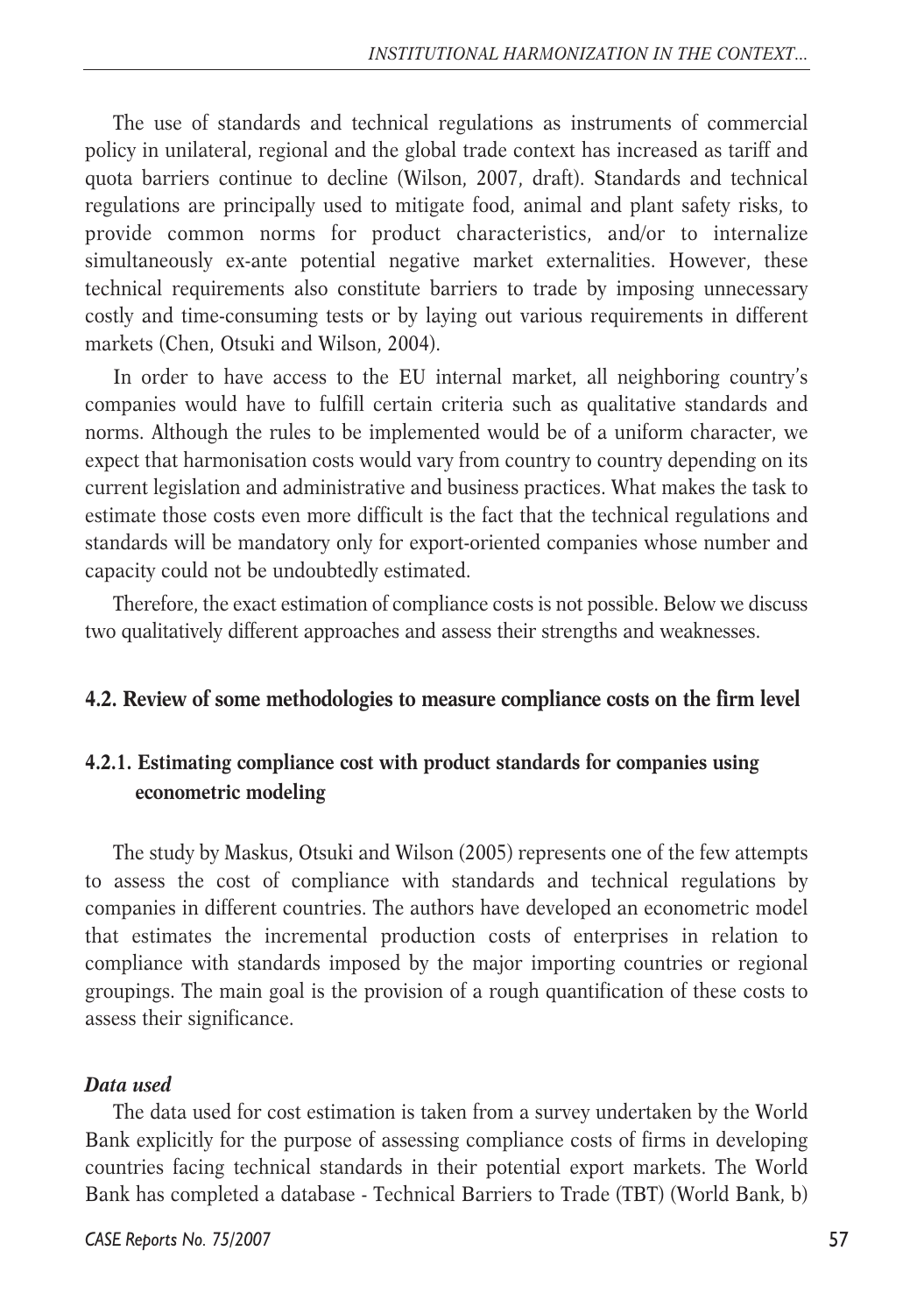- based on a survey of 689 firms in 17 developing countries. The database includes information on both mandatory technical regulations, as well as the use of voluntary standards. The data also includes firms' experiences with product testing and their responses to questions regarding mutual recognition agreements. The survey covers countries from all regions – Eastern Europe, Latin America and the Caribbean, Middle East, South Asia and Sub-Saharan Africa. For Eastern Europe, Bulgaria, the Czech Republic and Poland were surveyed. The survey was designed to include a sufficient number of firms and technical regulations mainly (but not exclusively) imposed by the EU, the United States, Canada, Japan and Australia. For the three European countries, the survey demonstrated that among all factors, product quality appears to be the most important factor in firms' ability to expand its exports: 77% of respondents in Bulgaria, 98% in Czech Republic and 88% in Poland found product quality requirements to be an important factor in their ability to expand exports.

#### *Approach and assumptions used*

Initial investments for achieving compliance with standards and regulations are modeled as a quasi- fixed factor and estimated using a short-run variable cost function (firm's compliance with any domestic standard is a sunk cost and does not affect its decision to meet foreign requirements). Generally, the firm-function is specified as: C = C (w, y, s, z *)* where, *w* refers to a vector of factor prices, *y* is output, *s* indicates the stringency of the foreign standard, and z is a vector of other variables affecting firmlevel costs. The cost function is assumed to have standard properties: non-decreasing in *w* and *y*, concave in *w*, and homogeneous of degree one with respect to *w*.

The relative increase in setup cost incurred for complying with these standards is used as a proxy for the stringency of standards, e.g. reported investment represents the stringency variable. It is constructed from respondents' answers to the question "What are the approximate costs of the items below as a percentage of your total investment costs over the last year?"

This approach requires three central assumptions:

- 1) All firms, across industries and countries, share the same technology. However, observations as well as economic theory suggest that this assumption is rather unrealistic. Therefore, in vector *z*, industry and country fixed effects are included in every specification to control for differences in technology relative to the benchmark function. Nonetheless, this approach requires making the residual assumptions that firms within an industry within each country share the same cost functions and that efficiency differences by industry and country are Hicks- neutral;
- 2) It is assumed that the value added cost function is weakly separable from the aggregator for raw materials and intermediate inputs. The difficulty in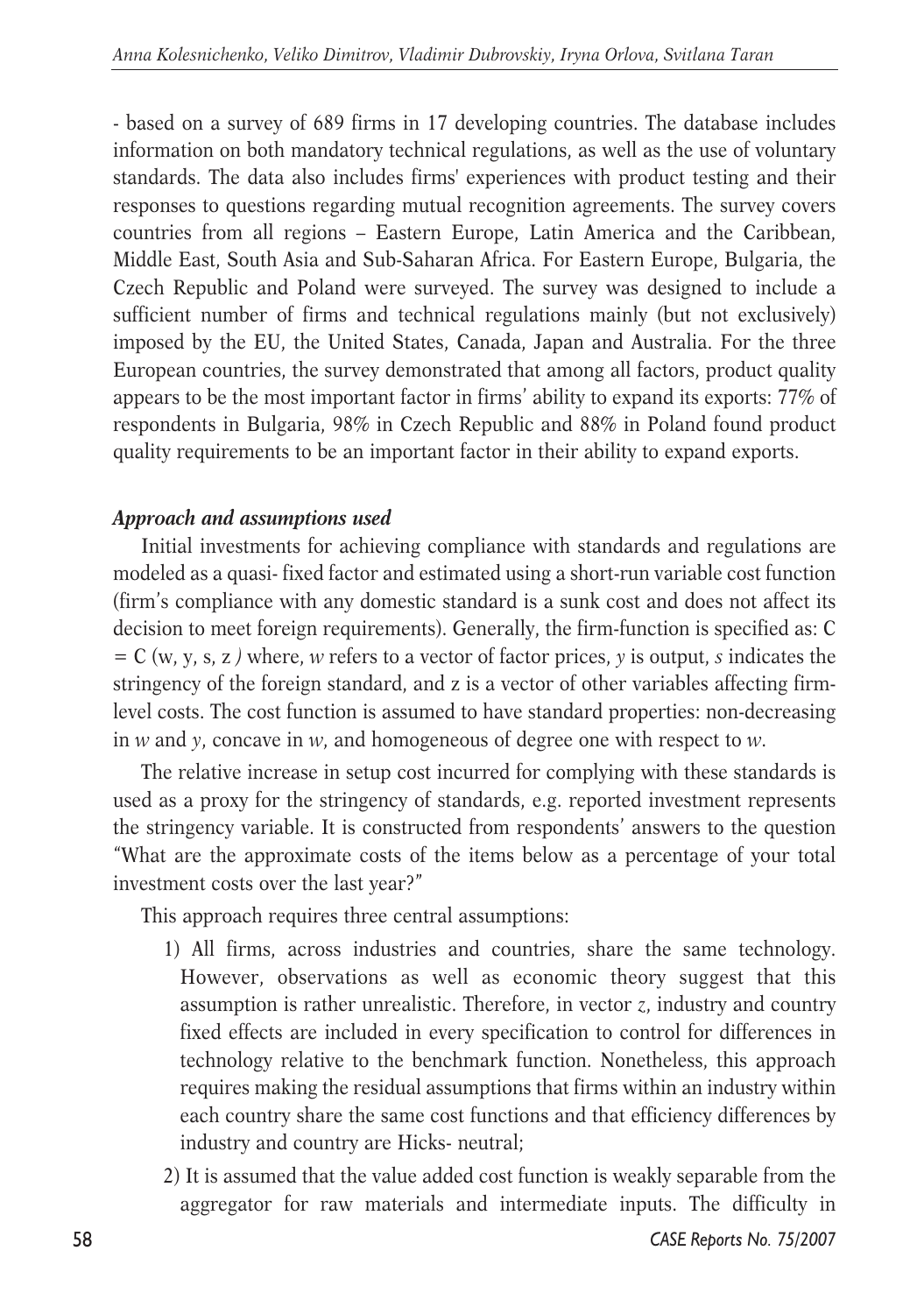separating out the cost function implies that the choice of relative labor and capital inputs will be independent of material and intermediate input prices; Thus, the cost function is rewritten as follows:

$$
C(w, y; s, z) = (C1(y, w1; s, z), C2(y, w2; s, z)),
$$

where  $w^1 = (w_1, w_k)$  and  $w^2$  is the vector of prices for variable inputs other than labor and capital. The goal is the estimation of the elasticity of value-added costs  $(C<sup>1</sup>)$  with respect to standards. The elasticity equation is:

$$
\sigma_s = \frac{\partial C^1}{\partial s} \frac{s}{C^1} = \partial \ln C^1 / \partial \ln s
$$

3) The third assumption is that factor prices are exogenous to firms, permitting their input choices to be made endogenously. However, data shows that this assumption does not hold, and firms report different average wage rates (or annual salaries) and returns to capital. Therefore, direct construction of labor and capital prices from the survey data makes use of variables that are endogenous, both in principle and in fact.

The chosen approach to resolving this problem is the application of a national average salary and price of capital to all firms. Such aggregate prices could be justified as exogenous to each enterprise, yet at the cost of sacrificing the crosssectional variation in factor prices needed to identify the cost function. To cope with this, Maskus, Otsuki and Wilson employed an instrumental variables technique in which they recognized that variations in factor prices across firms depend on their characteristics – firm age (years since founding) and dummy variables indicating the structure of firm ownership (such data is available in the WB Technical Barriers to Trade Database (World Bank, b)).

The total elasticity of cost with respect to a change in the stringency of standards, accounting for impacts on factor use, is calculated by the following equation:

$$
\sigma_s \equiv \partial \ln \widetilde{C}/\partial \ln s = \beta_s + \beta_{ss} \ln s_i + \beta_{Ls} \ln w_{Li} + \beta_{Ks} \ln w_{Ki} + \beta_{ys} \ln y_i.
$$

where, for firm i, C denotes the cost of labor and capital or the production cost,  $w_1$  and  $w_k$  account for the instrumented wage rate, respectively the instruments unit price of capital, y denotes sales as a measure of output and s the firm specific measure of standards. The coefficients  $\beta_{ls}$  and  $\beta_{ks}$  measure the bias in labor use, in capital use from an increase in the foreign standard.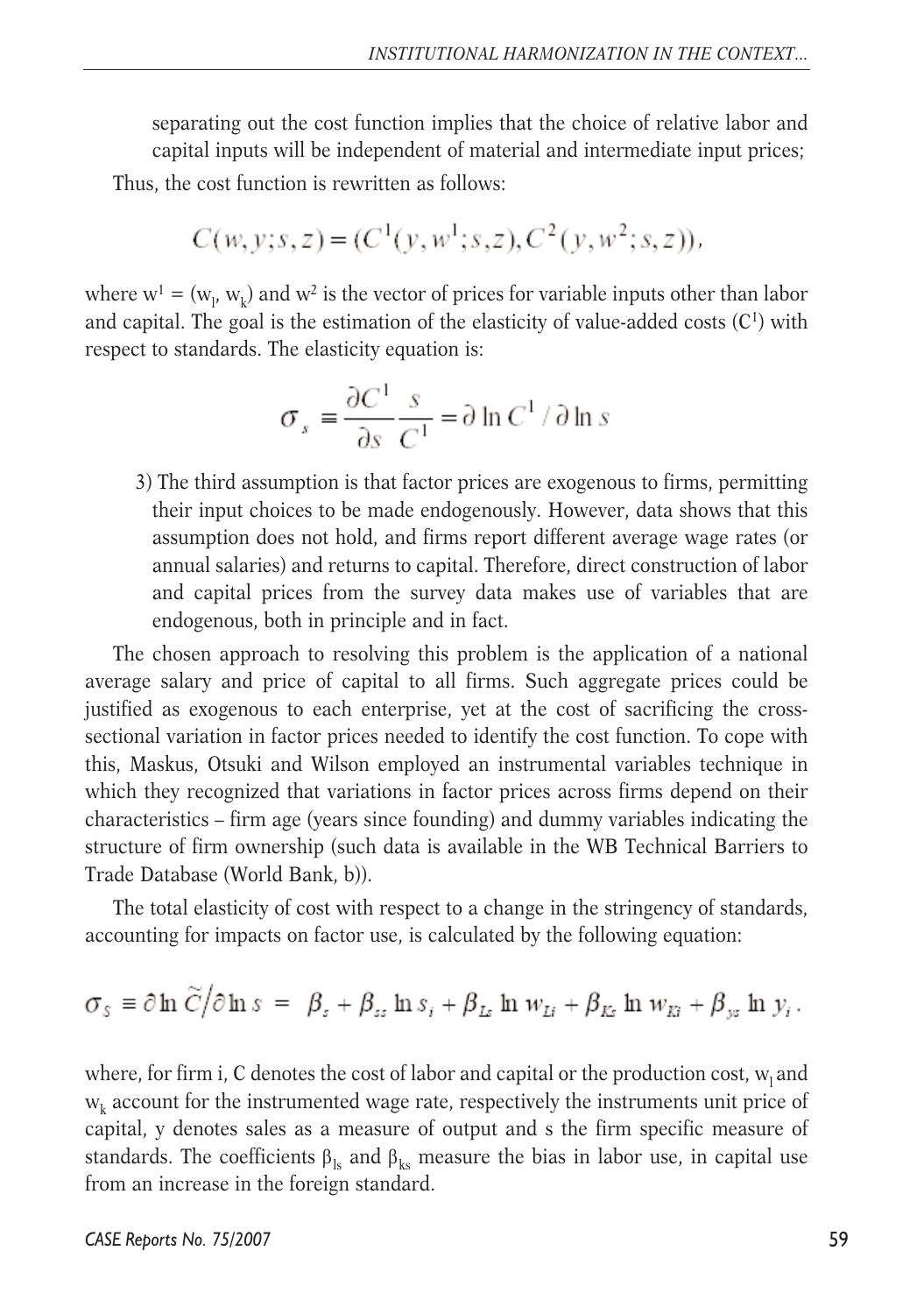## *Findings*

The results of Maskus et al (2005) show that a 1% increase in investment to meet compliance costs in importing countries raises variable production costs by between 0.06 and 0.13%, which is a statistically significant increase. Also, fixed costs are estimated to be about 4.7% of value added on average. Although there are some studies (e.g. Swann et al, 1996) that support the claim of an efficiency-increasing effect of regulations, the evidence provided by Maskus et al. (2005) suggests the opposite, i.e. that technical standards and regulations represent costly barriers to exporting companies.

## *Own conclusions in the light of the ENEPO project*

- The applied model is very sensitive to input data, which is unique on its own (The World Bank TBT survey – World Bank, b). Data collection in the field has been contracted to local consulting companies, but such a task is far beyond the financial resources of the ENEPO project. This is the main reason why this approach cannot be applied in our study;
- Furthermore, some of the assumptions are quite unrealistic ("all firms across countries and industries share the same technology") and even though industry and country fixed effects are included in the vector z, an assumption still has to be made that firms within an industry and each country share the same cost function;
- There is generally no data reported on compliance costs for previous years, which makes a direct comparison or extrapolation of results impossible;
- The companies from the countries we will study will conform to standards and technical regulations on a voluntary basis.

## **4.2.2. The Standard Cost Model (SCM)<sup>29</sup>**

The SCM is a method for determining administrative costs for businesses imposed by regulations, i.e. by legislative changes. It is a quantitative methodology that can be applied in all countries at different levels. The method can be also used to measure a single law, selected areas of legislation or to perform a baseline measurement of all legislation in a country. Furthermore, the SCM is also suitable for measuring simplification efforts as well as administrative consequences of new legislative proposals and compliance costs at the firm level.

<sup>29</sup> Used in various countries for assessing national and EU-legislation effects, incl. Austria, Belgium, Czech Republic, Denmark, Estonia, France, Germany, Italy, The Netherlands, Norway, Poland, Sweden and UK. The Website of the International Standard Cost Model Network can be accessed at the address: http://www.administrative-burdens.com/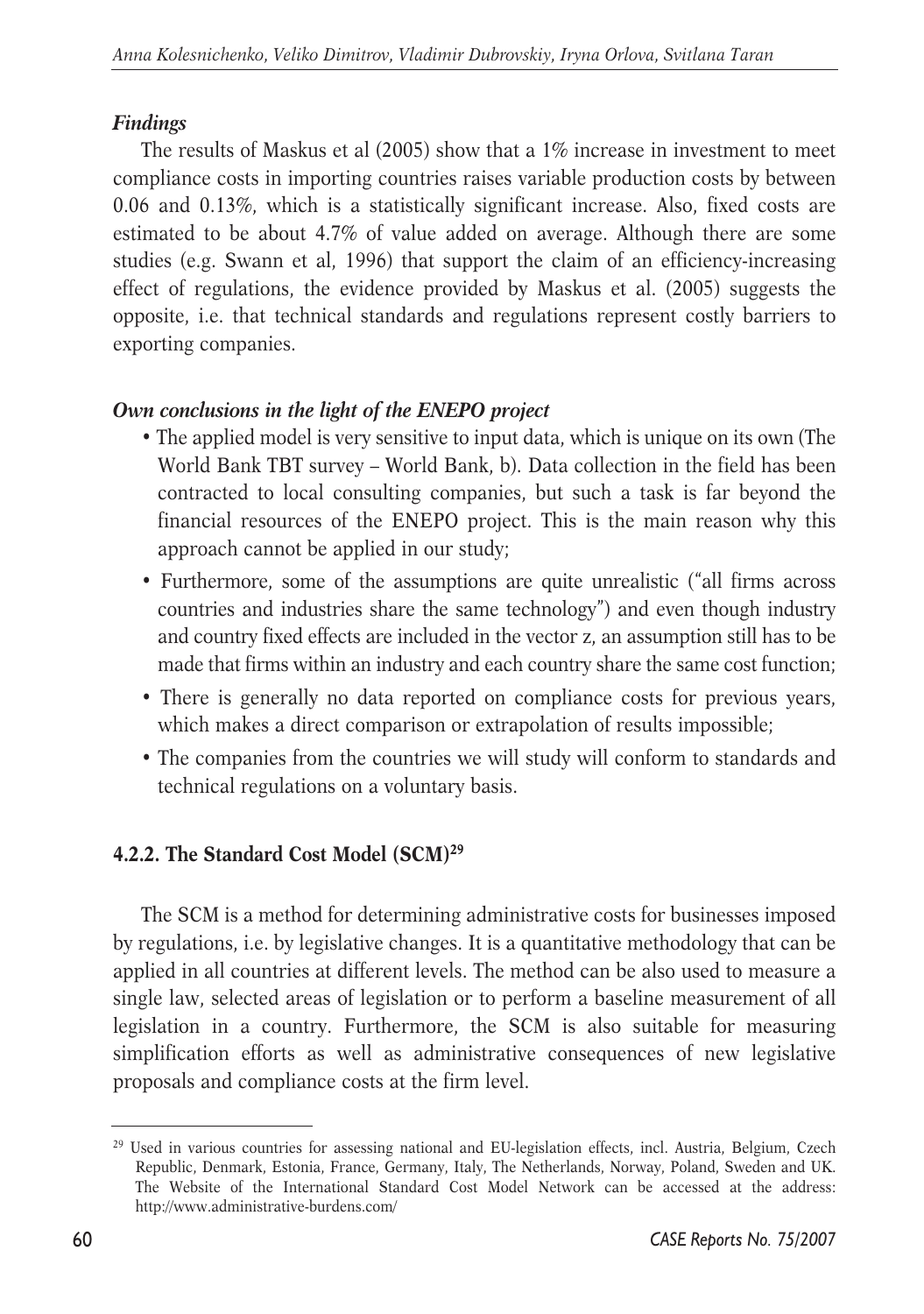The methodology is an activity-based measurement of administrative burdens making it possible to follow the development of administrative burdens. At the same time, the results achieved are directly applicable to governments' simplification or harmonisation work.

#### *Costs in the range of the SCM measurement*

SCM methodology divides the costs of regulation into direct financial costs and primary compliance costs, and then the latter into indirect financial costs and administrative costs (Figure 4.1).





Source: World Bank.

**Direct financial costs (DFC)** – result from a concrete and direct obligation to transfer a sum of money to the government or a competent authority. Such costs include administrative charges, taxes, etc. For example, all the fees directly payable for obtaining permits fall into this category. These costs are by no means related to the need for information or anything else on the side of the government. Basic SCM formula for the estimation of direct financial costs would be as follows:

#### *DFC = charges X yearly frequency X number of entities*

**Primary compliance costs (PCC) – they represent all the costs related to** complying with regulations in a narrower sense. As depicted above, they could be subdivided further into substantive compliance or indirect financial costs (e.g., filters required by environmental regulations) and administrative costs (e.g. documentation for the installation of filters).

Basic SCM formula for the estimation of primary compliance costs would be as follows: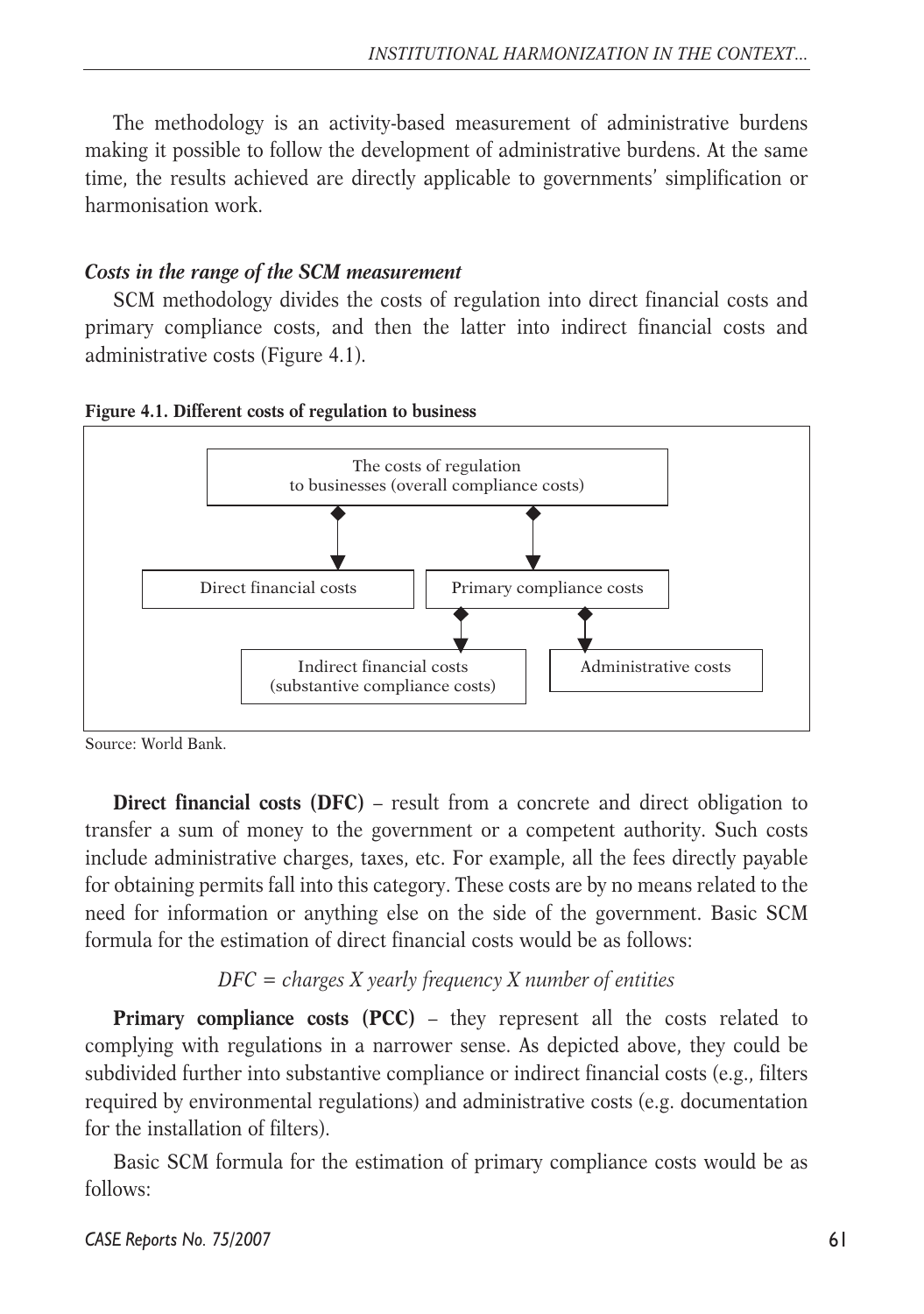*PCC = number of entities X objects to be implemented per entity X average price of the object + number of entities X objects to be implemented per entity X average time to deal with paperwork*

### *Model application*

When carrying out the actual measurement in the SCM framework it is important to get as detailed data as possible. Not only will this increase the level of accuracy, but it will also ensure that data can be compared at the disaggregated level. Comparing aggregated data at the societal level may reveal cross-country differences, but will often not be enough to explain why there is a difference. In order to explain differences, it is most often necessary to be able to exclude differences in wages and overhead costs, and mainly focus on the differences in time spent on performing a certain administrative activity.

There are several applications of the SCM publicly available<sup>30</sup>, yet none of them is closely related to the goal of Workpackage 11.

## *Conclusions in respect to SCM model*

- The model allows for deep analysis on the level of separate activities and therefore, the estimations could be highly realistic;
- The SCM is more suitable for the measurement of the impact of regulations but not process-related costs; at the same time, the detailed approach speaks in favor of not attempting to apply it in large-scale studies;
- After reviewing all possibly applicable information, we draw the conclusion that what is needed is not available (could not be even retrieved out of the existing datasets without hugely compromising quality of output). Given that, the application of the model in this study is not possible.

## **4.3. Methodology proposal**

Based on the review of existing studies on the estimation of costs of compliance and evaluation of the available data, we suggest the following methodology for estimating the costs of compliance of CIS countries with EU norms and regulations.

<sup>30</sup> Accessible at: http://www.administrative-burdens.com/default.asp?page=140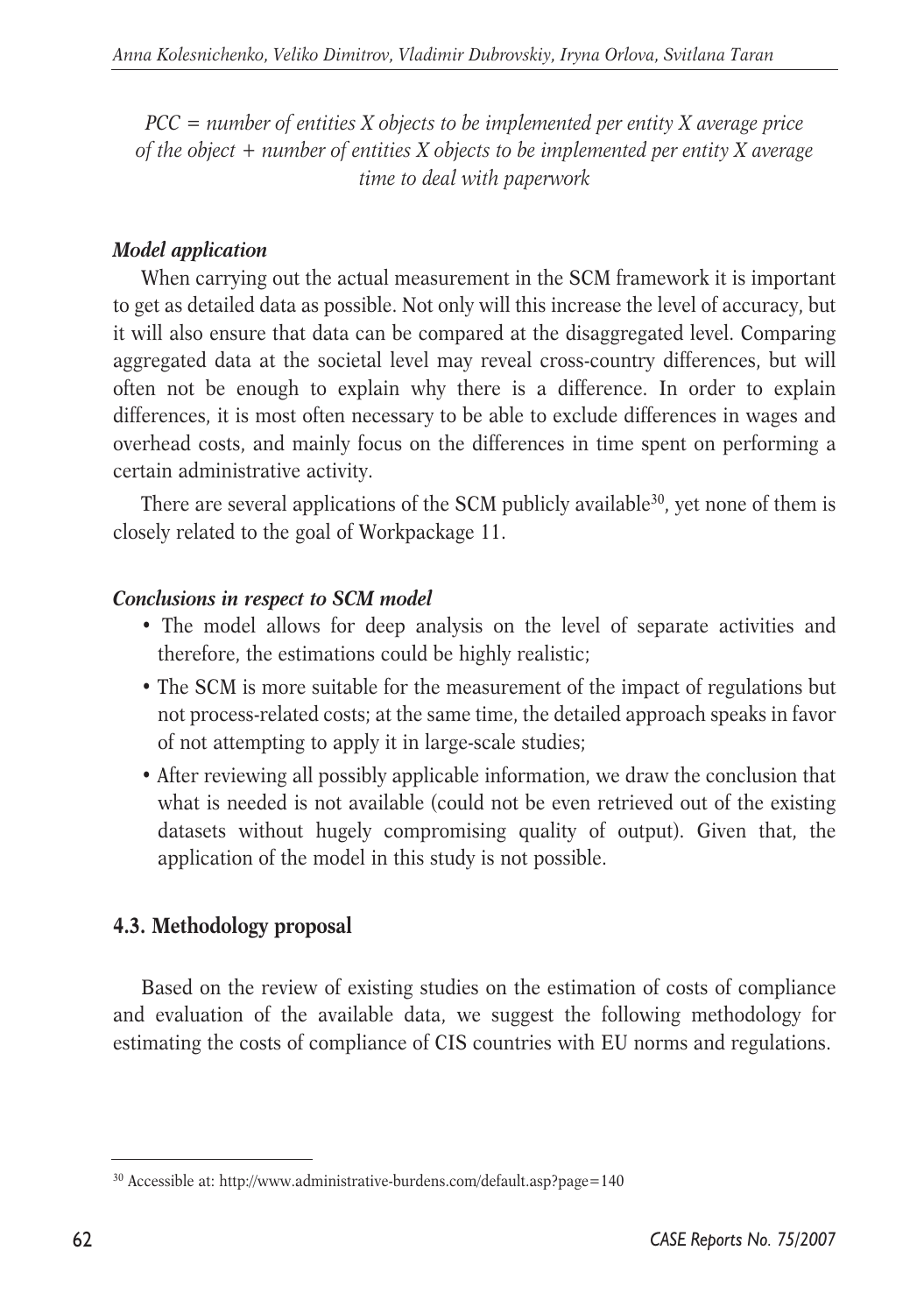**Step 1.** Determination of the significance of exports to the EU (as percentage to GDP)

| <b>Indicators</b><br><b>Countries</b> | <b>GDP</b> in millions<br>of US dollars | <b>Exports to EU25</b><br>as percentage of GDP | <b>Exports to EU25 in</b><br>millions of US dollars |
|---------------------------------------|-----------------------------------------|------------------------------------------------|-----------------------------------------------------|
| Armenia                               | 3 6 1 5                                 | 6,4%                                           | 231,3                                               |
| Azerbaijan                            | 8 2 8 1                                 | 16,6%                                          | 1 3 7 6 , 1                                         |
| <b>Belarus</b>                        | 22 909                                  | 14,1%                                          | 3 2 2 4 4                                           |
| Georgia                               | 5 1 1 3                                 | 6,3%                                           | 322,2                                               |
| Kazakhstan                            | 40 743                                  | 16,5%                                          | 6 707,2                                             |
| Kyrgyzstan                            | 2 1 6 3                                 | 1,8%                                           | 38,3                                                |
| Moldova                               | 2 5 9 5                                 | 18,2                                           | 473,5                                               |
| <b>Russian Federation</b>             | 582 319                                 | 14,8%                                          | 85 979,1                                            |
| Tajikistan                            | 1911                                    | 12,9%                                          | 246,1                                               |
| Turkmenistan                          | 12 374                                  | $3.0\%$                                        | 370,4                                               |
| Ukraine                               | 65 037                                  | 13,7%                                          | 8 8 8 2 , 4                                         |
| Uzbekistan                            | 11788                                   | 3,99%                                          | 470.2                                               |

**Table 4.3.1. Significance of CIS exports to the EU (2004), percent of GDP**

Source: UNCTAD, Handbook of Statistics, own calculations.

**Step 2.** Break down of the export sector into several sub-sectors

Due to the fact that compliance costs differ significantly from one sector to another, we suggest distinguishing between the following sub-sectors:

- Agriculture;
- Manufacturing;
- Services:
- Energy

The only publicly available and compatible statistical data on trade by sectors can be found at the European Commission website (http://ec.europa.eu/trade/issues/ bilateral/data.htm). There might be a slight difference between the EC data and the original data on exports by respective countries because the EC data represents volumes at CIF prices (import prices), which are cost and insurance and freight; while exports are generally valued at FOB prices (no insurance and no freight). Due to possible problems with export data compatibility among various countries, we are going to use the European Commission data. As a result, the final results might be slightly overestimated.

**Step 3.** Use survey data for compliance costs in other countries (CEE)

World Bank Technical Barriers to Trade Survey is the best source of information on NTBs for developing and transition countries we have found. We are going to use the estimates on total investments costs and costs by sectors obtained in the survey for three Eastern European countries – Bulgaria, Czech Republic and Poland. We will use these estimates to make extrapolations for the neighboring countries.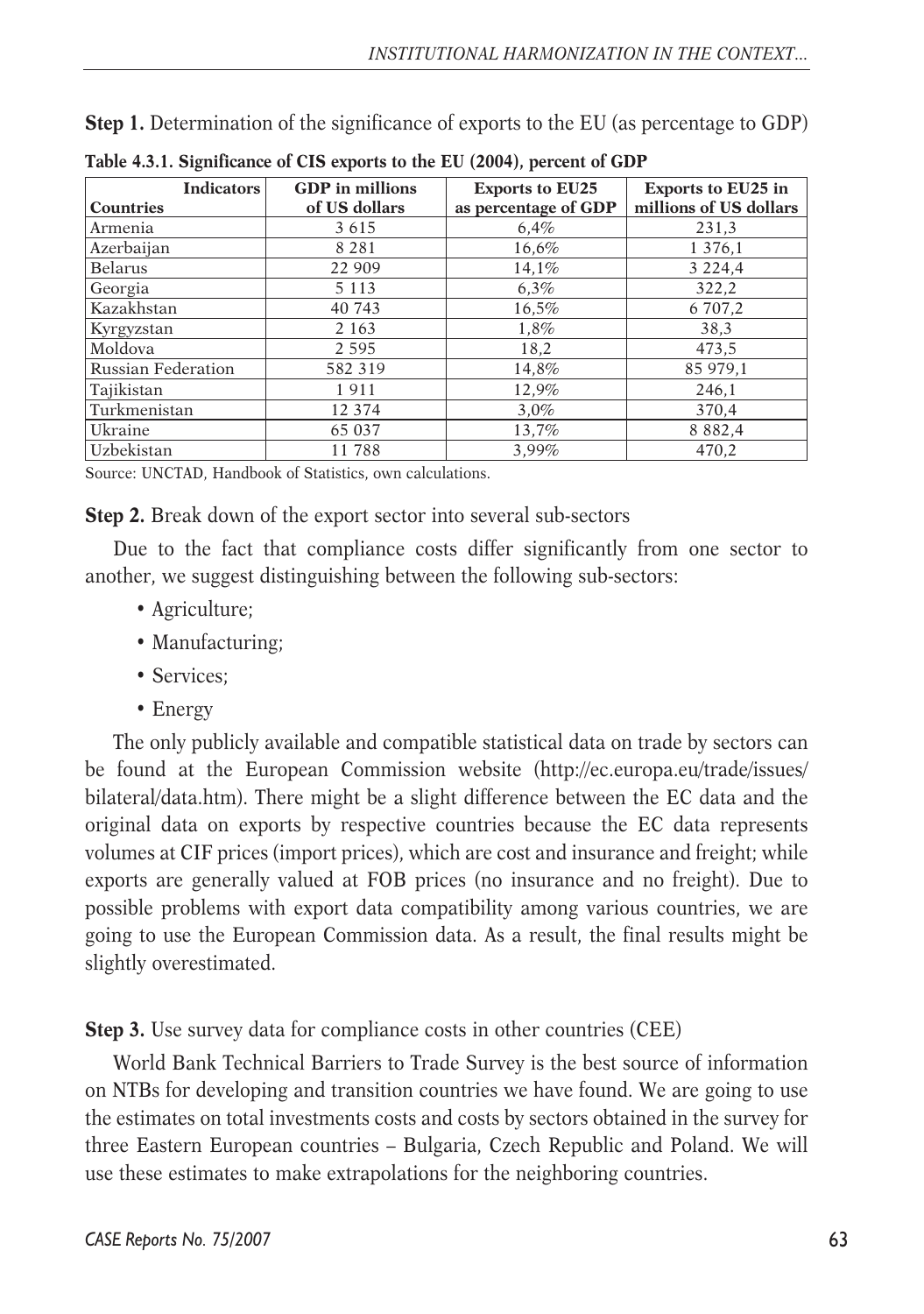| Country/<br><b>Indicator</b> | <b>Mean</b> | <b>Standard</b><br><b>Deviation</b> | Min  | <b>Max</b> |
|------------------------------|-------------|-------------------------------------|------|------------|
| <b>Bulgaria</b>              | 2.15        | 2.52                                | 0.13 | 9.68       |
| Czech Republic               | 5.71        | 9.12                                | 0.05 | 31.88      |
| Poland                       | 3.84        | 10.99                               | 0.03 | 55.65      |
| <b>Total</b>                 | 3.74        | 8.26                                | 0.03 | 55.65      |

**Table 4.3.2. Total investment costs to comply with technical requirements as a share in sales in three of the CEE countries (percentage)**

Source: Wilson and Otsuki (2004).

| Table 4.3.3 Total investment costs to comply with technical requirements as a share in sales by |  |
|-------------------------------------------------------------------------------------------------|--|
| industry in all countries <sup>31</sup> (percentage)                                            |  |

| <b>Industry/Indicator</b>                          | <b>Mean</b> | <b>Standard</b><br><b>Deviation</b> | Min      | <b>Max</b> |
|----------------------------------------------------|-------------|-------------------------------------|----------|------------|
| 1. Raw Agricultural Products                       | 6.18        | 22.28                               | 0.00     | 122.14     |
| 2. Meat Products                                   | 3.43        | 4.82                                | 0.06     | 13.36      |
| 3. Electrical Equipment                            | 2.40        | 4.28                                | 0.03     | 19.32      |
| 4. Fabricated Metal                                | 11.21       | 25.66                               | 0.15     | 87.25      |
| 5. Industrial Machinery and Equipment              | 1.81        | 2.14                                | 0.24     | 4.81       |
| 6. Industrial or Agricultural Chemicals            | 3.17        | 4.01                                | 0.12     | 14.36      |
| 7. Instruments, Photographic, Optical, Watches     | 0.26        |                                     | 0.26     | 0.26       |
| 8. Leather and Leather Products                    | 1.98        | 2.49                                | 0.09     | 5.50       |
| 9. Paper and Allied Products                       | 1.28        | 1.60                                | 0.15     | 2.42       |
| 10. Printing and Publishing Products               | 0.29        |                                     | 0.29     | 0.29       |
| 11. Processed Food and Tobacco                     | 4.61        | 10.61                               | 0.01     | 55.65      |
| 12. Rubber and Plastic Products                    | 5.20        | 6.18                                | 0.52     | 17.72      |
| 13. Telecommunications and Terminal Equipment      | 1.57        | 1.96                                | 0.07     | 4.73       |
| 14. Textiles and Apparel                           | 2.73        | 6.80                                | 0.01     | 44.10      |
| 15. Transportation Equipment, Auto Parts, Dealers  | 4.18        | 8.27                                | 0.25     | 31.88      |
| 16. Lumber, Wood and Furniture                     | 0.45        | 0.27                                | 0.14     | 0.73       |
| 17. Construction and Construction Related Services | 1.43        | 1.09                                | 0.66     | 2.20       |
| 18. Primary Metal and Metallic Ores                | 11.27       | 20.48                               | 0.17     | 41.96      |
| 19. Petroleum and Other Non-Metallic Minerals      | 9.83        | 11.50                               | 0.17     | 23.73      |
| 20. Miscellaneous Manufactured Commodities         | 20.89       | 50.51                               | 0.02     | 124.00     |
| 21. Drug and Liquor                                | 3.67        | 3.82                                | 0.38     | 9.50       |
| 22. Material                                       | 1.99        | 1.12                                | 0.70     | 2.66       |
| 23. Other Services                                 | 0.26        | 0.33                                | 0.04     | 0.63       |
| 24. Other                                          | 4.60        |                                     | 4.60     | 4.60       |
| <b>Grand Total</b>                                 | 4.44        | 13.25                               | $\bf{0}$ | 124        |

Source: Wilson and Otsuki (2004).

**Step 4.** Regrouping the existing export categories of the available datasets

We need to join together all categories from the above table into four general groups (agriculture, manufacturing, services and energy) in order to adapt the means of investment costs for compliance retrieved by Wilson and Otsuki (2004) to the officially available statistical datasets on exports to the EU (Table 4.3.4.).

<sup>31</sup> Bulgaria, Czech Republic, Poland, Argentina, Chile, Honduras, Panama, Iran, Jordan, India, Pakistan, Kenya, Mozambique, Nigeria, Senegal, South Africa, Uganda.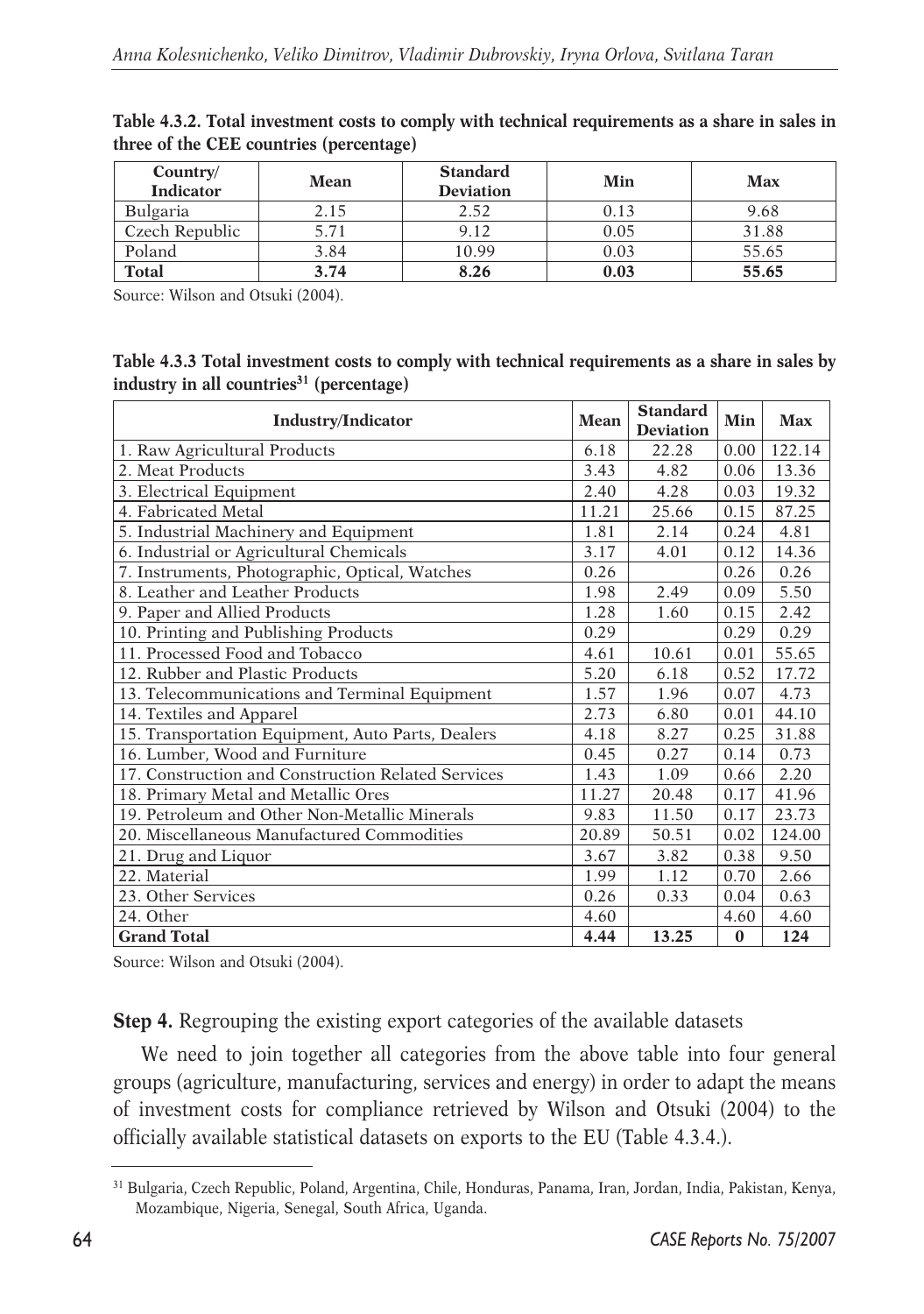| Product groups                     | <b>Corresponding World Bank grouping</b>       |          |
|------------------------------------|------------------------------------------------|----------|
| Agricultural products              |                                                |          |
|                                    | Raw agricultural products                      | $6.18\%$ |
|                                    | Primary metals and metallic ores               | 11.27%   |
| Agricultural products<br>- average |                                                | 8.725%   |
| Manufactured products              |                                                |          |
|                                    | Meat products                                  | 3.43%    |
|                                    | Electrical equipment                           | 2.40%    |
|                                    | Fabricated metal                               | 11.21%   |
|                                    | Industrial machinery and equipment             | 1.81%    |
|                                    | Industrial or agricultural chemicals           | 3.17%    |
|                                    | Instruments, photographic, optical, watches    | 0.26%    |
|                                    | Leather and leather products                   | 1.98%    |
|                                    | Paper and allied products                      | 1.28%    |
|                                    | Printing and publishing products               | 0.29%    |
|                                    | Processed food and tobacco                     | 4.61%    |
|                                    | Rubber and plastic products                    | 5.20%    |
|                                    | Telecommunications and terminal equipment      | 1.57%    |
|                                    | Textiles and apparel                           | 2.73%    |
|                                    | Transportation equipment and auto parts        | 4.18%    |
|                                    | Lumber, wood and furniture                     | 0.45%    |
|                                    | Miscellaneous manufactured commodities         | 20.89%   |
|                                    | Drug and liquor                                | 3.67%    |
|                                    | Material                                       | 1.99%    |
| Manufactured products<br>- average |                                                | 3.95%    |
| <b>Services</b>                    |                                                |          |
|                                    | Construction and construction related services | 1.43%    |
|                                    | Other services                                 | 0.26%    |
| Services – average                 |                                                | 0.845%   |
| Energy                             |                                                |          |
|                                    | Petroleum and other non-metallic minerals      | 9.83%    |
| Energy – average                   |                                                | 9.83%    |

**Table 4.3.4. Correspondence table**

Source: Wilson and Otsuki (2004), own calculations.

**Step 5.** Adjustment of the survey-based compliance costs (available for Bulgaria, Czech Republic and Poland in Europe) for the CIS countries

We suggest using GDP per capita as a benchmark (the most aggregate indicator, reflecting a wide range of economic phenomena indirectly, including the price levels of the factors of production) or a combination of GDP per capita and other major macro indicators.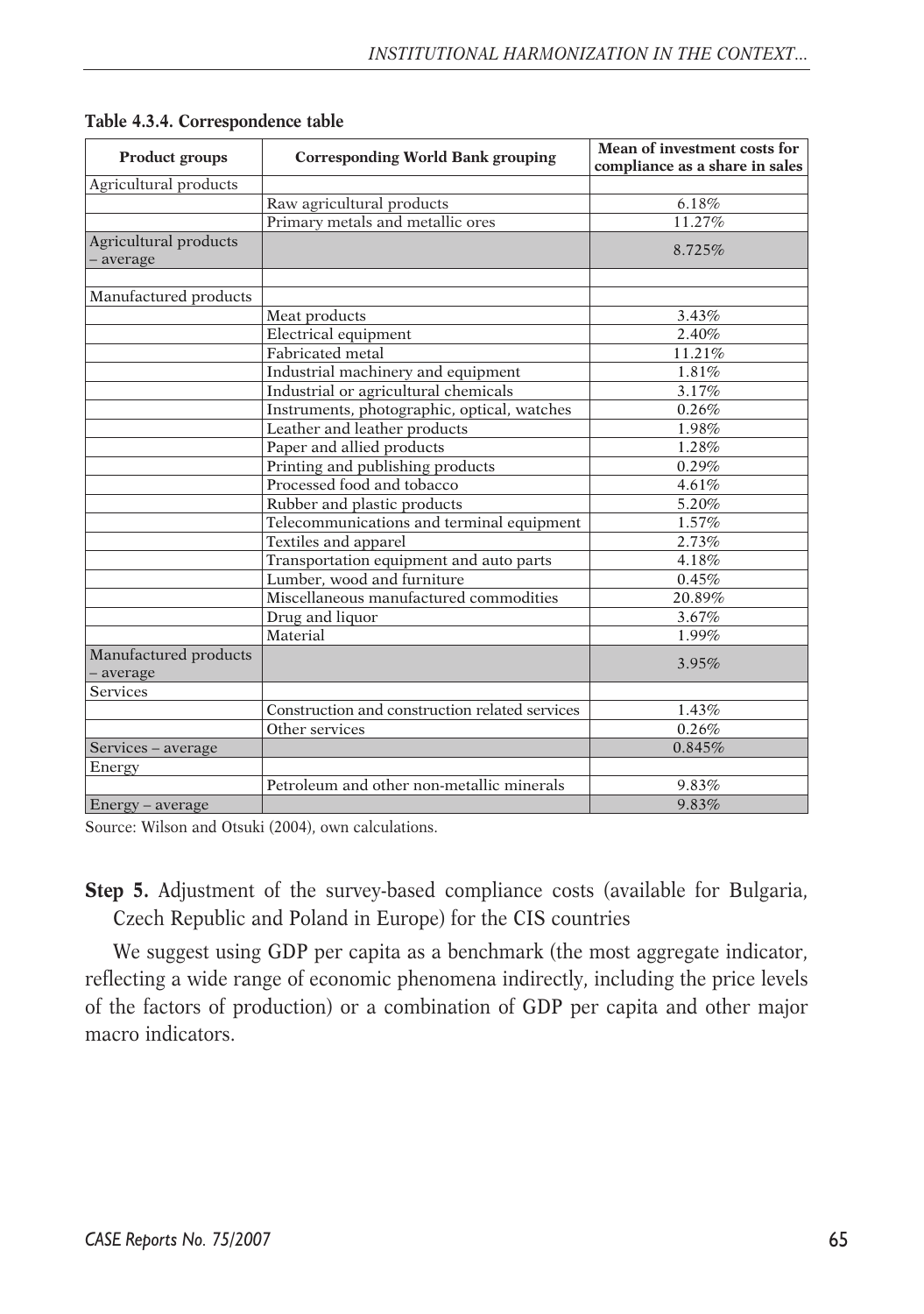| <b>Indicators</b><br><b>Countries</b> | <b>Mean of compliance</b><br>costs as share<br>in company sales $(\% )$ | Nominal GDP per capita<br>in US dollars | 1% compliance costs<br>corresponds to<br><b>US</b> dollars |
|---------------------------------------|-------------------------------------------------------------------------|-----------------------------------------|------------------------------------------------------------|
| Bulgaria                              | 2.15                                                                    | 3 1 3 7                                 | 1459                                                       |
| Czech Republic                        | 5.71                                                                    | 10 4 62                                 | 1832                                                       |
| Poland                                | 3.48                                                                    | 6 2 6 5                                 | 1800                                                       |
| Average                               | 3.74                                                                    | 6 6 2 1                                 | 1697                                                       |

|  | Table 4.3.5 Calculation of GDP equivalent of compliance costs in CEE, 2004 |  |  |  |  |
|--|----------------------------------------------------------------------------|--|--|--|--|
|  |                                                                            |  |  |  |  |

Source: Wilson and Otsuki (2004), UNCTAD Handbook of Statistics, own calculations.

The above table shows that the higher the GDP per capita, the higher the share of the compliance costs. This is, however, somewhat controversial because some of the related costs are bound to international prices (like equipment, production lines, etc.), which are not likely to be influenced by national conditions. On the contrary, the lower the standard of living, the higher the percentage compliance costs would probably be (driven by the import of special equipment). On the other hand, costs such as product redesign, additional labor for production, testing and certification are to be expected to be lower in lower-income countries. Logically, what matters here is the ratio between labor and capital costs, which is not possible to estimate at this stage.

Then there are two ways to make an extrapolation to CIS countries.

#### *Scenario 1*

Following this scenario, the overall compliance cost percentages would be as follows:

| <b>Indicators</b><br>Countries | GDP per capita | <b>Suggested overall mean</b><br>of compliance costs |
|--------------------------------|----------------|------------------------------------------------------|
| Armenia                        | 1 1 9 5        | 0.7%                                                 |
| Azerbaijan                     | 991            | 0.58%                                                |
| <b>Belarus</b>                 | 2 3 3 5        | 1.38%                                                |
| Georgia                        | 1 1 3 2        | 0.67%                                                |
| Kazakhstan                     | 2 7 4 6        | 1.62%                                                |
| Kyrgyzstan                     | 416            | 0.25%                                                |
| Moldova                        | 615            | 0.36%                                                |
| <b>Russian Federation</b>      | 4 0 4 7        | 2.38%                                                |
| Tajikistan                     | 297            | 0.18%                                                |
| Turkmenistan                   | 2 5 9 6        | 1.53%                                                |
| Ukraine                        | 1 3 8 4        | 0.82%                                                |
| Uzbekistan                     | 450            | 0.27%                                                |
| Average                        | 1517           | 0.89%                                                |

**Table 4.3.6 Compliance costs as share in the companies sales**

Source: UNCTAD Handbook of Statistics, own calculations.

Due to the controversial result in Table 4.3.5 and considering the great importance of the extent to which companies actually comply and how do they do that (choosing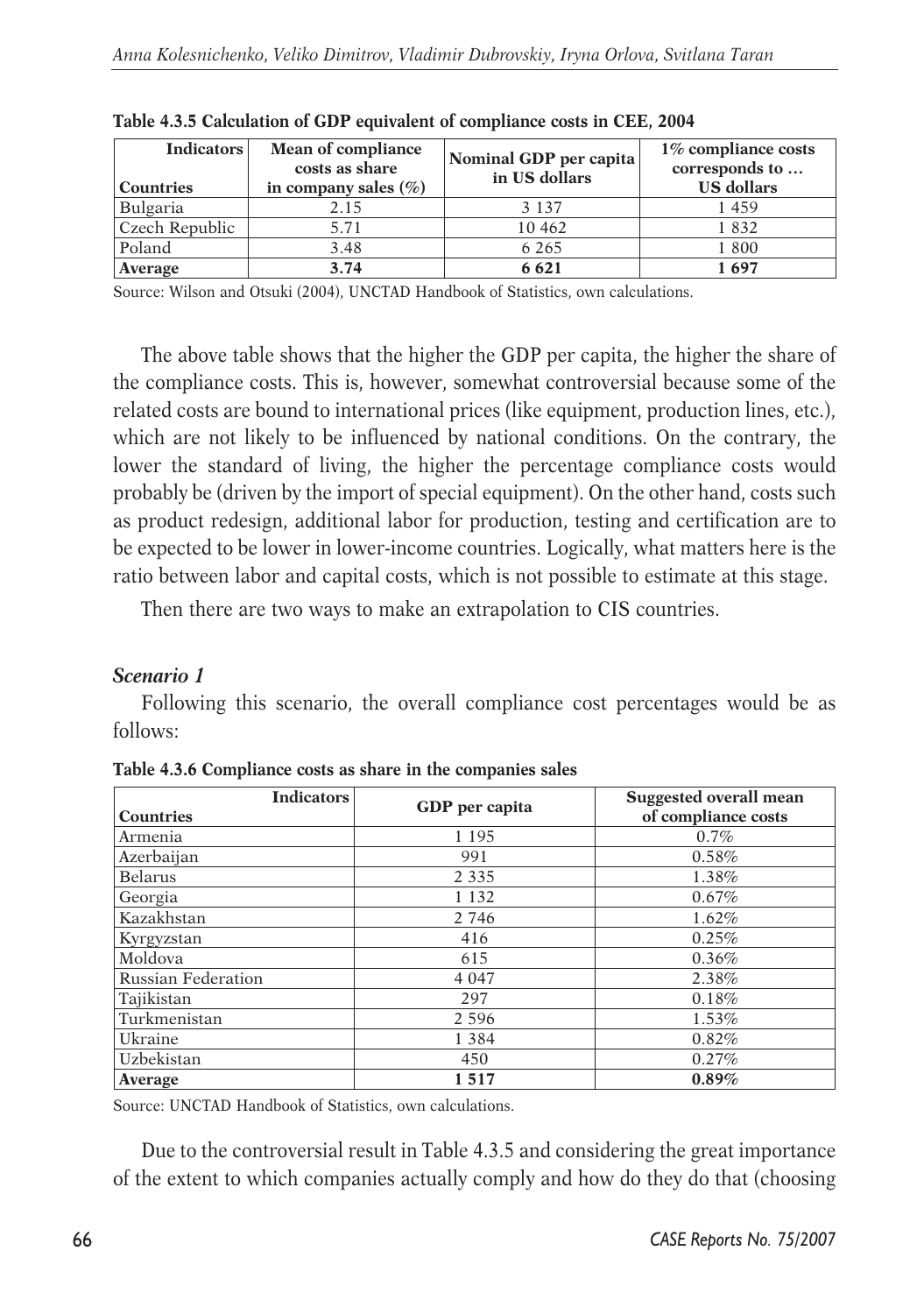the highest possible standard, which is naturally the most expensive one, or on the contrary – the lowest possible one, thus less costly, or somewhere in the middle) we will instead apply a simpler scenario – Scenario 2.

## *Scenario 2: Estimating the share of the compliance costs for the neighboring countries as the average for the CEE countries covered by the study of Wislon and Otsuki (2004)*

The only adjustments that we suggest would be appropriate represent some corrections of the final results as follows (not losing the accuracy and the essence of the study):

- Lowering the final score for the agricultural sector by 70% due to the envisaged limited harmonisation (assuming Bulgaria, Czech Republic and Poland had to harmonize, thus acquire costs, up to 100%);
- Reducing the final scores for the service sector by 50% again due to partial harmonisation

Both percentage correctives may also differ from country to country (following the provisions of the ENP Action Plans) or even not be applied at all, since there is no clear evidence that limited harmonisation, for example in the agriculture sector, would inevitably lead to proportionally smaller compliance costs.

On the other hand, the actual compliance costs could be of a larger scale as well, because if we assume that the costs we intend to estimate are connected to the current exporters who simply need to maintain the achieved level of harmonisation, there might also be newcomers who will need to make the initial investments (building or modifying a whole production line, not simply maintaining it).

#### **Conclusions for Chapter 4**

Institutional harmonisation in the context of obtaining better market access entails various costs, both for the state and private sector, which can be divided into two major categories: primary (direct budgetary and direct private corporate costs) and secondary, the latter being subdivided into indirect budgetary and indirect private corporate costs.

Direct budgetary costs are difficult to estimate, as they are inseparable from the general costs of conducting reforms. In this study we will not estimate them.

The major indirect budgetary cost is foregone customs revenues. Its estimation is rather straightforward based on the tariff and trade flow data.

Direct private corporate costs are costs of compliance with product standards.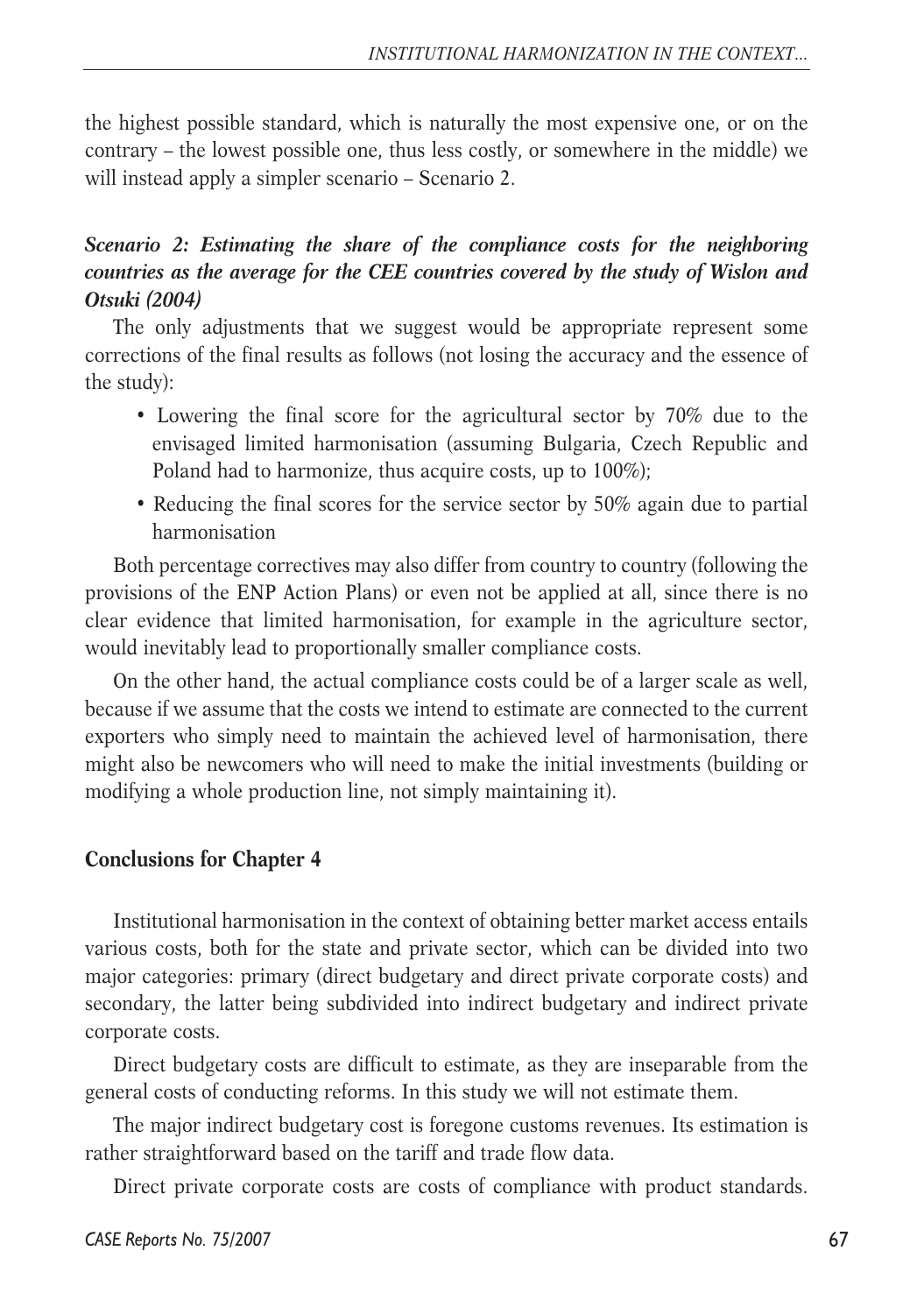Their econometric estimates are quite rare. The example we reviewed – the study by Maskus, Otsuki and Wilson (2005) – estimates the elasticity of cost with respect to a change in the stringency of standards. The results show that a 1% increase in investment to meet compliance costs in importing countries raises variable production costs by between 0.06 and 0.13%; while fixed costs are estimated to be about 4.7% of value added on average. It is unlikely that we will be able to use such a methodology for ENP countries, primarily due to the unavailability of data.

Another methodology - the Standard Cost Model - is used for determining administrative costs for businesses imposed by regulations. This methodology does not apply any econometric modeling, but calculates different costs directly based on the cost of changes to be implemented and their frequency. The methodology is also demanding in terms of data, so it could be difficult to apply given the limitations of data availability for CIS countries. Its application will require making assumptions where data is missing.

The methodology we suggest using is based on extrapolation of the existing survey data and findings for CEE countries. We are going to use the findings on costs of compliance for Bulgaria, Czech Republic and Poland from the World Bank Technical Barriers to Trade Survey and extrapolate them with some adjustments for degree of harmonisation.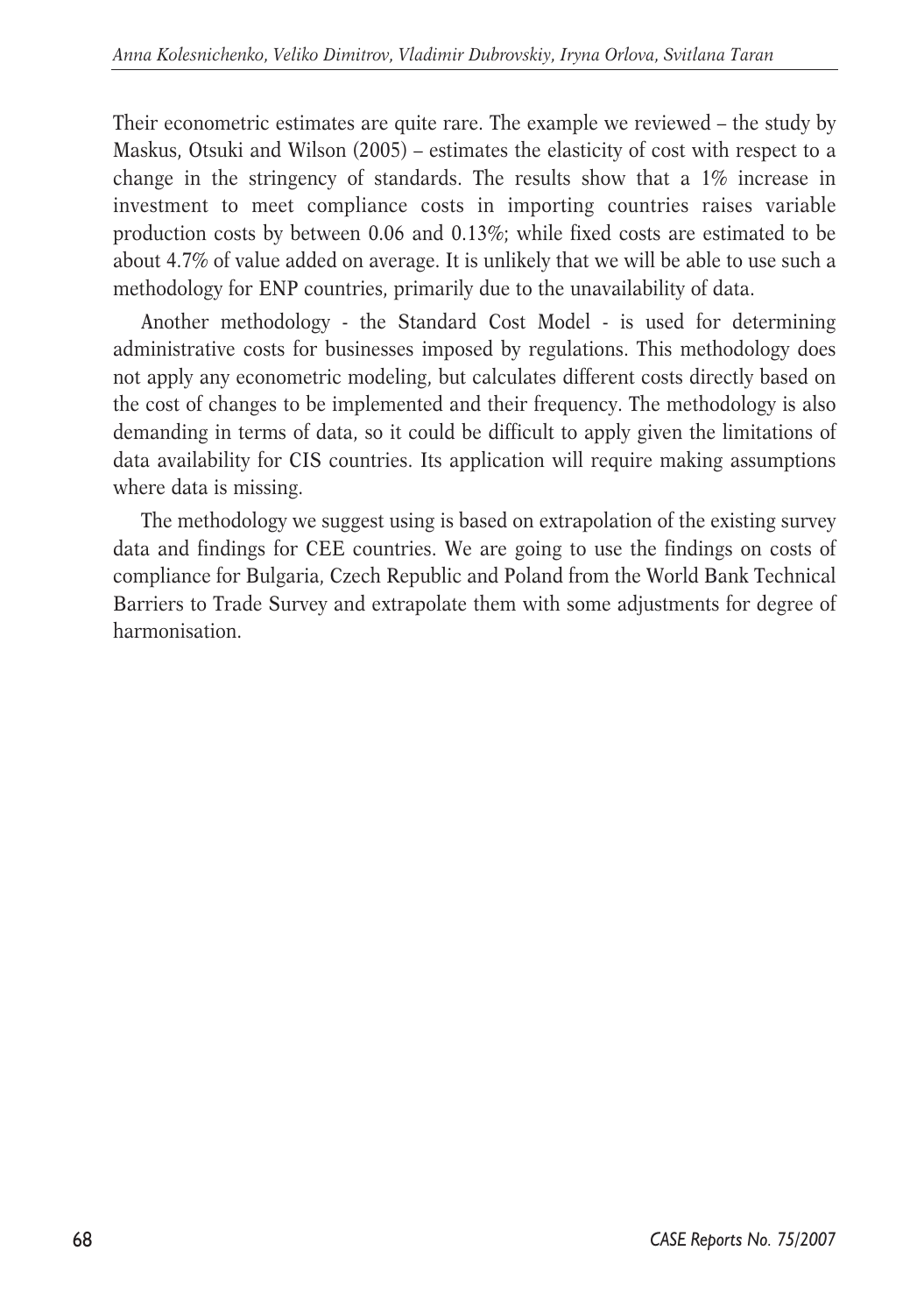## **Conclusions**

To assess the costs and benefits of the institutional harmonisation between the EU and its Eastern neighbors, one needs to first define what institutional harmonisation is. In our analysis we instrumentalise this concept by looking at the context in which the harmonisation is carried out. This context is deep trade liberalization that involves not only elimination of tariffs, but also regulatory approximation in many areas and close integration is some sectors.

Based on the analysis of the experiences of the existing arrangements (EU membership, EEA, EU-Switzerland cooperation, EU-Turkey Customs Union and Euro-Mediterranean FTA) and also policy provisions of the ENP, we think the most realistic and suitable institutional harmonisation package for EU Eastern neighbors in the medium term should include: FTA in industrial products, involving full harmonisation of product standards and regulation in EU harmonized areas and adoption of Mutual Recognition agreement in non-harmonized areas; partial liberalization of trade in agricultural products (in sectors that are able to comply with EU SPS requirements); partial liberalization of trade in services; integration in EU energy and transport networks.

Institutional harmonisation with the EU is likely to bring a range of benefit to its neighbors. Among them: better market access, increased investment, increased competition and reduced corruption, all of which is likely to translate into welfare growth. These, however, can come at a cost. The direct costs involve budgetary expenses and enterprise expenses incurred in order to comply with new rules. There also possible negative indirect effects that can lead to a loss of market by the currently existing enterprises.

Moreover, the extent to which harmonisation is going to benefit neighbors' economies also depends on how effectively it is carried out. Previous experiences of imposition of new institutions in CIS countries show that harmonisation can face a range of challenges due to peculiarities of the existing institutional setup in these countries.

As a first stage of analyzing the benefits of institutional harmonisation, we review the existing studies on non-tariff barriers. Estimations of NTBs give an idea of how much benefit can be obtained if they are eliminated. Estimations of the potential impact of Eastern EU enlargement demonstrate that access to the EU internal market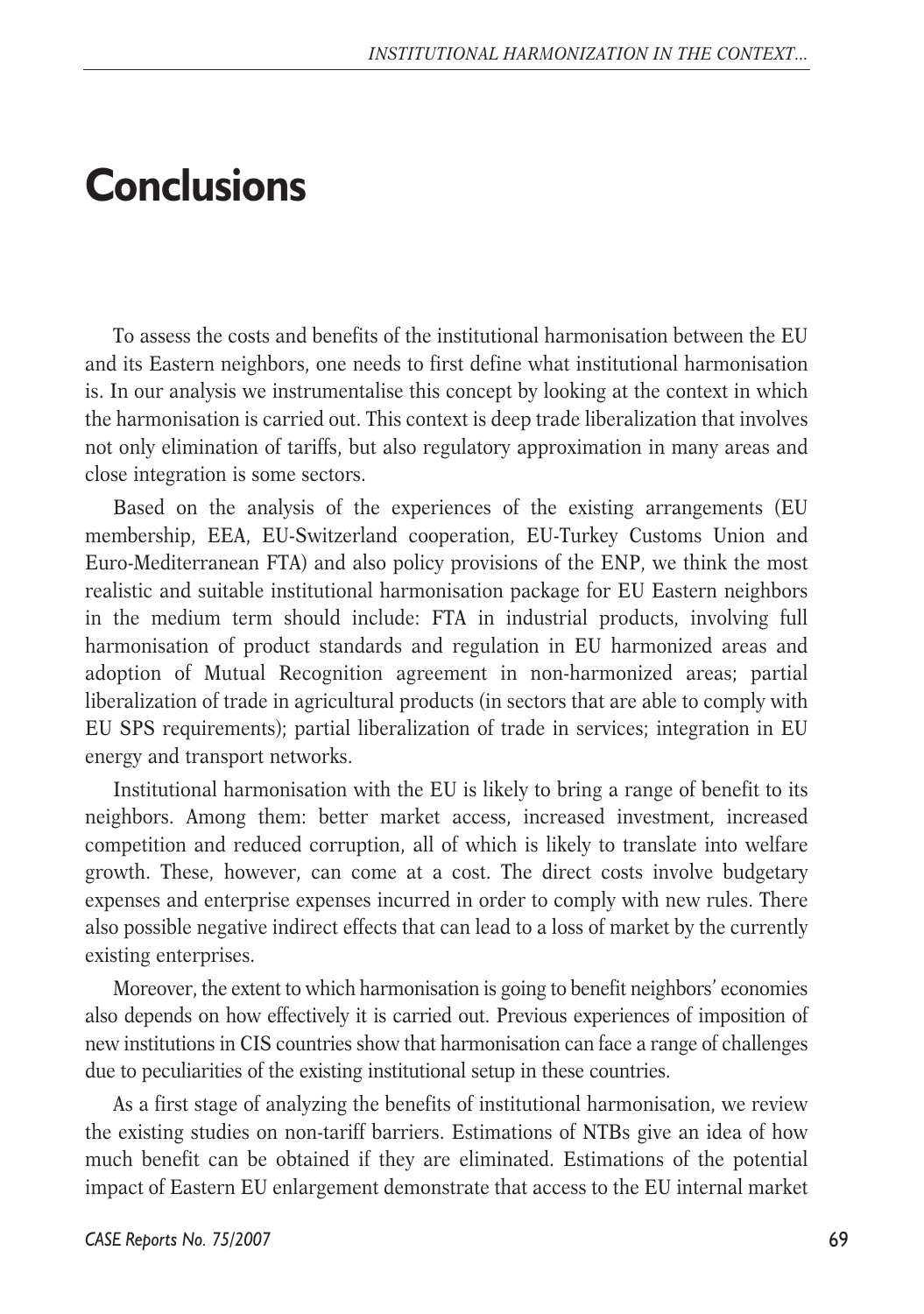and lessening of NTBs may have led to considerable aggregate trade increase for CEES countries. Estimates for CIS countries are scarce, with the exception of Ukraine. The survey data for Ukraine suggests that NTBs constitute a significant barrier to trade, and abolishing or reducing them may bring about significant welfare gains for CIS countries.

Finally, based on our discussion of the costs of harmonisation, we think that it is feasible (although still methodologically difficult) to estimate secondary costs stemming from institutional harmonisation, namely, loss of tariff revenue by the state budget and compliance costs borne by the private sector. Primary costs, that emerge as the state institutions need to upgrade their capacity, are very difficult to separate from the general reform effort and, thus, will not be estimated in this project. Based on the analysis of the existing methodologies for estimating the costs of harmonisation, we tend to conclude that the Standard Cost Model is the best available option, although quite demanding in terms of data.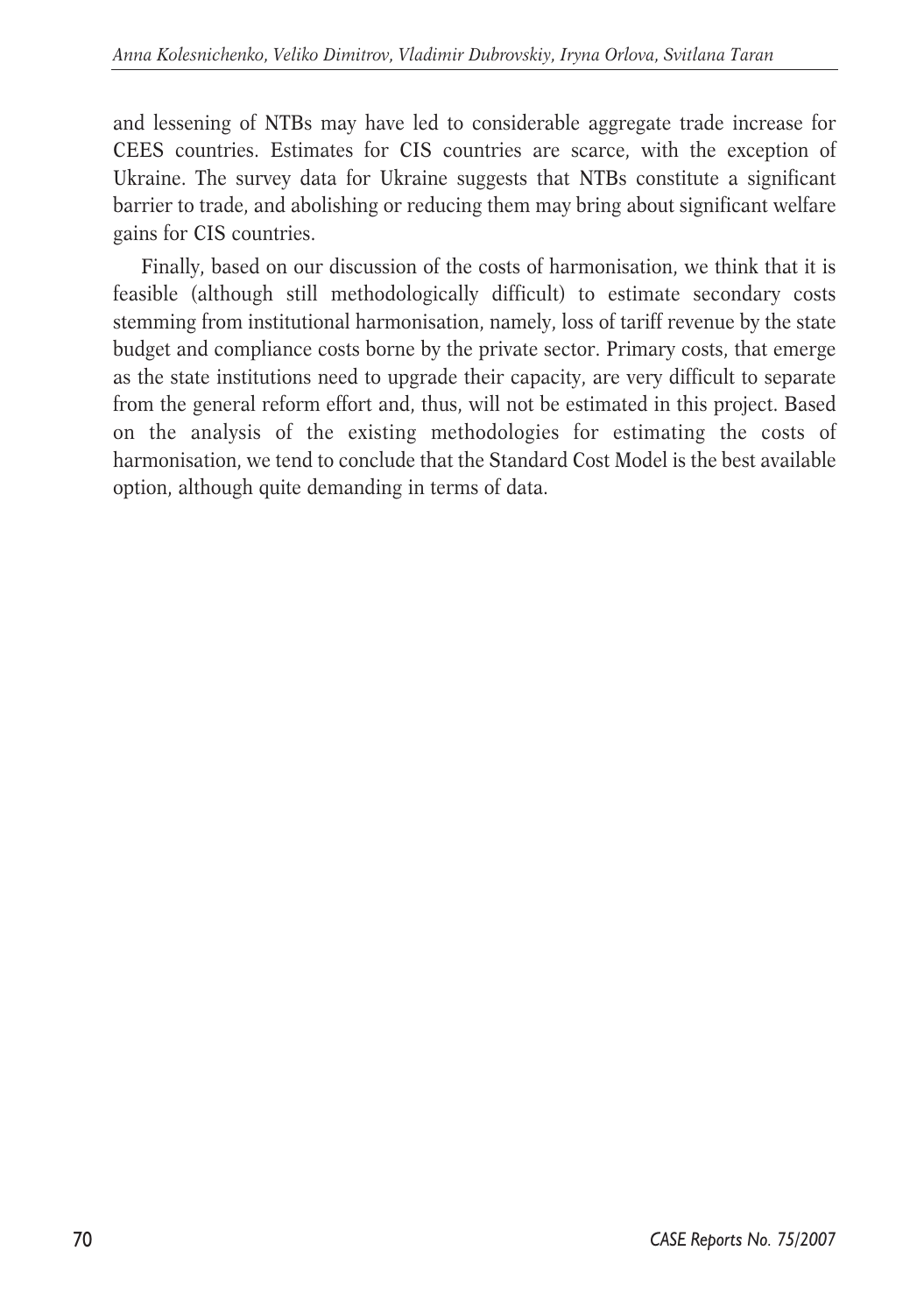## **References**

- Anderson, J. and Wincoop, E. (2004), *Trade Costs.* NBER Working paper 10480
- Aghion, Philippe and Rachel Griffith (2005), *Competition and Growth: Reconciling Theory and Evidence*. MIT Press.
- Baldwin, R., Francois, J. and Portes, R. (1997), *Costs and Benefits of Eastern Enlargement: the Impact of the EU and Central Europe.* Economic Policy 24
- (The) Balkan Network (2001), *Obstacles to trade, growth, investment and competitiveness: Ten case studies on Balkan Business,* Sofia, Bulgaria, September
- BIZPRO (2005a), *Export Activities of Ukrainian Companies*, at www.bizpro.com.ua
- BIZPRO (2005b), *Small and Medium-Sized Enterprises in Ukraine: Performance Indicators and Strategies for Development*, at www.bizpro.com.ua
- Brenton, P. and Vancauteren, M. (2001), *The Extent of Economic Integration in Europe: Border Effects, Technical Barriers to Trade and Home Bias in Consumption*. CEPS Working Document, No. 171
- CASE (2006), Jakubiak, M., Maliszewska, M., Orlova, I., Rokicka M., and Vavryschuk V., *Non-Tariff Barriers in Ukrainian Exports to the EU*, CASE Reports No. 68/2006
- CEN (2003), *Costs and Benefits of Poland's membership in the European Union*. Centrum Europejskie Natolin, Warsaw.
- CEPS (2006), *The Prospect of Deep Free Trade between the European Union and Ukraine*, Michael Emerson (Ed.), Centre for European Policy Studies (CEPS), Brussels.
- Chen., N. (2004), I*ntra-National versus International Trade in the EU: Why Do National Borders Matter.* Journal of International Economics, no. 63, pp.
- Chen, Otsuki and Wilson (2004), *Do Standards Matter for Export Success?,* World Bank http://www- wds.worldbank.org/servlet/WDSContentServer/WDSP/IB/2006/\_ 01/18/00001640620060118152026/Rendered/PDF/wps3809.pdf
- Chevassus-Lozza, E., Majkovic, D., Persillet, V., and M. Unguru (2005), *TBT in the EU: Importance for the New EU Members. An Assessment for Agricultural and Food Products*.
- IER (2007), *Economic consequences of Ukraine's WTO Accession: Analysis with the CGE model,* presentation at the EERC Conference "Ukraine and the WTO: Implications of International Economic Integration", 26 January 2007. Link:

http://www.eerc.kiev.ua/events/conferences/wto/wto.shtml

Deardorff, A. and Stern, R. (1998), *Measurement of Non-tariff Barriers.* Ann Arbor: University of Michigan Press.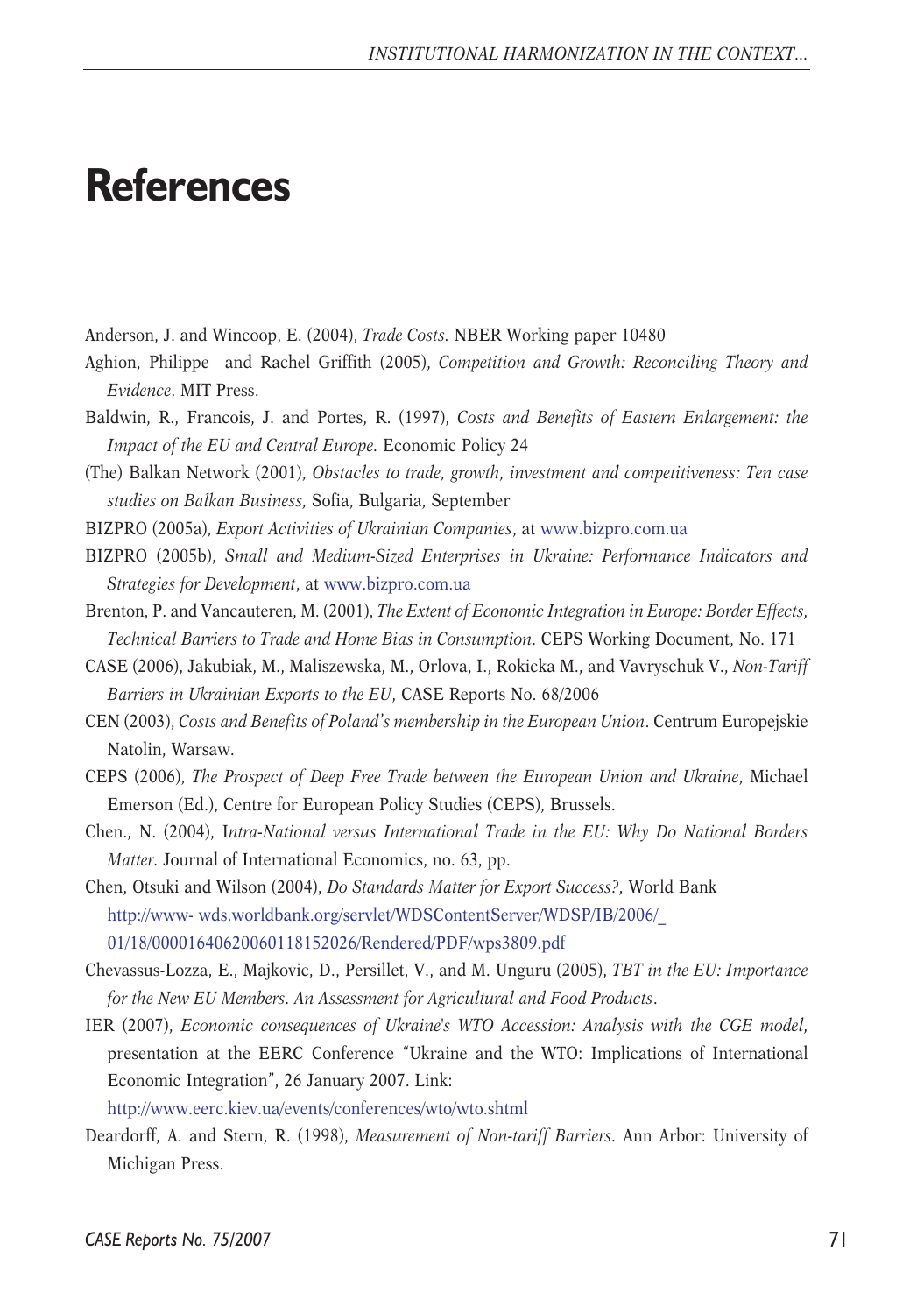- Diomin S., Jakubiak M., Kostrzewa K., and M. Puntea (2005), *EU-Moldova Trade: Existing Barriers and Prospects for Future Integration.* Report from the project "Implementation of trade barriers faced by Moldovan exporters and support in trade expansion", CASE, Chisinau.
- Dubrovskiy, Vladimir (2006), *Towards Effective Anti-Corruption Strategies in Ukraine: Removing the Cornerstone without Toppling the Building*. CASE Studies and Analysis # 322. http://www.case.com.pl/upload/publikacja\_plik/10233280\_sa322.pdf
- Dubrovskiy, Vladimir, William Graves III, Janusz Szyrmer, Evgeny Golovakha, Olexiy Haran', and Rostislav Pavlenko (Work in progress). *The Reform Driving Forces in a Rent-Seeking Society: Lessons from the Ukrainian Transition* (third draft). Country study within the Global Research Project of Understanding Reforms, The Global Development Network (GDN), www.gdnet.org
- Emerson, Michael and Gergana Noutcheva (2004), *Europeanisation as a Gravity Model of Democratisation,* CEPS Working Document No. 214/November 2004.
- Euromed (2005), *Five Year Work Programme*, Euromed Barcelona Summit, 27-28 November 2005, http://ec.europa.eu/comm/external\_relations/euromed/summit1105/
- European Commission (1995), *Decision No 1/95 of the EC-Turkey Association Council of 22 December 1995 on implementing the final phase of the Customs Union* (96/142/EC)
- European Commission (2006), *Communication from the Commission to the Council and the European Parliament on Strengthening the European Neighbourhood Policy*, Brussels, COM(2006)726, 4 December. http://ec.europa.eu/world/enp/pdf/com06\_726\_en.pdf
- European Commission (2006b), ENP Progress Report: Ukraine. Commission Staff Working Document Accompanying the Communication from the Commission to the Council and the European Parliament on Strengthening the European Neighbourhood Policy, Brussels, 4 December 2006
- European Commission, European Neighbourhood Policy Website http://ec.europa.eu/world/enp/welcome\_en.htm
- Francois, J. F., M. McQueen and G. Wignaraja (2005), *European Union–developing country FTAs: overview and analysis*, *World Development*, Vol. 33, Issue 10, pp. 1545-1565.
- Frohlich, Z. (2003), *Corporate Readiness for Enlargement in Central Europe*. 43<sup>rd</sup> European Congress of the Regional Science Association, Jyvaskyla, Finland.
- Frohlich, Z. (2005), *Road to EU: Enlargement and Competitiveness of Western Balkan Companies*. 45th Congress of the European Regional Science Association, Vrije Universiteit Amsterdam.
- Hoekman, B., Ng, F. and Olearreaga, M. (2004), *Agricultural Tariffs Versus Subsidies: What's More Important for Developing Countries*. World Bank Economic Review, 18 (2).
- IARC (2006), *Sustainability Impacts of the Euro-Mediterranean Free Trade Area*. Final Report on Phase 2 of the SIAEMFTA Project, Impact Assessment Research Centre. Available at www.sia-trade.org/emfta
- IME (2000), *Administrativni pretchki pred biznesa (Administrative obstacles for business),* Institute for Market Economics, Sofia, Bulgaria
- (The) International Standard Cost Model Network http://www.administrative-burdens.com/; Interstate Statistical Committee of the Commonwealth of Independent States - www.cisstat.com/eng/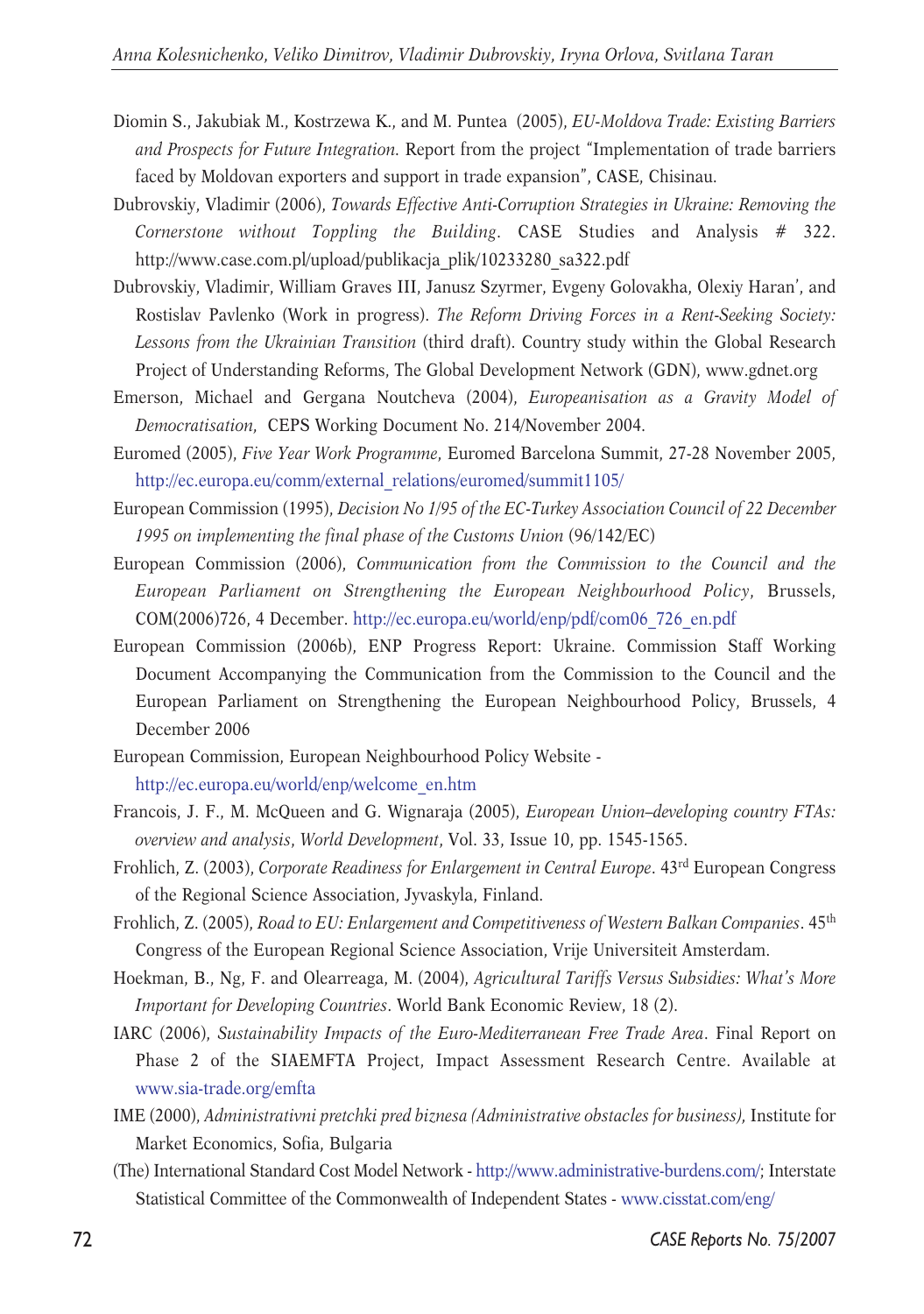- Karklins, Rasma (2002), *Typology of Post-Communist Corruption*. Problems of Post-Communism July/August 2002
- Kee, H.L., Nicita, A., and Olarreaga, M. (2006), *Estimating Trade Restrictiveness Indices*. Policy Research Working Paper Series 3860, The World Bank.
- Keuschnigg, C and Kohler, W. (2002), *Eastern Enlargement of the EU. How much is it worth for Austria?* Review of International Economics.
- Kimura, Fukunari, Mitsuyo Ando and Takamune Fujii (2004a), *Estimating the Ad Valorem Equivalent of Barriers to Foreign Direct Investment in the Telecommunications Services Sectors in Russia*, www.worldbank.org/trade/russia-wto
- Kimura, Fukunari, Mitsuyo Ando and Takamune Fujii (2004b), *Estimating the Ad Valorem Equivalent of Barriers to Foreign Direct Investment in the Maritime and Air Transportation Services Sectors in Russia*, www.worldbank.org/trade/russia-wto
- Kimura, Fukunari, Mitsuyo Ando and Takamune Fujii (2004c), *Estimating the Ad Valorem Equivalent of Barriers to Foreign Direct Investment in Financial Services Sectors in Russia,* www.worldbank.org/trade/russia-wto
- Ledeneva, A. (2000), *Continuity and Change of Blat Practices in Contemporary Russia*. In: "Bribery and Blat in Russia: Negotiating Reciprocity from the Middle Ages to the 1990<sup>th"</sup>, Stephen Lovell, Alena V. Ledeneva, and Andrei Rogachevskii (Eds). School of Slavonic and Eastern European Studies, University of London, McMillan.
- Ledeneva, A. (1998), *Russia's Economy of Favours*. Cambridge University Press.
- Lejour A., de Mooij R.A. and Nahuis R (2001), *EU Enlargement: Economic Implications for Countries and Industries.* CPB Netherlands Bureau for Economic Policy Analysis, Document, no.11
- Linotte, D. (2004), *Trade Facilitation and Security*, Short note for the "Workshop on Corridor Development for Caucasus Countries", Tbilisi, Georgia, 18-19 May, 2004 http://wbln0018.worldbank.org/ECA/Transport.nsf/a70a16e73cef882c85256a1000594113/6d10cf 14086496e585256eae0061503d/\$FILE/OSCE%20Trade%20facilitation%20Tbilisi%202004.doc
- Litwack, John M. (1991), *Legality and Market Reform in Soviet-Type Economies*, The Journal of Economic Perspectives, Vol.5, Issue 4, 1991
- Maliszewska M. (2004), EU *Enlargement: Benefits of the Single Market Expansion for Current and* New Member States, CASE Studies & Analyses # 273, Warsaw.
- Manchin, M., Pinna A. (2003), *Border Effects in the Enlarged EU Area. Evidence from Imports to Applicant Countries*. Centre for European Policy Studies.
- Maskus, Keith E., Otsuki, Tsunehiro and Wilson, John S. (2005), *The Cost of Compliance with Product Standards for Firms in Developing Countries: An Econometric Study,* May 2005. World Bank Policy Research Working Paper No. 3590. Available at SSRN: http://ssrn.com/abstract=744664
- Milcher, Susanne and Ben Slay (2005), The Economics of the "European Neighborhood Policy: An initial assessment", CASE, Studies & Analyses #291, Warsaw.
- Moïsé, Evdokia (2004), *The Cost of Introducing and Implementing Trade Facilitation Measures*, OECD Trade Policy Working Paper No. 8

http://titania.sourceoecd.org/vl=6831560/cl=24/nw=1/rpsv/cgibin/wppdf?file=5lgmtm7sbx9x.pdf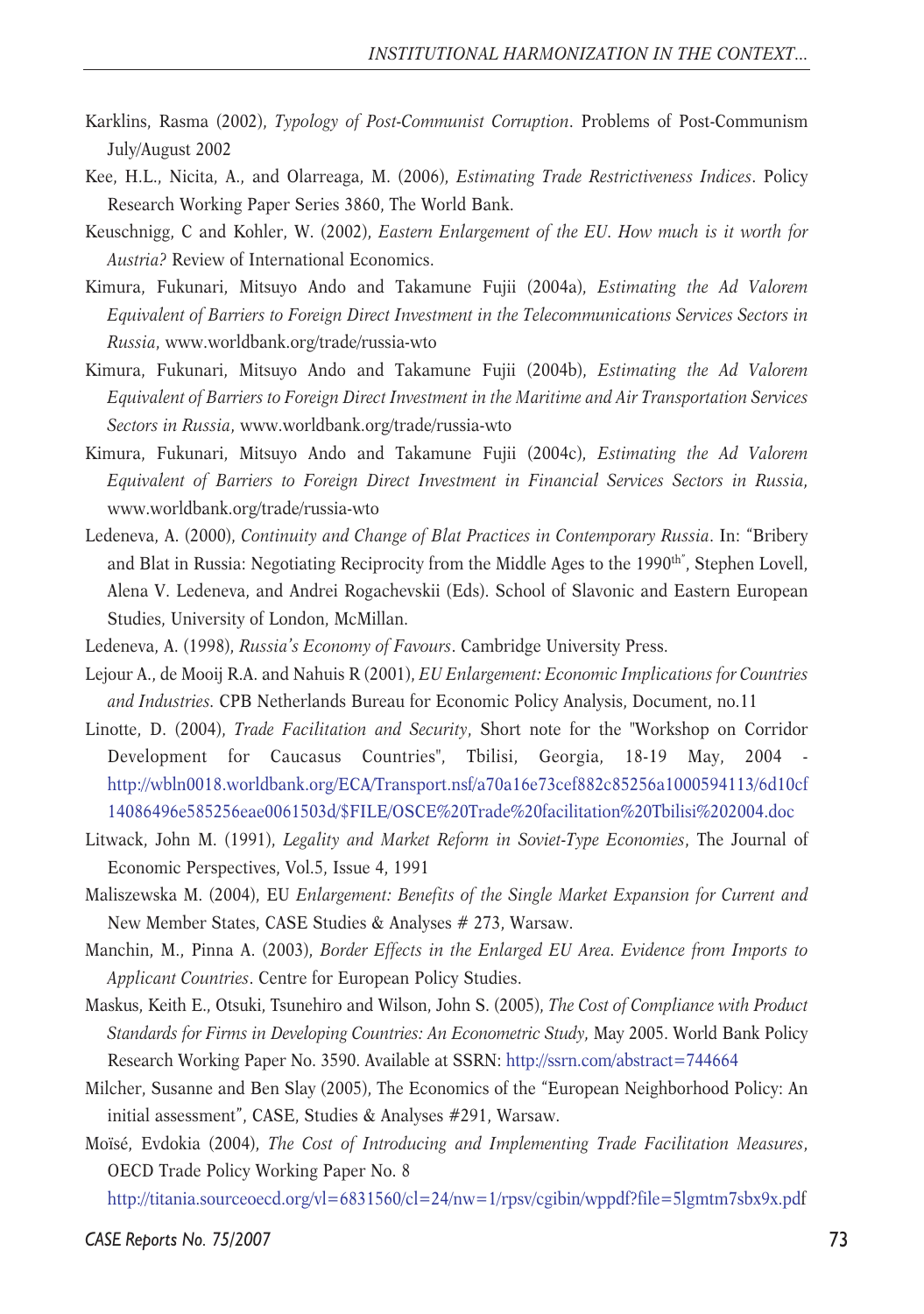- Movchan, V. and Eremenko, I. (2003), *Measurement of Non-Tariff Barriers: The Case of Ukraine*. Prepared for the Fifth Annual Conference of the European Trade Study Group (ETSG) September 11-13, 2003, Madrid, Spain.
- Nahuis, R. (2004), *One size fits all? Accession to the Internal Market; an Industry Level Assessment of EU Enlargement.* Journal of Policy Modelling 26: 571-586
- North, Douglass C. (1990), *Institutions, Institutional Change, and Economic Performance*, New York: Cambridge University Press
- North, Douglass C., John Joseph Wallis, and Barry R. Weingast (2005), *The Natural State: The Political-Economy Of Non-Development,* March -

http://www.international.ucla.edu/cms/files/PERG.North.pdf

- North, Douglass C., John Joseph Wallis, and Barry R. Weingast (2006), *A Conceptual Framework For Interpreting Recorded Human History*, NBER Working Paper #12795 – http://www.nber.org/papers/w12795
- Noutcheva, Gergana and Michael Emerson (2005), *Economic Regimes for Export: Extending the EU's Norms of Economic Governance into the Neighbourhood*, CEPS Working Document No. 233/December 2005.
- OECD (2005), *The Costs and Benefits of Trade Facilitation*, Policy Brief, October
- Pavel, F, Burakovsky I., Selitska N. and V. Movchan (2004), *Economic Impact of Ukraine's WTO Accession:* First results from a Computable General Equilibrium Model. IER Working Paper, No. 30.
- Philippidis, G., Carrington A. (2005), *European Enlargement and Single Market: A Mistreated Issue.* Journal of Economic Integration 20 (3); 543-566.
- Piazolo, Daniel (1999), *The Credibility and Growth Effects of EU Institutions on Eastern Europe*, European Investment Bank Economic and Financial Report No. 99/P2
- Pindyuk, O. (2006), *Adjustment Costs of Trade Liberalization for Ukraine's Labor Market*. INDEUNIS Papers, September 2006.
- Polterovich, Victor (2001), *Institutional Traps*. In: "The New Russia: Transition Gone Away", L.R.Klein and M.Pomer (Eds). Stanford, CA; Stanford University Press
- Putnam, Robert, R. Leonardi, and R. Nanetti (1993), *Making Democracy Work: Civic Traditions in Modern Italy*. Princeton: Princeton University Press
- Rodrik, Dani (1989), *Credibility of Trade Reform A Policy Maker's Guide*. The World Economy, No. 12, pp. 1-16.
- Rutherford, T., Tarr, D., and Shepotylo, O. (2005), *Poverty Effects of Russia's WTO Accession: modeling "real" households and endogeneous productivity effects.* World Bank Policy Research Working Paper 3473.
- Smith, Adrian and Adam Swain (1999), *Regulating and Institutionalising Capitalisms: The Micro-Foundations of Transformation in Eastern and Central Europe*, pp. 25-53 in J.Pickles and Adrian Smith (eds), "Theorising Transition: The Political Economy of Post-Communist Transformations". London: Routledge
- Swiss Integration Office (2006), *Information file on the Europe 2006 Report,* http://www.europa.admin.ch/index.html?lang=en